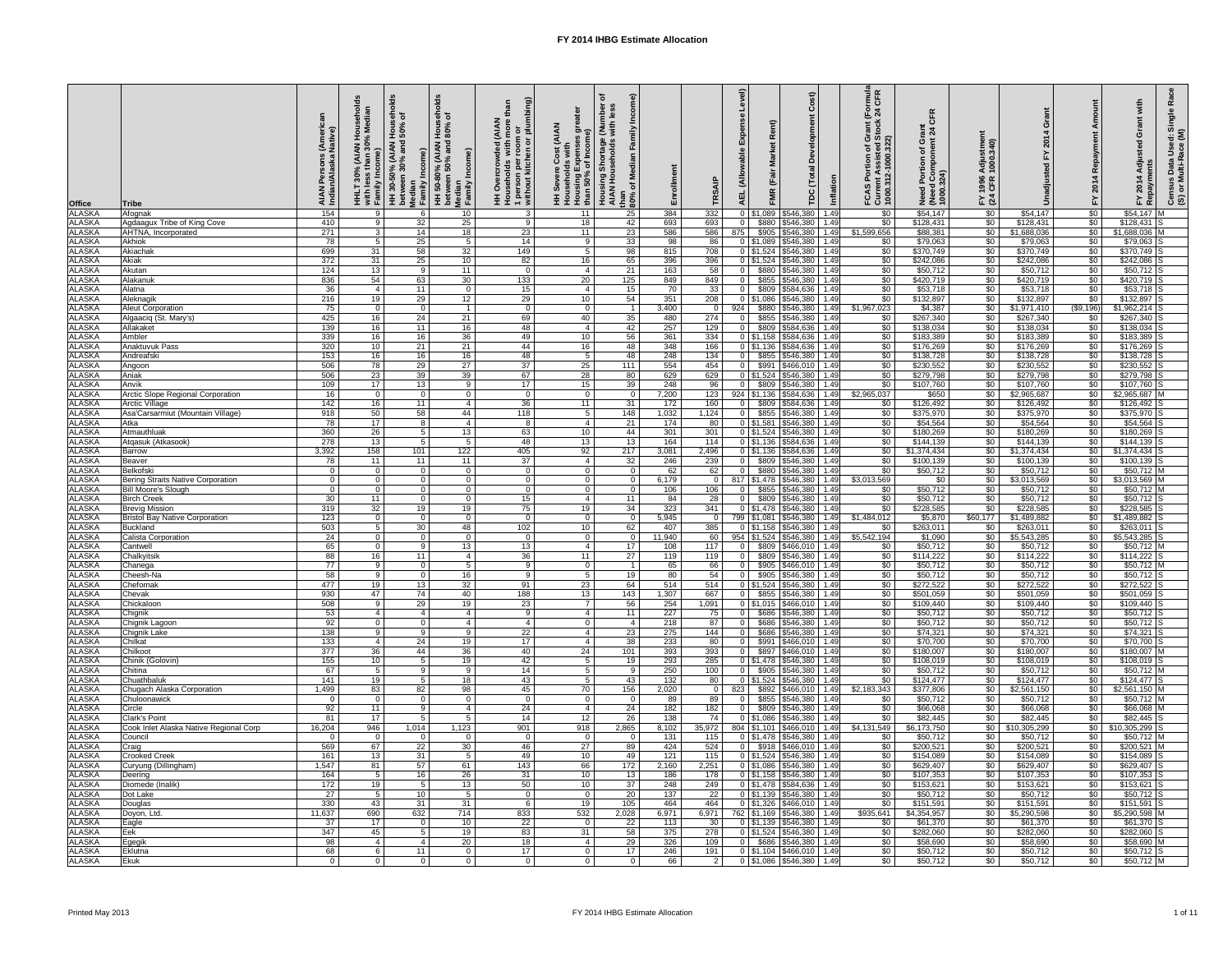|                                                                                                                                                    | Tribe                                   | i (Ameri<br>Native)<br>AIAN<br>Indian | ಕ<br>Media<br>AIAN Ho)<br>han 30% l<br><b>COM</b><br>÷.<br>with less<br>Family Ind<br>$\overline{30}$<br>로<br>도 | old<br>$\frac{2}{9}$ $\frac{1}{9}$<br>%0s<br>50%<br>HH 30-50% (AIAN <del>I</del><br>between 30% and <b>!</b><br>Income)<br>betwee<br>Median<br>Family | olds<br>Hou<br>HH 50-80% (AIAN H<br>between 50% and &<br>Median<br>Family Income) | ි<br>an<br>with more than<br>r room or<br>hen or plumbing<br>(AIAN<br>1 person per r<br>without kitche<br>$\overline{5}$<br>$\mathsf{o}$<br><b>토</b> 훈 | e<br>G<br>G<br><b>AIAN</b><br>ທ<br>Expenses<br>of Income<br>HH Severe<br>Household:<br>Housing E <sub>3</sub><br>than 50% o | ୕ୖ୕ୖ<br>: (Number<br>with less<br>$\frac{1}{2}$<br>Housing Shortage<br>AIAN Households<br>Media<br>ð<br>than<br>$80\%$ | Enrollment                                              |                       | evel)<br>$\widehat{a}$<br>Rent)<br>$\overline{\Phi}$<br>മ്<br>≥<br><b>Total</b><br>(Fair<br>(Alloy<br><b>FMR</b><br><b>AEL</b><br><b>POL</b> | Inflation    | FCAS Portion of Grant (Formul<br>Current Assisted Stock 24 CFR<br>1000.312-1000.322) | $\overline{\mathbf{o}}$<br>ပ<br>ð<br>Need Portion<br>(Need Comport)<br>1000.324) | stme<br>.340)<br><b>Adjus</b><br>1996<br>CFR<br>$F \times 3$ |                                   | Repay<br>$\overline{a}$<br>201<br>$\tilde{F}$ | with<br>$\propto$<br>$rac{e}{\sigma}$<br>Sin<br>$\ddot{\sigma}$<br>ි<br>Use<br>Adju<br>Data<br>ulti-R<br>$\blacktriangleleft$<br>Census<br>(S) or Mu<br>paym<br>201<br>$\mathsf{F}^{\mathsf{Y}}$<br>Re |
|----------------------------------------------------------------------------------------------------------------------------------------------------|-----------------------------------------|---------------------------------------|-----------------------------------------------------------------------------------------------------------------|-------------------------------------------------------------------------------------------------------------------------------------------------------|-----------------------------------------------------------------------------------|--------------------------------------------------------------------------------------------------------------------------------------------------------|-----------------------------------------------------------------------------------------------------------------------------|------------------------------------------------------------------------------------------------------------------------|---------------------------------------------------------|-----------------------|----------------------------------------------------------------------------------------------------------------------------------------------|--------------|--------------------------------------------------------------------------------------|----------------------------------------------------------------------------------|--------------------------------------------------------------|-----------------------------------|-----------------------------------------------|--------------------------------------------------------------------------------------------------------------------------------------------------------------------------------------------------------|
| <b>Office</b><br>ALASKA<br>ALASKA                                                                                                                  | Ekwok                                   | 142                                   | 17                                                                                                              | 19                                                                                                                                                    | 10                                                                                | 33                                                                                                                                                     | 12                                                                                                                          | 44                                                                                                                     | 242                                                     | 130                   | $0$ \$1,086<br>\$546,380                                                                                                                     | 1.49         | $\sqrt{6}$                                                                           | \$130,331                                                                        | $\sqrt{50}$                                                  | \$130,331                         | $\overline{50}$                               | $$130,331$ S                                                                                                                                                                                           |
| <b>ALASKA</b>                                                                                                                                      | Elim<br>Emmonak                         | 548<br>941                            | $\overline{17}$<br>43                                                                                           | 23<br>50                                                                                                                                              | 21<br>73                                                                          | 59<br>130                                                                                                                                              | 14<br>16                                                                                                                    | 59<br>127                                                                                                              | 450<br>984                                              | 453<br>984            | $0 \quad $1,478$<br>\$546,380<br>\$855<br>\$546,380                                                                                          | 1.49<br>1.49 | \$0<br>$\overline{50}$                                                               | \$205,077<br>\$415,238                                                           | $\sqrt{$0}$<br>$\sqrt{60}$                                   | \$205,077<br>\$415,238            | \$0<br>$\overline{50}$                        | $$205,077$ S<br>$$415,238$ S                                                                                                                                                                           |
| ALASKA<br>ALASKA                                                                                                                                   | Evansville (Bettles Field)              | 24                                    | $\overline{4}$                                                                                                  | - 4                                                                                                                                                   | $\overline{4}$                                                                    | 13                                                                                                                                                     | - 4                                                                                                                         | 13                                                                                                                     | 22                                                      | 22                    | \$809<br>\$546,380                                                                                                                           | .49          | \$0                                                                                  | \$50,712                                                                         | \$0                                                          | \$50,712                          | $\sqrt{6}$                                    | $$50,712$ S                                                                                                                                                                                            |
|                                                                                                                                                    | Eyak                                    | 471                                   | 29                                                                                                              | 29                                                                                                                                                    | 30                                                                                | 19                                                                                                                                                     | 19                                                                                                                          | 89                                                                                                                     | 557                                                     | 461                   | \$905 \$466,010                                                                                                                              | 1.49         | \$0                                                                                  | \$134,811                                                                        | \$0                                                          | \$134,811                         | $\sqrt[6]{30}$                                | $$134,811$ M                                                                                                                                                                                           |
| <b>ALASKA</b><br><b>ALASKA</b>                                                                                                                     | <b>False Pass</b><br>Fort Yukon         | 44<br>554                             | 9<br>52                                                                                                         | - 0<br>40                                                                                                                                             | -4<br>74                                                                          | 13<br>171                                                                                                                                              | - 4<br>24                                                                                                                   | - 9<br>165                                                                                                             | 96<br>581                                               | 102<br>512            | \$880<br>\$546,380<br>\$809 \$546,380                                                                                                        | 1.49<br>1.49 | $\sqrt{50}$<br>$\overline{50}$                                                       | \$50,712<br>\$492,568                                                            | \$0<br>$\sqrt{60}$                                           | \$50,712<br>\$492,568             | $\overline{60}$<br>$\sqrt{50}$                | $$50,712$ S<br>$$492,568$ S                                                                                                                                                                            |
| <b>ALASKA</b>                                                                                                                                      | Gakona                                  | 19                                    | $5\overline{5}$                                                                                                 | - 0                                                                                                                                                   | 14                                                                                | -5                                                                                                                                                     | - 5                                                                                                                         | 12                                                                                                                     | 85                                                      | 91                    | \$905   \$466,010                                                                                                                            | 1.49         | $\sqrt{60}$                                                                          | \$50,712                                                                         | \$0                                                          | \$50,712                          | $\sqrt[6]{30}$                                | \$50,712 M                                                                                                                                                                                             |
|                                                                                                                                                    | Galena (Louden Village)                 | 463                                   | 24                                                                                                              | - 4                                                                                                                                                   | 15                                                                                | 78                                                                                                                                                     | $\overline{4}$                                                                                                              | 43                                                                                                                     | 652                                                     | 428                   | \$809<br>\$546,380                                                                                                                           | 1.49         | \$0                                                                                  | \$189,488                                                                        | \$0                                                          | \$189,488                         | \$0                                           | $$189,488$ S                                                                                                                                                                                           |
| ALASKA<br>ALASKA<br>ALASKA<br>ALASKA<br>ALASKA<br>ALASKA<br>ALASKA<br>ALASKA<br>ALASKA<br>ALASKA<br>ALASKA<br>ALASKA<br>ALASKA<br>ALASKA<br>ALASKA | Gambell<br>Georgetown                   | 793<br>- 4                            | 34<br>$\overline{0}$                                                                                            | 41<br>- 0                                                                                                                                             | 61<br>- 0                                                                         | 125<br>- 0                                                                                                                                             | 24<br>- 0                                                                                                                   | 117<br>- 0                                                                                                             | 762<br>113                                              | 597<br>112            | \$584,636<br>$0$ \$1,478<br>0 \$1,524 \$546,380                                                                                              | 1.49<br>1.49 | $\overline{50}$<br>$\overline{50}$                                                   | \$428,276<br>\$50,712                                                            | \$0<br>$\sqrt{60}$                                           | \$428,276<br>\$50,712             | $\sqrt[6]{30}$<br>\$0                         | $$428,276$ S<br>$$50,712$ S                                                                                                                                                                            |
|                                                                                                                                                    | Goodnews Bay                            | 276                                   | 39                                                                                                              | 19                                                                                                                                                    | 19                                                                                | 83                                                                                                                                                     | - 5                                                                                                                         | 69                                                                                                                     | 344                                                     | 338                   | $0$ \$1,524<br>$\sqrt{5546,380}$                                                                                                             | 1.49         | $\overline{50}$                                                                      | \$222,704                                                                        | $\sqrt{60}$                                                  | \$222,704                         | $\overline{50}$                               | $$222,704$ S                                                                                                                                                                                           |
|                                                                                                                                                    | Grayling                                | 185                                   | 25                                                                                                              | 19                                                                                                                                                    | 13                                                                                | 44                                                                                                                                                     | 15                                                                                                                          | 57                                                                                                                     | 319                                                     | $171$                 | $\sqrt{$}546,380$<br>$\mathbf 0$<br>\$809                                                                                                    | 1.49         | $\overline{50}$                                                                      | \$169,103                                                                        | \$0                                                          | \$169,103                         | $\sqrt{50}$                                   | $$169,103$ S                                                                                                                                                                                           |
|                                                                                                                                                    | Gulkana<br>Hamilton                     | 82<br>$\overline{0}$                  | 18<br>$\overline{0}$                                                                                            | - 9<br>- 0                                                                                                                                            | 5<br>- 0                                                                          | 14<br>- 0                                                                                                                                              | -5<br>- 0                                                                                                                   | 20<br>- 0                                                                                                              | 132<br>29                                               | 142<br>21             | \$905 \$466,010<br>\$855<br>$\overline{0}$<br>\$546,380                                                                                      | 1.49<br>1.49 | $\overline{50}$<br>$\frac{1}{20}$                                                    | \$55,221<br>\$50,712                                                             | $\sqrt[6]{30}$<br>\$0                                        | \$55,221<br>\$50,712              | $\sqrt{50}$<br>\$0                            | $$55,221$ S<br>$$50,712$ M                                                                                                                                                                             |
|                                                                                                                                                    | <b>Healy Lake</b>                       | 34                                    | $5\overline{5}$                                                                                                 | - 5                                                                                                                                                   | -0                                                                                | 20                                                                                                                                                     | - 5                                                                                                                         |                                                                                                                        | 34                                                      | $\overline{27}$       | $0$ \$1,139 \$546,380                                                                                                                        | 1.49         | \$0                                                                                  | \$51,728                                                                         | \$0                                                          | \$51,728                          | \$0                                           | $$51,728$ S                                                                                                                                                                                            |
|                                                                                                                                                    | <b>Holy Cross</b>                       | 237                                   | 29                                                                                                              | 13                                                                                                                                                    | 13                                                                                | 35                                                                                                                                                     | 16                                                                                                                          | 53                                                                                                                     | 528                                                     | 219                   | $\overline{0}$<br>\$809<br>\$546,380                                                                                                         | 1.49         | \$0                                                                                  | \$157,953                                                                        | \$0                                                          | \$157,953                         | \$0                                           | $$157,953$ S                                                                                                                                                                                           |
|                                                                                                                                                    | Hoonah<br>Hooper Bay                    | 562<br>1,277                          | 49<br>87                                                                                                        | 33<br>87                                                                                                                                              | 46<br>67                                                                          | 46<br>275                                                                                                                                              | 33<br>39                                                                                                                    | 101<br>194                                                                                                             | 589<br>1,356                                            | 589<br>1,011          | \$991<br>\$466,010<br>\$855   \$546,380                                                                                                      | 1.49<br>1.49 | \$0<br>\$0                                                                           | \$249,423<br>\$776,561                                                           | \$0<br>\$0                                                   | \$249,423<br>\$776,561            | \$0<br>$\frac{1}{20}$                         | $$249,423$ S<br>$$776,561$ S                                                                                                                                                                           |
|                                                                                                                                                    | Hughes                                  | 66                                    | 11                                                                                                              | - 4                                                                                                                                                   |                                                                                   | 24                                                                                                                                                     | - 0                                                                                                                         | 19                                                                                                                     | 139                                                     | 61                    | \$584,636<br>\$809                                                                                                                           | 1.49         | $\overline{50}$                                                                      | \$62,511                                                                         | $\sqrt{60}$                                                  | \$62,511                          | $\sqrt{6}$                                    | $$62,511$ S                                                                                                                                                                                            |
|                                                                                                                                                    | Huslia                                  | 296                                   | 21                                                                                                              | 34                                                                                                                                                    | 24                                                                                | 58                                                                                                                                                     | - 9                                                                                                                         | 55                                                                                                                     | 522                                                     | 274                   | \$809<br>\$584,636                                                                                                                           | 1.49         | $\overline{50}$                                                                      | \$199,962                                                                        | \$0                                                          | \$199,962                         | $\sqrt{60}$                                   | $$199,962$ S                                                                                                                                                                                           |
|                                                                                                                                                    | Hydaburg<br>Igiugig                     | 370<br>42                             | 47<br>$\overline{\mathcal{A}}$                                                                                  | 25<br>-4                                                                                                                                              | $\overline{28}$<br>$\Omega$                                                       | 14<br>-4                                                                                                                                               | 27<br>- 4                                                                                                                   | 78<br>-9                                                                                                               | 341<br>64                                               | 274<br>42             | \$918 \$466,010<br>\$686 \$546,380                                                                                                           | 1.49<br>1.49 | $\overline{50}$<br>$\sqrt{60}$                                                       | \$168,760<br>\$50,712                                                            | \$0<br>\$0                                                   | \$168,760<br>$\overline{$}50,712$ | $\sqrt[6]{30}$<br>$\overline{50}$             | $$168,760$ S<br>$\sqrt{$50,712}$ S                                                                                                                                                                     |
| <b>ALASKA</b>                                                                                                                                      | Iliamna                                 | 56                                    |                                                                                                                 |                                                                                                                                                       |                                                                                   |                                                                                                                                                        |                                                                                                                             |                                                                                                                        | 128                                                     | 91                    | \$686 \$546,380                                                                                                                              | 1.49         | \$0                                                                                  | \$50,712                                                                         | \$0                                                          | \$50,712                          | $\sqrt{60}$                                   | $$50,712$ S                                                                                                                                                                                            |
| <b>ALASKA</b>                                                                                                                                      | Iqurmuit                                | $\overline{374}$                      | 16                                                                                                              | $\overline{36}$                                                                                                                                       | 35                                                                                | $\overline{38}$                                                                                                                                        |                                                                                                                             | 67                                                                                                                     | 374                                                     | 278                   | \$855   \$546,380                                                                                                                            | 1.49         | $\sqrt{50}$                                                                          | \$147,068                                                                        | $\sqrt{60}$                                                  | \$147,068                         | $\overline{50}$                               | $$147,068$ S                                                                                                                                                                                           |
| <b>ALASKA</b><br><b>ALASKA</b>                                                                                                                     | <b>Ivanof Bay</b><br>Kaguyak            | $\overline{23}$<br>$\mathbf{3}$       | $\overline{0}$<br>$\overline{0}$                                                                                | - 0                                                                                                                                                   |                                                                                   |                                                                                                                                                        | - 0                                                                                                                         |                                                                                                                        | 15<br>8                                                 | $5\overline{)}$       | \$686<br>\$546,380<br>0   \$1,089   \$546,380                                                                                                | 1.49<br>1.49 | $\sqrt{60}$<br>$\overline{50}$                                                       | \$50,712<br>\$50,712                                                             | $\sqrt{$0}$<br>$rac{1}{\sqrt{2}}$                            | \$50,712<br>\$50,712              | $\sqrt{$0}$<br>$\frac{1}{50}$                 | $$50,712$ S<br>$$50,712$ M                                                                                                                                                                             |
| <b>ALASKA</b>                                                                                                                                      | Kake                                    | 701                                   | 52                                                                                                              | 30                                                                                                                                                    | 41                                                                                | 31                                                                                                                                                     | 60                                                                                                                          | 87                                                                                                                     | 465                                                     | 465                   | \$807<br>\$466,010                                                                                                                           | 1.49         | $\sqrt{50}$                                                                          | \$285,199                                                                        | $\sqrt{60}$                                                  | \$285,199                         | $\sqrt{60}$                                   | $$285,199$ S                                                                                                                                                                                           |
| <b>ALASKA</b>                                                                                                                                      | Kaktovik                                | 286                                   | -5                                                                                                              |                                                                                                                                                       | 19                                                                                | 62                                                                                                                                                     | 10                                                                                                                          | 25                                                                                                                     | $\overline{227}$                                        | 258                   | $0$ \$1,136<br>\$584,636                                                                                                                     | 1.49         | \$0                                                                                  | \$164,992                                                                        | \$0                                                          | \$164,992                         | $\overline{60}$                               | $$164,992$ S                                                                                                                                                                                           |
| <b>ALASKA</b><br><b>ALASKA</b>                                                                                                                     | Kalskag<br>Kaltag                       | 255<br>210                            | $\overline{23}$<br>$\overline{22}$                                                                              | $\overline{28}$<br>19                                                                                                                                 | 16<br>17                                                                          | $\overline{57}$                                                                                                                                        | 18<br>-9                                                                                                                    | 43                                                                                                                     | 220<br>404                                              | 226<br>194            | 0 \$1,524 \$546,380                                                                                                                          | 1.49<br>1.49 | $\sqrt{50}$<br>$\sqrt{50}$                                                           | \$197,325<br>\$161,954                                                           | \$0<br>$\sqrt{60}$                                           | \$197,325<br>\$161,954            | $\overline{30}$<br>$\overline{50}$            | $$197,325$ S<br>$$161,954$ S                                                                                                                                                                           |
| <b>ALASKA</b>                                                                                                                                      | Kanatak                                 | $\Omega$                              | $\overline{0}$                                                                                                  | - റ                                                                                                                                                   | - 0                                                                               | 50<br>- റ                                                                                                                                              | $\Omega$                                                                                                                    | 58                                                                                                                     | 133                                                     | 57                    | $0$ \$809 \$546,380<br>\$546,380<br>$\Omega$                                                                                                 | 1.49         | $\sqrt{60}$                                                                          | \$50,712                                                                         | \$0                                                          | \$50,712                          | $\sqrt{$0}$                                   | $$50,712$ M                                                                                                                                                                                            |
| <b>ALASKA</b>                                                                                                                                      | Karluk                                  | 30                                    | 5                                                                                                               |                                                                                                                                                       |                                                                                   |                                                                                                                                                        | 9                                                                                                                           |                                                                                                                        | 83                                                      | 44                    | 0 \$1,089 \$546,380                                                                                                                          | 1.49         | $\sqrt{50}$                                                                          | \$50,712                                                                         | \$0                                                          | \$50,712                          | \$0                                           | $$50,712$ S                                                                                                                                                                                            |
| <b>ALASKA</b>                                                                                                                                      | Kasigluk                                | 679                                   | 32                                                                                                              | 45                                                                                                                                                    | 26                                                                                | 123                                                                                                                                                    | 18                                                                                                                          | 98                                                                                                                     | 607                                                     | 603                   | 0   \$1,524   \$546,380                                                                                                                      | 1.49         | \$0                                                                                  | \$354,851                                                                        | \$0                                                          | \$354,851                         | \$0                                           | $$354,851$ S                                                                                                                                                                                           |
| <b>ALASKA</b><br><b>ALASKA</b>                                                                                                                     | Kassan<br>Kenaitze                      | 17<br>1,959                           | $\overline{2}$<br>97                                                                                            | 122                                                                                                                                                   | -8<br>186                                                                         | 132                                                                                                                                                    | 75                                                                                                                          | 12<br>381                                                                                                              | 28<br>1,224                                             | 28<br>3,512           | \$918 \$466,010<br>\$892 \$466,010<br>$\Omega$                                                                                               | 1.49<br>1.49 | \$0<br>$\overline{50}$                                                               | \$50,712<br>\$718,892                                                            | \$0<br>$\sqrt{60}$                                           | \$50,712<br>\$718,892             | $\overline{60}$<br>$\overline{50}$            | $$50,712$ S<br>$$718,892$ S                                                                                                                                                                            |
| <b>ALASKA</b>                                                                                                                                      | Ketchikan                               | 2,913                                 | 137                                                                                                             | 184                                                                                                                                                   | 243                                                                               | 137                                                                                                                                                    | 189                                                                                                                         | 564                                                                                                                    | 4,660                                                   | 3,100                 | 0 \$1,102 \$466,010                                                                                                                          | 1.49         | $\sqrt{60}$                                                                          | \$964,957                                                                        | \$0                                                          | \$964,957                         | $\sqrt{50}$                                   | \$964,957 M                                                                                                                                                                                            |
| <b>ALASKA</b>                                                                                                                                      | Kiana                                   | 464                                   | 28                                                                                                              | 28                                                                                                                                                    | 28                                                                                | 75                                                                                                                                                     | 23                                                                                                                          | 69                                                                                                                     | 683                                                     | 356                   | $0$ \$1,158 \$546,380                                                                                                                        | 1.49         | $\sqrt{60}$                                                                          | \$265,404                                                                        | \$0                                                          | \$265,404                         | $\sqrt{$0}$                                   | $$265,404$ S                                                                                                                                                                                           |
| <b>ALASKA</b><br><b>ALASKA</b>                                                                                                                     | King Island<br><b>King Salmon</b>       | 513<br>58                             | 16<br>$\overline{0}$                                                                                            | 22                                                                                                                                                    | 19<br>- റ                                                                         | 56<br>- C                                                                                                                                              | 13<br>ി                                                                                                                     | 57                                                                                                                     | 490<br>85                                               | 424<br>85             | $0$ \$1,478 \$546,380<br>$0$ \$1,081<br>$\sqrt{5546,380}$                                                                                    | 1.49<br>1.49 | $\sqrt{60}$<br>\$0                                                                   | \$192,735<br>\$50,712                                                            | \$0<br>\$0                                                   | \$192,735<br>\$50,712             | $\sqrt{$0}$<br>$\sqrt{$0}$                    | $$192,735$ S<br>$$50,712$ S                                                                                                                                                                            |
| <b>ALASKA</b>                                                                                                                                      | Kipnuk                                  | 805                                   | 39                                                                                                              | 45                                                                                                                                                    | 58                                                                                | 186                                                                                                                                                    | - 5                                                                                                                         | 139                                                                                                                    | 809                                                     | 784                   | $0$ \$1,524 \$546,380                                                                                                                        | 1.49         | $\sqrt{50}$                                                                          | \$456,646                                                                        | \$0                                                          | \$456,646                         | $\sqrt{$0}$                                   | $$456,646$ S                                                                                                                                                                                           |
| <b>ALASKA</b>                                                                                                                                      | Kivalina                                | 471                                   | $\overline{26}$                                                                                                 | $\overline{26}$                                                                                                                                       | 13                                                                                | 90                                                                                                                                                     | 16                                                                                                                          | 64                                                                                                                     | 389                                                     | 370                   | $0$   \$1,158   \$546,380                                                                                                                    | 1.49         | $\sqrt[6]{30}$                                                                       | \$256,631                                                                        | \$0                                                          | \$256,631                         | $\sqrt{60}$                                   | $$256,631$ S                                                                                                                                                                                           |
| <b>ALASKA</b><br><b>ALASKA</b>                                                                                                                     | Klawock<br>Kluti Kaah (Copper Center)   | 521<br>226                            | 42<br>$\overline{37}$                                                                                           | 42<br>14                                                                                                                                              | 31<br>$\overline{27}$                                                             | 36<br>39                                                                                                                                               | 20<br>14                                                                                                                    | 57<br>48                                                                                                               | 497<br>302                                              | 497<br>326            | \$918 \$466,010<br>\$905 \$466,010                                                                                                           | 1.49<br>1.49 | \$0<br>$\sqrt{50}$                                                                   | \$187,807<br>\$125,297                                                           | \$0<br>\$0                                                   | \$187,807<br>\$125,297            | \$0<br>$\sqrt{50}$                            | $$187,807$ S<br>$$125,297$ M                                                                                                                                                                           |
| <b>ALASKA</b>                                                                                                                                      | Knik                                    | 3,308                                 | 194                                                                                                             | 144                                                                                                                                                   | 232                                                                               | $\overline{353}$                                                                                                                                       | 181                                                                                                                         | 569                                                                                                                    | 1,654                                                   | 4,228                 | $0$ \$1,015 \$466,010                                                                                                                        | 1.49         | $\sqrt{50}$                                                                          | \$1,230,483                                                                      | \$0                                                          | \$1,230,483                       | \$0                                           | $$1,230,483$ M                                                                                                                                                                                         |
| <b>ALASKA</b>                                                                                                                                      | Kobuk                                   | $\overline{132}$                      | 16                                                                                                              | 10                                                                                                                                                    | 10 <sup>°</sup>                                                                   | 36                                                                                                                                                     | 10                                                                                                                          | 31                                                                                                                     | $\overline{172}$                                        | 74                    | 0   \$1,158   \$584,636                                                                                                                      | 1.49         | \$0                                                                                  | \$127,454                                                                        | \$0                                                          | \$127,454                         | $\sqrt{50}$                                   | $$127,454$ S                                                                                                                                                                                           |
| <b>ALASKA</b><br><b>ALASKA</b>                                                                                                                     | Kokhanok<br>Kongiganak                  | 166<br>445                            | $\overline{20}$<br>$\overline{26}$                                                                              | 13<br>39                                                                                                                                              | 20<br>19                                                                          | $\overline{33}$<br>104                                                                                                                                 | 15<br>-5                                                                                                                    | 45<br>54                                                                                                               | 190<br>490                                              | 174<br>349            | \$686   \$546,380<br>$0$   \$1,524   \$546,380                                                                                               | 1.49<br>1.49 | $\sqrt{50}$<br>$\overline{50}$                                                       | \$142,747<br>\$255,546                                                           | \$0<br>\$0                                                   | \$142,747<br>\$255,546            | $\sqrt{$0}$<br>$\sqrt{60}$                    | $$142,747$ S<br>$$255,546$ S                                                                                                                                                                           |
| <b>ALASKA</b>                                                                                                                                      | Koniag, Incorporated                    | 872                                   | 50                                                                                                              | 34                                                                                                                                                    | 55                                                                                | 20                                                                                                                                                     | 64                                                                                                                          | 57                                                                                                                     | 3,300                                                   | 1,882                 | 802   \$1,089   \$546,380                                                                                                                    | 1.49         | \$3,114,416                                                                          | \$277,491                                                                        | \$0                                                          | \$3,391,907                       | $\sqrt{50}$                                   | $$3,391,907$ M                                                                                                                                                                                         |
| <b>ALASKA</b>                                                                                                                                      | Kotlik                                  | 743                                   | 34                                                                                                              | $\overline{13}$                                                                                                                                       | 67                                                                                | 141                                                                                                                                                    |                                                                                                                             | 95                                                                                                                     | 590                                                     | 590                   | \$855 \$546,380                                                                                                                              | 1.49         | \$0                                                                                  | \$352,572                                                                        | $\sqrt{60}$                                                  | \$352,572                         | $\overline{50}$                               | $$352,572$ S                                                                                                                                                                                           |
| <b>ALASKA</b><br><b>ALASKA</b>                                                                                                                     | Kotzebue<br>Koyuk                       | 2,836<br>349                          | 115<br>$\overline{20}$                                                                                          | 116<br>15                                                                                                                                             | 141<br>23                                                                         | 317<br>36                                                                                                                                              | 88<br>-5                                                                                                                    | 271<br>30                                                                                                              | 2,712<br>402                                            | 1,575<br>345          | $0$   \$1,158   \$546,380<br>0   \$1,478   \$546,380                                                                                         | 1.49<br>1.49 | $\sqrt{60}$<br>\$0                                                                   | \$1,127,463<br>\$126,894                                                         | \$0<br>\$0                                                   | \$1,127,463<br>\$126,894          | $\sqrt{$0}$<br>$\sqrt{$0}$                    | $$1,127,463$ S<br>$$126,894$ S                                                                                                                                                                         |
| <b>ALASKA</b>                                                                                                                                      | Koyukuk                                 | 99                                    | $\overline{22}$                                                                                                 | - 4                                                                                                                                                   |                                                                                   | 35                                                                                                                                                     | - 4                                                                                                                         | 30                                                                                                                     | 280                                                     | 92                    | $\Omega$<br>\$809   \$546,380                                                                                                                | 1.49         | $\sqrt{60}$                                                                          | \$98,914                                                                         | \$0                                                          | \$98,914                          | $\sqrt{$0}$                                   | $$98,914$ S                                                                                                                                                                                            |
| <b>ALASKA</b>                                                                                                                                      | Kwethluk                                | 857                                   | 71                                                                                                              | 58                                                                                                                                                    | 44                                                                                | 188                                                                                                                                                    | 30                                                                                                                          | 147                                                                                                                    | 881                                                     | 881                   | 0   \$1,524   \$546,380                                                                                                                      | 1.49         | \$0                                                                                  | \$550,105                                                                        | \$0                                                          | \$550,105                         | $\sqrt{50}$                                   | $$550,105$ S                                                                                                                                                                                           |
| <b>ALASKA</b><br><b>ALASKA</b>                                                                                                                     | Kwigillingok<br>Kwinhagak (Quinhagak)   | 427<br>690                            | $\overline{26}$<br>57                                                                                           | 19<br>62                                                                                                                                              | 19<br>38                                                                          | $\overline{78}$<br>167                                                                                                                                 | 10<br>10                                                                                                                    | 45<br>151                                                                                                              | 408<br>808                                              | 266<br>$\overline{0}$ | 0 \$1,524 \$546,380<br>$\boxed{0}$ \ $\boxed{31,524}$ \ $\boxed{546,380}$                                                                    | 1.49<br>1.49 | $\sqrt{50}$<br>$\overline{50}$                                                       | \$215,118<br>\$454,995                                                           | \$0<br>$\sqrt{$0}$                                           | \$215,118<br>\$454,995            | $\sqrt{60}$<br>$\sqrt{60}$                    | $$215,118$ S<br>$$454,995$ S                                                                                                                                                                           |
| <b>ALASKA</b>                                                                                                                                      | Larsen Bay                              | 102                                   | $5\overline{)}$                                                                                                 | - 9                                                                                                                                                   | -9                                                                                | - q                                                                                                                                                    | - 5                                                                                                                         | 11                                                                                                                     | 484                                                     | 51                    | 0 \$1,089 \$546,380                                                                                                                          | 1.49         | $\sqrt{60}$                                                                          | \$50,712                                                                         | \$0                                                          | \$50,712                          | \$0                                           | $$50,712$ S                                                                                                                                                                                            |
| <b>ALASKA</b>                                                                                                                                      | Lesnoi (Woody Island)                   | 23                                    |                                                                                                                 |                                                                                                                                                       |                                                                                   |                                                                                                                                                        | -2                                                                                                                          |                                                                                                                        | 314                                                     | 50                    | 0   \$1,089   \$546,380                                                                                                                      | 1.49         | \$0                                                                                  | \$50,712                                                                         | \$0                                                          | \$50,712                          | \$0                                           | $$50,712$ M                                                                                                                                                                                            |
| <b>ALASKA</b>                                                                                                                                      | Levelock                                | 120                                   | 20                                                                                                              | $\mathbf{r}$                                                                                                                                          |                                                                                   | 24                                                                                                                                                     |                                                                                                                             | 33                                                                                                                     | 209<br>$\boldsymbol{\varLambda}\boldsymbol{\varLambda}$ | 124                   | \$686   \$546,380                                                                                                                            | 1.49         | \$0<br>ፍ∩                                                                            | \$97,837                                                                         | \$0                                                          | \$97,837                          | $\sqrt{50}$                                   | $$97,837$ S                                                                                                                                                                                            |
| <b>ALASKA</b><br>ALASKA                                                                                                                            | Lime Village<br>Lower.Kalskag           | 41<br>307                             | 10<br>30                                                                                                        | 16                                                                                                                                                    | 36                                                                                | 18<br>$\overline{71}$                                                                                                                                  | 13                                                                                                                          | 11<br>82                                                                                                               | 294                                                     | 43<br>259             | $0$ \$1,524 \$584,636 1.49<br>$0$ \$1,524 \$546,380 1.49                                                                                     |              | - ΨΨ<br>$\overline{50}$                                                              | \$50,712<br>\$229,627                                                            | \$0<br>$\sqrt{$0}$                                           | \$50,712<br>\$229,627             | \$0<br>$\sqrt{50}$                            | \$50,712 M<br>$$229,627$ S                                                                                                                                                                             |
| <b>ALASKA</b>                                                                                                                                      | <b>Manley Hot Springs</b>               | 18                                    | 9                                                                                                               | $\overline{4}$                                                                                                                                        | $\Omega$                                                                          | 17                                                                                                                                                     | $\overline{4}$                                                                                                              | 13                                                                                                                     | 77                                                      | 17                    | $0$ \$809 \$546,380 1.49                                                                                                                     |              | $\sqrt[6]{30}$                                                                       | \$51,381                                                                         | $\frac{1}{6}$                                                | \$51,381                          | $\frac{1}{6}$                                 | $$51,381$ S                                                                                                                                                                                            |
| <b>ALASKA</b>                                                                                                                                      | Manokotak                               | 451                                   | 45                                                                                                              | 23                                                                                                                                                    | 19                                                                                | 68                                                                                                                                                     | 17                                                                                                                          | 87                                                                                                                     | 515                                                     | 404<br>377            | $0$ \$1,086 \$546,380 1.49                                                                                                                   |              | \$0                                                                                  | \$251,508                                                                        | \$0                                                          | \$251,508                         | \$0                                           | $$251,508$ S                                                                                                                                                                                           |
| <b>ALASKA</b><br><b>ALASKA</b>                                                                                                                     | Marshall<br>Mary's Igloo                | 450<br>$\overline{0}$                 | 31<br>$\overline{0}$                                                                                            | 19<br>- 0                                                                                                                                             | 38                                                                                | 90                                                                                                                                                     | 19<br>- 0                                                                                                                   | 71<br>- 0                                                                                                              | 377<br>108                                              | 61                    | $0$ \$855 \$546,380 1.49<br>0 \$1,478 \$546,380                                                                                              | 1.49         | \$0<br>\$0                                                                           | \$276,903<br>\$50,712                                                            | \$0<br>\$0                                                   | \$276,903<br>\$50,712             | \$0<br>\$0                                    | $$276,903$ S<br>$$50,712$ M                                                                                                                                                                            |
| <b>ALASKA</b>                                                                                                                                      | <b>McGrath</b>                          | 237                                   | 24                                                                                                              | 13                                                                                                                                                    | 19                                                                                | 30                                                                                                                                                     | 17                                                                                                                          | 53                                                                                                                     | 322                                                     | 176                   | $0$ \$809 \$584,636                                                                                                                          | 1.49         | \$0                                                                                  | \$141,687                                                                        | \$0                                                          | \$141,687                         | \$0                                           | $$141,687$ M                                                                                                                                                                                           |
| <b>ALASKA</b>                                                                                                                                      | Mekoryuk                                | 246                                   | 16                                                                                                              | 28                                                                                                                                                    | 35                                                                                | 39                                                                                                                                                     | - 0                                                                                                                         | 41                                                                                                                     | 454                                                     | 170                   | $0$   \$1,524   \$546,380                                                                                                                    | 1.49         | \$0                                                                                  | \$127,692                                                                        | \$0                                                          | \$127,692                         | \$0                                           | $$127,692$ S                                                                                                                                                                                           |
| <b>ALASKA</b><br><b>ALASKA</b>                                                                                                                     | Mentasta<br>Metlakatla (Annette Island) | 100<br>1,337                          | 21<br>42                                                                                                        | 100                                                                                                                                                   | 11<br>99                                                                          | 16<br>39                                                                                                                                               | - 5<br>47                                                                                                                   | 22<br>136                                                                                                              | 500<br>2,292                                            | 90<br>1,230           | 0 \$905 \$546,380<br>$$918$ $$466,010$<br>771                                                                                                | 1.49<br>1.49 | \$0<br>\$1,091,201                                                                   | \$71,532<br>\$356,616                                                            | \$0<br>\$0 <sub>1</sub>                                      | \$71,532<br>\$1,447,817           | \$0<br>\$0                                    | $$71,532$ S<br>$$1,447,817$ S                                                                                                                                                                          |
|                                                                                                                                                    |                                         |                                       |                                                                                                                 |                                                                                                                                                       |                                                                                   |                                                                                                                                                        |                                                                                                                             |                                                                                                                        |                                                         |                       |                                                                                                                                              |              |                                                                                      |                                                                                  |                                                              |                                   |                                               |                                                                                                                                                                                                        |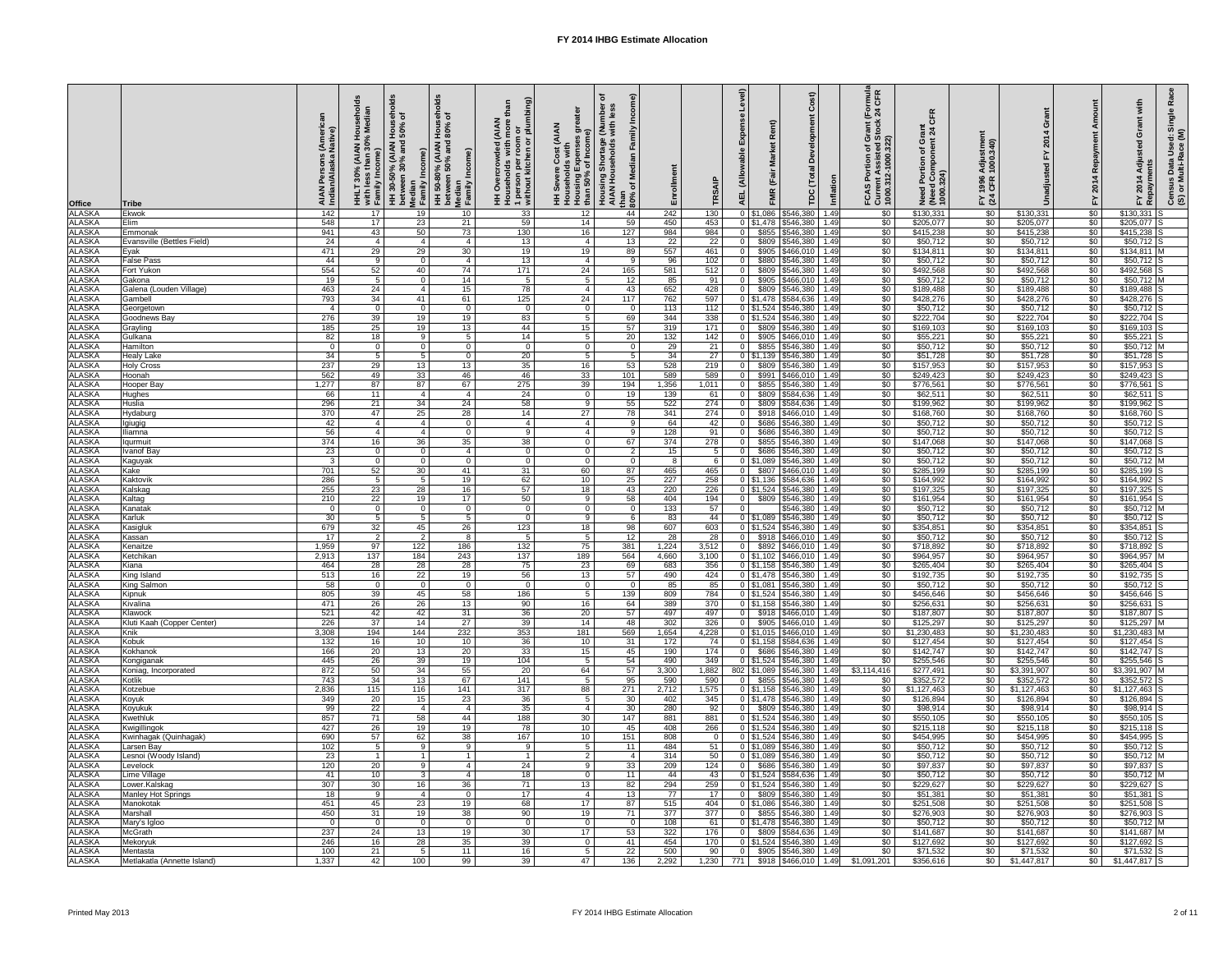| Office<br>ALASKA                                                                       | <b>Tribe</b><br>Minto                        | ∶ (Arne<br>Nati∨<br><b>AIAN</b><br>Indiar<br>256 | AIAN Househo<br>an 30% Mediaı<br>with less<br>Family In<br>30 | olds<br>seh<br>of<br>%09  <br>  50%<br>HH 30-50% (AIAN H<br>between 30% and <b>:</b><br>Median<br>  Family Income)<br>17 | olds<br>들 오<br>%08  <br>Non<br>pue %0g uəəm;əq<br>H NAI∀) %08-05 HH<br>Income)<br>Median<br>Family<br>17 | <b>AIAN</b><br>ded<br>$\circ$<br>45 | eater<br><b>(Numb)</b><br>with les<br><b>AIAN</b><br>ັ້ງ<br>ຈ<br><u>ვე</u><br>  Householus<br>  Housing Expenses<br>  than 50% of Income<br>  مصحة<br>Housing Shortage<br>AIAN Households<br>than<br>$80\%$<br>19 | edia<br>Enrollment<br>Ž<br>৳<br>424<br>64 | 237                     | $\widehat{\mathbf{e}}$<br><b>AEL</b> | $\widehat{a}$<br>$\alpha$<br>$\overline{\omega}$<br>൧ഀ<br>$\overline{\mathfrak{a}}$<br>$\frac{1}{a}$<br> T<br>E<br><b>FMR</b><br><b>TDC</b><br>\$809<br>\$546,380 | Inflation<br>1.49 | of Grant (Formula<br>ed Stock 24 CFR<br>FCAS Portion of<br>Current Assistee<br>1000.312-1000.3<br>\$0 | <b>CFR</b><br>rant $\frac{1}{2}$<br>Ō۱<br>ㅎ e<br>Need Portion (<br>(Need Compor)<br>1000.324)<br>\$191,947 | stment<br>.340)<br>Adjus<br>1000.<br>1996<br>CFR<br>$F \times 4$<br>$\sqrt{50}$ | \$191,947                | ě<br>201<br>上<br>\$0               | Singl<br>ਠ<br>Use<br>Adju<br>Data<br>ulti-R<br>2014<br>$\overline{a}$ is<br>mved<br>Census<br>(S) or M<br>Re<br>군<br>\$191,947 |
|----------------------------------------------------------------------------------------|----------------------------------------------|--------------------------------------------------|---------------------------------------------------------------|--------------------------------------------------------------------------------------------------------------------------|----------------------------------------------------------------------------------------------------------|-------------------------------------|-------------------------------------------------------------------------------------------------------------------------------------------------------------------------------------------------------------------|-------------------------------------------|-------------------------|--------------------------------------|-------------------------------------------------------------------------------------------------------------------------------------------------------------------|-------------------|-------------------------------------------------------------------------------------------------------|------------------------------------------------------------------------------------------------------------|---------------------------------------------------------------------------------|--------------------------|------------------------------------|--------------------------------------------------------------------------------------------------------------------------------|
| <b>ALASKA</b>                                                                          | Naknek                                       | 337                                              | 13                                                            | -9                                                                                                                       | 31                                                                                                       | 13                                  | 13                                                                                                                                                                                                                | 642<br>51                                 | 335                     |                                      | $0$ \$1,081<br>\$546,380                                                                                                                                          | 1.49              | $\overline{50}$                                                                                       | \$116,101                                                                                                  | $\sqrt{50}$                                                                     | \$116,101                | \$0                                | \$116,101                                                                                                                      |
| <b>ALASKA</b>                                                                          | <b>NANA Corporation</b>                      | 260                                              | $\overline{0}$                                                | $\Omega$                                                                                                                 | $\Omega$                                                                                                 | $\Omega$                            | $\Omega$                                                                                                                                                                                                          | 10,406<br>$\Omega$                        |                         |                                      | 933   \$1,158<br>\$584,636                                                                                                                                        | 1.49              | \$3,222,115                                                                                           | \$12,635                                                                                                   | $\sqrt{60}$                                                                     | \$3,234,750              | \$0                                | $$3,234,750$ S                                                                                                                 |
| <b>ALASKA</b>                                                                          | Nanwelek (English Bay)                       | 185                                              | 14                                                            | 14                                                                                                                       | 14                                                                                                       | 42                                  |                                                                                                                                                                                                                   | 33<br>288                                 | 295                     | $\Omega$                             | \$892<br>\$466,010                                                                                                                                                | 1.49              | \$0                                                                                                   | \$102,212                                                                                                  | \$0                                                                             | \$102,212                | $\sqrt{6}$                         | $$102,212$ S                                                                                                                   |
| ALASKA<br><b>ALASKA</b>                                                                | Napaimute<br>Napakiak                        | - റ<br>439                                       | - 0<br>$\overline{26}$                                        | $\Omega$<br>44                                                                                                           | $\Omega$<br>38                                                                                           | $\Omega$<br>113                     | $\Omega$<br>5                                                                                                                                                                                                     | 84<br>$\Omega$<br>83<br>510               | 90<br>303               |                                      | 0   \$1,524   \$546,380  <br>\$546,380<br>$0$ \$1,524                                                                                                             | 1.49<br>1.49      | $\sqrt[6]{30}$<br>$\sqrt{60}$                                                                         | \$50,712<br>\$291,017                                                                                      | $\sqrt[6]{30}$<br>$\sqrt{60}$                                                   | \$50,712<br>\$291,017    | $\sqrt[6]{30}$<br>$\overline{50}$  | $$50,712$ M<br>\$291,017                                                                                                       |
| <b>ALASKA</b>                                                                          | Napaskiak                                    | 492                                              | 32                                                            | 26                                                                                                                       | 38                                                                                                       | 115                                 | -5                                                                                                                                                                                                                | 534<br>83                                 | 399                     |                                      | $0$ \$1,524<br>$$546,380$ 1.49                                                                                                                                    |                   | $\sqrt{60}$                                                                                           | \$291,596                                                                                                  | $\sqrt{60}$                                                                     | \$291,596                | \$0                                | \$291,596                                                                                                                      |
| <b>ALASKA</b>                                                                          | Nelson Lagoon                                | 72                                               | $\overline{0}$                                                | 13                                                                                                                       | 4                                                                                                        | $\mathbf{0}$                        | -4                                                                                                                                                                                                                | 50<br>18                                  | 47                      | $\overline{0}$                       | \$880   \$546,380   1.49                                                                                                                                          |                   | $\overline{50}$                                                                                       | \$50,712                                                                                                   | $\overline{50}$                                                                 | \$50,712                 | $\overline{30}$                    | $$50,712$ S                                                                                                                    |
| <b>ALASKA</b>                                                                          | Nenana                                       | 178                                              | 34                                                            | 11                                                                                                                       | 21                                                                                                       | 22                                  | 15                                                                                                                                                                                                                | 717<br>50                                 | 165                     | $\Omega$                             | \$809 \$546,380 1.49                                                                                                                                              |                   | $\sqrt{60}$                                                                                           | \$137,965                                                                                                  | $\sqrt{60}$                                                                     | \$137,965                | \$0                                | $$137,965$ S                                                                                                                   |
| <b>ALASKA</b>                                                                          | New Koliganek                                | 190                                              | 21                                                            | 5                                                                                                                        | 17                                                                                                       | 57                                  | -5                                                                                                                                                                                                                | 262<br>18                                 | 174                     |                                      | $0$   \$1,086   \$584,636   1.49                                                                                                                                  |                   | $\sqrt[6]{30}$                                                                                        | \$147,176                                                                                                  | $\sqrt[6]{30}$                                                                  | \$147,176                | \$0                                | $$147,176$ S                                                                                                                   |
| ALASKA<br>ALASKA<br>ALASKA                                                             | <b>New Stuyahok</b>                          | 522                                              | 35                                                            | 44                                                                                                                       | 29                                                                                                       | 81                                  | 21<br>102                                                                                                                                                                                                         | 598                                       | 400                     |                                      | $0$ \$1,086<br>$$584,636$ 1.49                                                                                                                                    |                   | $\sqrt[6]{30}$                                                                                        | \$320,587                                                                                                  | $\sqrt{60}$                                                                     | \$320,587                | \$0                                | \$320,587                                                                                                                      |
|                                                                                        | Newhalen<br>Newtok                           | 149<br>396                                       | - 9<br>13                                                     | 13<br>19                                                                                                                 | 9<br>26                                                                                                  | 22<br>71                            | 4                                                                                                                                                                                                                 | 23<br>219<br>58<br>429                    | 219<br>421              | $\overline{0}$                       | \$686<br>\$546,380<br>$0 \mid $1,524$<br>\$546,380 1.49                                                                                                           | 1.49              | $\sqrt[6]{}$<br>$\sqrt{60}$                                                                           | \$77,058<br>\$189,924                                                                                      | $\sqrt{60}$<br>$\frac{1}{30}$                                                   | \$77,058<br>\$189,924    | \$0<br>\$0                         | \$77,058<br>\$189,924                                                                                                          |
| <b>ALASKA</b>                                                                          | Nightmute                                    | 247                                              | 10                                                            | 21                                                                                                                       | 26                                                                                                       | 54                                  | $\Omega$                                                                                                                                                                                                          | 221<br>48                                 | 188                     |                                      | $0$ \$1,524 \$546,380                                                                                                                                             | 1.49              | \$0                                                                                                   | \$140,741                                                                                                  | $\frac{6}{3}$                                                                   | \$140,741                | $\overline{50}$                    | $$140,741$ S                                                                                                                   |
|                                                                                        | Nikolai                                      | 88                                               | 15                                                            | 13                                                                                                                       | -9                                                                                                       | 15                                  | -9                                                                                                                                                                                                                | 167<br>34                                 | 81                      | $\overline{0}$                       | \$809<br>\$584,636                                                                                                                                                | 1.49              | \$0                                                                                                   | \$89,825                                                                                                   | \$0                                                                             | \$89,825                 | $\sqrt{6}$                         | $$89,825$ S                                                                                                                    |
| ALASKA<br>ALASKA<br>ALASKA<br>ALASKA<br>ALASKA<br>ALASKA<br>ALASKA<br>ALASKA<br>ALASKA | Nikolski                                     | 29                                               | -4                                                            |                                                                                                                          |                                                                                                          | $\mathbf{0}$                        | -4                                                                                                                                                                                                                | 85<br>2                                   | 19                      |                                      | $0$ \$1,581<br>\$546,380                                                                                                                                          | 1.49              | \$0                                                                                                   | \$50,712                                                                                                   | \$0                                                                             | \$50,712                 | $\overline{60}$                    | $$50,712$ S                                                                                                                    |
|                                                                                        | Ninilchik                                    | 1,020                                            | 45                                                            | 75                                                                                                                       | 76                                                                                                       | 84                                  | 47                                                                                                                                                                                                                | 186<br>649                                | 992                     | $\Omega$                             | $$466,010$ 1.49<br>\$892                                                                                                                                          |                   | $\sqrt[6]{30}$                                                                                        | \$344,124                                                                                                  | $\sqrt[6]{30}$                                                                  | \$344,124                | $\overline{60}$                    | \$344,124                                                                                                                      |
|                                                                                        | Noatak                                       | 518                                              | 23                                                            | 26                                                                                                                       | 21                                                                                                       | 83                                  | 23                                                                                                                                                                                                                | 558<br>47                                 | 564                     |                                      | \$584,636<br>$0$ \$1,158                                                                                                                                          | 1.49              | $\sqrt{60}$                                                                                           | \$279,461                                                                                                  | $\sqrt{60}$                                                                     | \$279,461                | $\sqrt{6}$                         | \$279,461                                                                                                                      |
|                                                                                        | Nome<br>Nondaltor                            | 2,081<br>216                                     | 66<br>25                                                      | 88<br>18                                                                                                                 | 79<br>20                                                                                                 | $\overline{226}$<br>26              | 53<br>188<br>26                                                                                                                                                                                                   | 2,229<br>55<br>445                        | 1,720<br>332            | $\Omega$                             | $0$ \$1,478 \$546,380 1.49<br>\$686<br>\$546,380 1.49                                                                                                             |                   | $\overline{50}$<br>$\overline{50}$                                                                    | \$762,123<br>\$173,103                                                                                     | $\sqrt{60}$<br>$\sqrt{60}$                                                      | \$762,123<br>\$173,103   | \$0<br>\$0                         | \$762,123<br>$$173,103$ S                                                                                                      |
|                                                                                        | Noorvik                                      | 738                                              | 16                                                            | 28                                                                                                                       | 50                                                                                                       | 112                                 | -5                                                                                                                                                                                                                | 65<br>1,018                               | 1,071                   |                                      | $0$ \$1,158<br>\$546,380                                                                                                                                          | 1.49              | \$0                                                                                                   | \$285,658                                                                                                  | \$0                                                                             | \$285,658                | \$0                                | \$285,658                                                                                                                      |
|                                                                                        | Northway                                     | 332                                              | 20                                                            | 18                                                                                                                       | 20                                                                                                       | 24                                  | 15                                                                                                                                                                                                                | 58<br>199                                 | 199                     |                                      | $0$ \$1,139 \$546,380                                                                                                                                             | 1.49              | \$0                                                                                                   | \$124,632                                                                                                  | \$0                                                                             | \$124,632                | $\sqrt[6]{30}$                     | \$124,632 M                                                                                                                    |
|                                                                                        | Nuiqsut                                      | 495                                              |                                                               | 16                                                                                                                       | 57                                                                                                       | 118                                 | 16                                                                                                                                                                                                                | 349<br>67                                 | 419                     |                                      | $0$ \$1,136 \$584,636 1.49                                                                                                                                        |                   | \$0                                                                                                   | \$316,778                                                                                                  | \$0                                                                             | \$316,778                | $\sqrt{6}$                         | $\sqrt{3316,778}$ S                                                                                                            |
| <b>ALASKA</b>                                                                          | Nulato                                       | 337                                              | 19                                                            | 30                                                                                                                       | 24                                                                                                       | 69                                  | q                                                                                                                                                                                                                 | 769<br>74                                 | 672                     | $\Omega$                             | \$809   \$546,380   1.49                                                                                                                                          |                   | \$0                                                                                                   | \$209,261                                                                                                  | \$0                                                                             | \$209,261                | $\sqrt{6}$                         | \$209,261                                                                                                                      |
| <b>ALASKA</b>                                                                          | Nunakauyarmiut (Toksook Bay)                 | 650                                              | 43                                                            | 25                                                                                                                       | 35                                                                                                       | 105                                 | 102                                                                                                                                                                                                               | 732                                       | 567                     |                                      | $0$   \$1,524   \$546,380   1.49                                                                                                                                  |                   | $\sqrt{50}$                                                                                           | \$297,581                                                                                                  | $\sqrt{60}$                                                                     | \$297,581                | $\overline{50}$                    | \$297,581                                                                                                                      |
| <b>ALASKA</b><br><b>ALASKA</b>                                                         | Nunam Iqua (Sheldon's Point)<br>Nunapitchuk  | 199<br>576                                       | $\overline{20}$<br>31                                         | 13<br>48                                                                                                                 | 11<br>30                                                                                                 | 50<br>104                           | $\overline{5}$                                                                                                                                                                                                    | 263<br>34<br>755<br>94                    | 198<br>480              | $\Omega$                             | \$855<br>\$546,380<br>0 \$1,524 \$546,380                                                                                                                         | 1.49<br>1.49      | $\overline{50}$<br>$\sqrt{50}$                                                                        | \$136,318<br>\$290,953                                                                                     | \$0<br>\$0                                                                      | \$136,318<br>\$290,953   | $\overline{50}$<br>$\overline{50}$ | $$136,318$ S<br>$$290,953$ S                                                                                                   |
| <b>ALASKA</b>                                                                          | Ohogamiut                                    |                                                  | - 0                                                           | $\Omega$                                                                                                                 | $\Omega$                                                                                                 | $\Omega$                            | $\Omega$                                                                                                                                                                                                          | 80<br>$\Omega$                            | 81                      | . O I                                | $$855$ $$546,380$                                                                                                                                                 | 1.49              | $\sqrt{50}$                                                                                           | \$50,712                                                                                                   | $\sqrt{60}$                                                                     | \$50,712                 | $\overline{50}$                    | $$50,712$ M                                                                                                                    |
| <b>ALASKA</b>                                                                          | Old Harbor                                   | 197                                              | 30                                                            | 14                                                                                                                       | 20                                                                                                       | 30                                  | 20                                                                                                                                                                                                                | 606<br>44                                 | 618                     |                                      | 0 \$1,089 \$546,380                                                                                                                                               | 1.49              | $\sqrt{60}$                                                                                           | \$159,277                                                                                                  | \$0                                                                             | \$159,277                | \$0                                | \$159,277                                                                                                                      |
| <b>ALASKA</b>                                                                          | Orutsararmuit (Bethel)                       | 4,377                                            | $\overline{225}$                                              | $\overline{141}$                                                                                                         | 206                                                                                                      | 439                                 | 154<br>509                                                                                                                                                                                                        | 2,454                                     | 3,631                   |                                      | 0   \$1,524   \$546,380   1.49                                                                                                                                    |                   | $\overline{50}$                                                                                       | \$1,758,978                                                                                                | \$0                                                                             | \$1,758,978              | $\sqrt{6}$                         | \$1,758,978                                                                                                                    |
| <b>ALASKA</b>                                                                          | Oscarville                                   | 78                                               | $\overline{13}$                                               |                                                                                                                          |                                                                                                          | 23                                  | .5                                                                                                                                                                                                                | 54<br>18                                  | 59                      |                                      | 0 \ \ \$1,524 \ \$546,380 \ 1.49                                                                                                                                  |                   | $\sqrt{60}$                                                                                           | \$73,035                                                                                                   | $\sqrt{60}$                                                                     | \$73,035                 | \$0                                | $$73,035$ S                                                                                                                    |
| <b>ALASKA</b><br><b>ALASKA</b>                                                         | Ouzinkie<br>Paimiut                          | 224                                              | - 9<br>$\bigcap$                                              | 14                                                                                                                       | 25                                                                                                       | 30                                  |                                                                                                                                                                                                                   | 562<br>35<br>78                           | 428<br>78               | $\Omega$                             | $0$   \$1,089   \$546,380   1.49<br>$$855$ $$546,380$ 1.49                                                                                                        |                   | \$0<br>$\sqrt{60}$                                                                                    | \$91,716<br>\$50,712                                                                                       | $\sqrt{60}$<br>$\sqrt{60}$                                                      | \$91,716<br>\$50,712     | $\overline{50}$<br>$\sqrt{50}$     | $$91,716$ M<br>$$50,712$ M                                                                                                     |
| <b>ALASKA</b>                                                                          | Pauloff Harbor Village                       | 26                                               | $\cap$                                                        |                                                                                                                          |                                                                                                          |                                     |                                                                                                                                                                                                                   | 51                                        | 51                      | $\Omega$                             | \$880   \$546,380   1.49                                                                                                                                          |                   | \$0                                                                                                   | \$50,712                                                                                                   | \$0                                                                             | \$50,712                 | $\overline{50}$                    | $$50,712$ S                                                                                                                    |
| <b>ALASKA</b>                                                                          | Pedro Bay                                    | 35                                               | - 0                                                           |                                                                                                                          |                                                                                                          | $\mathbf{Q}$                        | ം വ                                                                                                                                                                                                               | $\overline{135}$<br>Q                     | 130                     | $\Omega$                             | \$686<br>$5546,380$ 1.49                                                                                                                                          |                   | $\sqrt{60}$                                                                                           | \$50,712                                                                                                   | $\sqrt{60}$                                                                     | \$50,712                 | $\overline{50}$                    | $$50,712$ M                                                                                                                    |
| <b>ALASKA</b>                                                                          | Perryville                                   | 114                                              | -9                                                            | -0                                                                                                                       | 13 <sup>°</sup>                                                                                          | 33                                  |                                                                                                                                                                                                                   | 269<br>21                                 | 110                     | $\Omega$                             | \$686 \$546,380 1.49                                                                                                                                              |                   | $\overline{50}$                                                                                       | \$85,140                                                                                                   | $\overline{50}$                                                                 | \$85,140                 | \$0                                | $$85,140$ S                                                                                                                    |
| <b>ALASKA</b>                                                                          | Petersburg                                   | 502                                              | 67                                                            | 23                                                                                                                       | 31                                                                                                       | 22                                  | 103<br>22                                                                                                                                                                                                         | 417                                       | 417                     | $\Omega$                             | \$807<br>$$466,010$ 1.49                                                                                                                                          |                   | $\sqrt{60}$                                                                                           | \$194,828                                                                                                  | $\sqrt{$0}$                                                                     | \$194,828                | \$0                                | \$194,828                                                                                                                      |
| <b>ALASKA</b>                                                                          | <b>Pilot Point</b>                           | 139                                              | 13                                                            |                                                                                                                          | 13                                                                                                       | 13                                  |                                                                                                                                                                                                                   | 29<br>156                                 | 96                      | $\Omega$                             | \$686<br>\$546,380                                                                                                                                                | 1.49              | \$0                                                                                                   | \$66,586                                                                                                   | \$0                                                                             | \$66,586                 | \$0                                | $$66,586$ S                                                                                                                    |
| <b>ALASKA</b><br><b>ALASKA</b>                                                         | <b>Pilot Station</b><br>Pitka's Point        | 716<br>153                                       | $\overline{36}$<br>13                                         | 50                                                                                                                       | 39<br>13                                                                                                 | 114<br>38                           | 125<br>11<br>$\Omega$                                                                                                                                                                                             | 711<br>137<br>16                          | 663<br>136              | $\Omega$<br>$\Omega$                 | \$855<br>\$546,380<br>\$855<br>\$546,380                                                                                                                          | 1.49<br>1.49      | \$0<br>\$0                                                                                            | \$347,858<br>\$87,715                                                                                      | \$0<br>\$0                                                                      | \$347,858<br>\$87,715    | $\overline{50}$<br>\$0             | $$347,858$ S<br>\$87,715                                                                                                       |
| <b>ALASKA</b>                                                                          | Platinum                                     | 48                                               | $\overline{13}$                                               |                                                                                                                          | 10 <sup>°</sup>                                                                                          | 18                                  | $\Omega$                                                                                                                                                                                                          | 70<br>21                                  | 71                      |                                      | $0$   \$1,524   \$546,380                                                                                                                                         | 1.49              | $\sqrt{60}$                                                                                           | \$55,014                                                                                                   | $\sqrt{60}$                                                                     | \$55,014                 | $\overline{50}$                    | \$55,014                                                                                                                       |
| <b>ALASKA</b>                                                                          | Point Hope                                   | 853                                              | 36                                                            | $\overline{28}$                                                                                                          | $\overline{23}$                                                                                          | 149                                 | 25                                                                                                                                                                                                                | 66<br>873                                 | 859                     |                                      | 0 \$1,136 \$584,636 1.49                                                                                                                                          |                   | $\overline{50}$                                                                                       | \$423,400                                                                                                  | $\sqrt{50}$                                                                     | \$423,400                | $\overline{50}$                    | $$423,400$ S                                                                                                                   |
| <b>ALASKA</b>                                                                          | Point Lay                                    | 282                                              | $\overline{13}$                                               | 5                                                                                                                        | 16                                                                                                       | 88                                  | .5                                                                                                                                                                                                                | 29<br>184                                 | 184                     |                                      | 0   \$1,136   \$584,636   1.49                                                                                                                                    |                   | $\overline{50}$                                                                                       | \$179,838                                                                                                  | \$0                                                                             | \$179,838                | \$0                                | $$179,838$ M                                                                                                                   |
| <b>ALASKA</b>                                                                          | Port Graham                                  | 170                                              | 19                                                            |                                                                                                                          | Q                                                                                                        | 19                                  | 9                                                                                                                                                                                                                 | 296                                       | 99                      | $\Omega$                             | \$892   \$466,010   1.49                                                                                                                                          |                   | \$0                                                                                                   | \$69,546                                                                                                   | \$0                                                                             | \$69,546                 | $\overline{50}$                    | $$69,546$ S                                                                                                                    |
| <b>ALASKA</b><br><b>ALASKA</b>                                                         | Port Heiden<br>Port Lions                    | 86<br>184                                        | $\overline{A}$<br>16                                          | 13<br>20                                                                                                                 | 13<br>17                                                                                                 |                                     |                                                                                                                                                                                                                   | 24<br>118<br>354<br>48                    | 116<br>139              |                                      | \$686<br>\$546,380<br>$0$ \$1,089<br>\$546,380                                                                                                                    | 1.49<br>1.49      | \$0<br>\$0                                                                                            | \$54,040<br>\$99,549                                                                                       | \$0<br>\$0                                                                      | \$54,040<br>\$99,549     | $\overline{50}$<br>$\overline{50}$ | $$54,040$ S<br>$$99,549$ S                                                                                                     |
| <b>ALASKA</b>                                                                          | <b>Portage Creek</b>                         | $\overline{37}$                                  | $\overline{0}$                                                | - 0                                                                                                                      | $\Omega$                                                                                                 | $\Omega$                            | 14<br>- 0                                                                                                                                                                                                         | 60<br>$\Omega$                            | $\overline{33}$         |                                      | $0$ \$1,086 \$546,380 1.49                                                                                                                                        |                   | $\overline{50}$                                                                                       | \$50,712                                                                                                   | $\overline{50}$                                                                 | \$50,712                 | $\overline{50}$                    | $$50,712$ S                                                                                                                    |
| <b>ALASKA</b>                                                                          | Qagan Tayagungin (Sand Point)                | 446                                              | $\overline{20}$                                               | 18                                                                                                                       | 34                                                                                                       | 22                                  | 13                                                                                                                                                                                                                | 703<br>52                                 | 629                     | $\Omega$                             | \$546,380 1.49<br>\$880                                                                                                                                           |                   | $\overline{50}$                                                                                       | \$146,520                                                                                                  | $\sqrt{60}$                                                                     | \$146,520                | $\overline{50}$                    | $$146,520$ S                                                                                                                   |
| <b>ALASKA</b>                                                                          | Qawalangin (Unalaska)                        | 419                                              | 23                                                            | 13                                                                                                                       | $\Omega$                                                                                                 | 30                                  | 13                                                                                                                                                                                                                | 657<br>$\Omega$                           | 659                     |                                      | $0$ \$1,581<br>$$546,380$ 1.49                                                                                                                                    |                   | $\sqrt{60}$                                                                                           | \$104,139                                                                                                  | $\sqrt{60}$                                                                     | \$104,139                | \$0                                | $$104,139$ M                                                                                                                   |
| <b>ALASKA</b>                                                                          | Rampart                                      | 42                                               | $\overline{11}$                                               | $\Omega$                                                                                                                 |                                                                                                          | 19                                  |                                                                                                                                                                                                                   | 21<br>9                                   | 40                      | $\Omega$                             | \$809<br>$$546,380$ 1.49                                                                                                                                          |                   | $\sqrt{50}$                                                                                           | \$53,535                                                                                                   | \$0                                                                             | \$53,535                 | $\sqrt{50}$                        | $$53,535$ S                                                                                                                    |
| <b>ALASKA</b>                                                                          | <b>Red Devil</b>                             | $\overline{27}$                                  | 13                                                            | $\Omega$                                                                                                                 |                                                                                                          | 13                                  |                                                                                                                                                                                                                   | 26<br>18                                  | 22                      |                                      | 0   \$1,524   \$546,380                                                                                                                                           | 1.49              | \$0                                                                                                   | \$52,749                                                                                                   | \$0                                                                             | \$52,749                 | $\overline{50}$                    | $$52,749$ S<br>$$171,717$ S                                                                                                    |
| <b>ALASKA</b><br><b>ALASKA</b>                                                         | Ruby<br>Saint George                         | 169<br>148                                       | 19<br>- 8                                                     | 21                                                                                                                       |                                                                                                          | 49<br>13                            | 15<br>8                                                                                                                                                                                                           | 418<br>36<br>131<br>11                    | 156<br>110              | $\Omega$                             | \$809<br>\$584,636<br>$0$ \$1,581 \$546,380 1.49                                                                                                                  | 1.49              | \$0<br>$\sqrt{60}$                                                                                    | \$171,717<br>\$63,341                                                                                      | \$0<br>$\sqrt{60}$                                                              | \$171,717<br>\$63,341    | $\overline{50}$<br>$\overline{50}$ | \$63,341                                                                                                                       |
| <b>ALASKA</b>                                                                          | <b>Saint Michael</b>                         | 435                                              | 19                                                            | 19                                                                                                                       | 26                                                                                                       | 96                                  | -5                                                                                                                                                                                                                | 430<br>44                                 | 429                     |                                      | $0$ \$1,478 \$546,380 1.49                                                                                                                                        |                   | $\sqrt{60}$                                                                                           | \$225,752                                                                                                  | \$0                                                                             | \$225,752                | $\overline{30}$                    | $$225,752$ S                                                                                                                   |
| <b>ALASKA</b>                                                                          | Saint Paul                                   | 605                                              | $\overline{22}$                                               | 30                                                                                                                       | 46                                                                                                       | 92                                  | 20                                                                                                                                                                                                                | 56<br>653                                 | 450                     |                                      | 0   \$1,581   \$546,380   1.49                                                                                                                                    |                   | $\overline{50}$                                                                                       | \$287,070                                                                                                  | $\sqrt{60}$                                                                     | \$287,070                | $\overline{50}$                    | \$287,070 S                                                                                                                    |
| <b>ALASKA</b>                                                                          | Salamatoff                                   | 223                                              | - 9                                                           | 5                                                                                                                        | $5^{\circ}$                                                                                              |                                     | $\Omega$                                                                                                                                                                                                          | 149<br>19                                 | 149                     | $\Omega$                             | $$892$ $$466,010$ 1.49                                                                                                                                            |                   | $\sqrt{60}$                                                                                           | \$50,712                                                                                                   | $\sqrt{60}$                                                                     | \$50,712                 | $\overline{50}$                    | $$50,712$ S                                                                                                                    |
| <b>ALASKA</b>                                                                          | Savoonga                                     | 783                                              | 66                                                            | 55                                                                                                                       | 41                                                                                                       | 177                                 | 19<br>143                                                                                                                                                                                                         | 803                                       | 815                     |                                      | 0   \$1,478   \$584,636   1.49                                                                                                                                    |                   | \$0                                                                                                   | \$532,225                                                                                                  | \$0                                                                             | \$532,225                | \$0                                | $$532,225$ S                                                                                                                   |
| <b>ALASKA</b><br><b>ALASKA</b>                                                         | Saxman<br>Scammon Bay                        | 348<br>601                                       | $\overline{20}$<br>$\overline{38}$                            | 23<br>$\overline{36}$                                                                                                    | 17<br>21                                                                                                 | 22<br>$\overline{79}$               | 30                                                                                                                                                                                                                | 203<br>34<br>619<br>61                    | $\overline{203}$<br>619 | 0 <sup>1</sup>                       | $$466,010$ 1.49<br>0   \$1.102  <br>\$855 \$546,380 1.49                                                                                                          |                   | $\overline{50}$<br>$\sqrt{60}$                                                                        | \$93,152<br>\$298,485                                                                                      | \$0<br>$\sqrt{60}$                                                              | \$93,152<br>\$298,485    | $\overline{50}$<br>$\overline{50}$ | $$93,152$ S<br>$$298,485$ S                                                                                                    |
| <b>ALASKA</b>                                                                          | Selawik                                      | 946                                              | 72                                                            | 48                                                                                                                       | 34                                                                                                       | 125                                 | 18                                                                                                                                                                                                                | 114<br>1,057                              | 1,057                   |                                      | $0$ \$1,158 \$546,380 1.49                                                                                                                                        |                   | \$0                                                                                                   | \$412,328                                                                                                  | $\sqrt{50}$                                                                     | \$412,328                | $\overline{60}$                    | $$412,328$ S                                                                                                                   |
| <b>ALASKA</b>                                                                          | Seldovia                                     | 121                                              | $\overline{26}$                                               | 5 <sup>1</sup>                                                                                                           | 12                                                                                                       |                                     | 9                                                                                                                                                                                                                 | 24<br>427                                 | 110                     | $\overline{0}$                       | $$892$ $$466,010$ 1.49                                                                                                                                            |                   | $\sqrt{50}$                                                                                           | \$62,402                                                                                                   | $\frac{6}{3}$                                                                   | \$62,402                 | $\sqrt{60}$                        | $$62,402$ S                                                                                                                    |
| <b>ALASKA</b>                                                                          | Shageluk                                     | 135                                              | 11                                                            | 16                                                                                                                       | 11                                                                                                       | 42                                  | $\overline{0}$                                                                                                                                                                                                    | 38<br>249                                 | 125                     |                                      | $0$ \$809 \$546,380 1.49                                                                                                                                          |                   | \$0                                                                                                   | \$105,160                                                                                                  | $rac{6}{5}$                                                                     | \$105,160                | $\sqrt{50}$                        | $$105,160$ S                                                                                                                   |
| <b>ALASKA</b>                                                                          | Shaktoolik                                   | 277                                              | 10                                                            | 23                                                                                                                       | 23                                                                                                       | 38                                  | 5                                                                                                                                                                                                                 | 39<br>380                                 | 338                     |                                      | $0$ \$1,478 \$546,380 1.49                                                                                                                                        |                   | \$0                                                                                                   | \$127,671                                                                                                  | \$0                                                                             | \$127,671                | \$0                                | $$127,671$ S                                                                                                                   |
| <b>ALASKA</b>                                                                          | Shishmaref                                   | 669                                              | 32                                                            | 43                                                                                                                       | 51                                                                                                       | 165                                 | 24<br>105                                                                                                                                                                                                         | 729                                       | 698                     |                                      | $0$ \$1,478 \$546,380 1.49                                                                                                                                        |                   | $\frac{1}{50}$                                                                                        | \$442,640                                                                                                  | \$0                                                                             | \$442,640                | $\overline{60}$                    | $$442,640$ S                                                                                                                   |
| <b>ALASKA</b><br><b>ALASKA</b>                                                         | Shungnak<br>Sitka Tribe (was Baranof Island) | 313<br>2,624                                     | 21<br>110                                                     | 123                                                                                                                      | 21<br>212                                                                                                | 49<br>114                           | 386<br>89                                                                                                                                                                                                         | 39<br>266<br>4,006                        | 253                     |                                      | $0$ \$1,158 \$584,636 1.49<br>3,834 1,000 \$1,235 \$466,010 1.49                                                                                                  |                   | \$0<br>\$644,555                                                                                      | \$151,705<br>\$659,768                                                                                     | \$0<br>\$0                                                                      | \$151,705<br>\$1,304,323 | \$0<br>$\sqrt{60}$                 | $$151,705$ S<br>$$1,304,323$ M                                                                                                 |
| <b>ALASKA</b>                                                                          | Skagway                                      | 153                                              | 13                                                            |                                                                                                                          | 24                                                                                                       | -9                                  | -9                                                                                                                                                                                                                | 83<br>41                                  | 26                      | $\overline{0}$                       | $$991$ $$466,010$   1.49                                                                                                                                          |                   | \$0                                                                                                   | \$58,441                                                                                                   | \$0                                                                             | \$58,441                 | $\sqrt{50}$                        | $$58,441$ M                                                                                                                    |
| <b>ALASKA</b>                                                                          | Sleetmute                                    | 115                                              | $\overline{25}$                                               |                                                                                                                          | 10 <sup>°</sup>                                                                                          | 30 <sup>°</sup>                     | 5                                                                                                                                                                                                                 | 126<br>26                                 | 111                     |                                      | $0$ \$1,524 \$546,380 1.49                                                                                                                                        |                   | \$0                                                                                                   | \$95,468                                                                                                   | \$0                                                                             | \$95,468                 | \$0                                | $$95,468$ S                                                                                                                    |
| <b>ALASKA</b>                                                                          | Solomon                                      |                                                  | $\overline{0}$                                                |                                                                                                                          | $\overline{0}$                                                                                           | $\overline{0}$                      |                                                                                                                                                                                                                   | 80<br>$\overline{0}$                      | 68                      |                                      | $0$ \$1,478 \$546,380 1.49                                                                                                                                        |                   | \$0                                                                                                   | \$50,712                                                                                                   | \$0                                                                             | \$50,712                 | \$0                                | $$50,712$ S                                                                                                                    |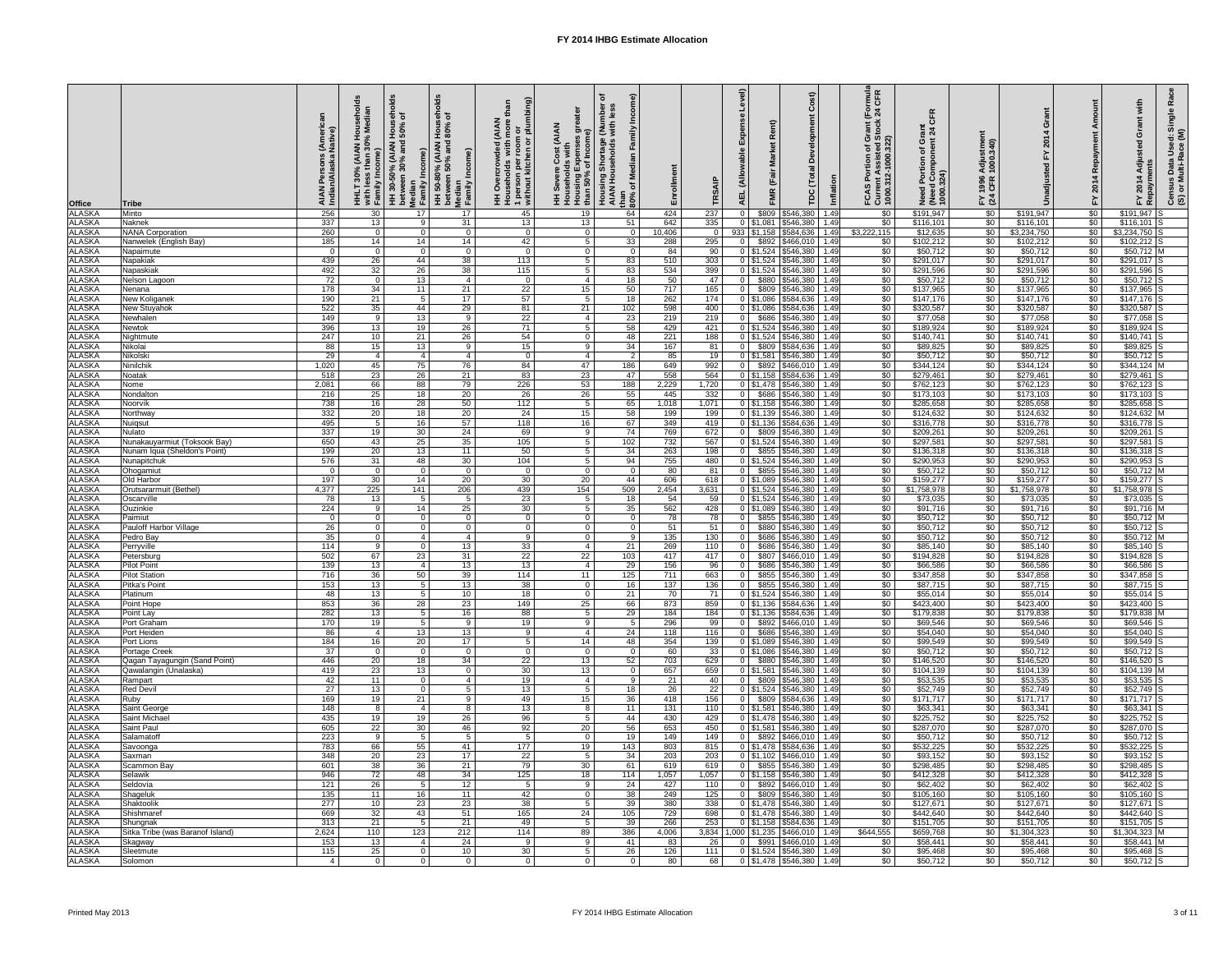|                                                                                                                   | Tribe                         | Persons (Ameri<br>∩/Alaska Native)<br><b>AIAN</b><br>Indiar | ಕೆ<br>AIAN Househo) ،<br>han 30% Mediar<br>÷<br>30%<br>with les<br>Family<br>보<br>도 | 등 오<br>Hou:<br>30-50% (AIAN I<br>ween 30% and<br>Income)<br>HH 30-50%<br>between 3<br>Median<br>Family Inc | ds<br>Nous<br>80%<br>HH 50-80% (AIAN F<br>between 50% and k<br>Median<br>Family Income) | with more than<br>r room or<br>hen or plumbing)<br>(AIAN<br>1 person per r<br>without kitche<br>blorl<br>$\delta$<br>H<br>H<br>H<br>H<br>H | <sup>95</sup> greater<br>me)<br>(AIAN<br>Households with<br>Housing Expenses<br>than 50% of Income<br>E | 흗<br>Nur)<br>with<br>$\frac{1}{2}$<br>Housing Shortage<br>AIAN Households<br>인<br>고<br>edian<br>৳<br>than<br>$80\%$ | Enrollment     | FŘ           | evel)<br>Exp<br>able<br>(Allow<br><b>AEL</b> | $\widehat{\mathbf{r}}$<br>$\Omega$<br>$\tilde{\mathbf{r}}$<br>$\circ$<br>$\bar{\mathbf{a}}$<br>മ്<br><b>Total</b><br>(Fair<br><b>FMR</b><br>TDC | Inflation | Grant (Formula<br>Stock 24 CFR<br><b>FCAS Portion of G<br/>Current Assisted S</b><br>1000.312-1000.322 | 丘<br>ပ<br><u>ចិ 4</u><br>ပ<br>ð<br>Need Portion<br>(Need Comport)<br>1000.324) | stme<br>340)<br>Adjus<br>1000.<br>1996<br>CFR<br>$E \times 3$ |              | ⋖<br>Repayr<br>$\overline{4}$<br>201<br>$\tilde{\mathbf{r}}$ | with<br>$\frac{e}{\sigma}$<br>$\frac{1}{5}$<br>ပ<br>$\ddot{\sigma}$<br>sted<br>Use<br>Data<br>Ulti-R<br>Adju<br>4<br>Census I<br>(S) or Mu<br>FY 2014<br>Repaym |
|-------------------------------------------------------------------------------------------------------------------|-------------------------------|-------------------------------------------------------------|-------------------------------------------------------------------------------------|------------------------------------------------------------------------------------------------------------|-----------------------------------------------------------------------------------------|--------------------------------------------------------------------------------------------------------------------------------------------|---------------------------------------------------------------------------------------------------------|---------------------------------------------------------------------------------------------------------------------|----------------|--------------|----------------------------------------------|-------------------------------------------------------------------------------------------------------------------------------------------------|-----------|--------------------------------------------------------------------------------------------------------|--------------------------------------------------------------------------------|---------------------------------------------------------------|--------------|--------------------------------------------------------------|-----------------------------------------------------------------------------------------------------------------------------------------------------------------|
| <b>Office</b><br>ALASKA<br>ALASKA<br>ALASKA<br>ALASKA<br>ALASKA<br>ALASKA<br>ALASKA<br>ALASKA<br>ALASKA<br>ALASKA | South Naknek                  | 126                                                         | 18                                                                                  |                                                                                                            | 9                                                                                       | 13                                                                                                                                         | - 4                                                                                                     | 28                                                                                                                  | 245            | 137          | $0$   \$1,081                                | \$546,380                                                                                                                                       | 1.49      | $\sqrt{50}$                                                                                            | \$69,776                                                                       | \$0                                                           | \$69,776     | \$0                                                          | \$69,776<br>IS                                                                                                                                                  |
|                                                                                                                   | Stebbins                      | 656                                                         | 51                                                                                  | 51                                                                                                         | 26                                                                                      | 140                                                                                                                                        | 18                                                                                                      | 86                                                                                                                  | 749            | 701          |                                              | 0 \$1,478 \$546,380                                                                                                                             | 1.49      | $\sqrt{60}$                                                                                            | \$391,226                                                                      | \$0                                                           | \$391,226    | $\sqrt{50}$                                                  | $$391,226$ S                                                                                                                                                    |
|                                                                                                                   | Stevens Village               | 90                                                          | 22                                                                                  | $\overline{4}$                                                                                             |                                                                                         | 30                                                                                                                                         | - 4                                                                                                     | 30                                                                                                                  | 196            | 109          | \$809                                        | \$546,380                                                                                                                                       | 1.49      | $\overline{50}$                                                                                        | \$92,207                                                                       | $\sqrt{60}$                                                   | \$92,207     | $\sqrt[6]{30}$                                               | $$92,207$ S                                                                                                                                                     |
|                                                                                                                   | <b>Stony River</b>            | 62                                                          | 13                                                                                  | 10                                                                                                         | 10                                                                                      | 23                                                                                                                                         | -5                                                                                                      | 29                                                                                                                  | 63             | 39           | $0$ \$1,524                                  | \$584,636                                                                                                                                       | 1.49      | $\overline{50}$                                                                                        | \$87,378                                                                       | $\sqrt{60}$                                                   | \$87,378     | $\sqrt[6]{30}$                                               | $$87,378$ S                                                                                                                                                     |
|                                                                                                                   | Sun'aq Tribe of Kodiak        | 877                                                         | 51                                                                                  | 34                                                                                                         | 56                                                                                      | 20                                                                                                                                         | 64                                                                                                      | 140                                                                                                                 | 1,379          | 1,892        | $0$ \$1,089                                  | \$466,010                                                                                                                                       | 1.49      | \$0                                                                                                    | \$261,098                                                                      | $\sqrt{50}$                                                   | \$261,098    | \$0                                                          | $$261,098$ M                                                                                                                                                    |
|                                                                                                                   | Takotna                       | 23                                                          | $\overline{4}$                                                                      | $\overline{4}$                                                                                             | $\overline{0}$                                                                          | 13                                                                                                                                         | - 0                                                                                                     | - 9                                                                                                                 | 42             | 21           | \$809<br>$\Omega$                            | \$584,636                                                                                                                                       | 1.49      | \$0                                                                                                    | \$50,712                                                                       | $\overline{50}$                                               | \$50,712     | \$0                                                          | $$50,712$ S                                                                                                                                                     |
|                                                                                                                   | <b>Tanacross</b>              | 154                                                         | $\overline{27}$                                                                     | 15                                                                                                         | 15 <sub>1</sub>                                                                         | 52                                                                                                                                         | - 5                                                                                                     | 55                                                                                                                  | 169            | 124          |                                              | $0$   \$1,139   \$546,380                                                                                                                       | 1.49      | $\overline{50}$                                                                                        | \$153,548                                                                      | $\sqrt{60}$                                                   | \$153,548    | $\overline{50}$                                              | \$153,548 S                                                                                                                                                     |
|                                                                                                                   | Tanana                        | 266                                                         | $\overline{26}$                                                                     | 19                                                                                                         | 31                                                                                      | 81                                                                                                                                         | 13                                                                                                      | 77                                                                                                                  | 1,014          | 183          | \$809                                        | \$584,636                                                                                                                                       | 1.49      | \$0                                                                                                    | \$253,983                                                                      | \$0                                                           | \$253,983    | $\sqrt{50}$                                                  | $$253,983$ S                                                                                                                                                    |
|                                                                                                                   | <b>Tatitlek</b>               | 103                                                         | 14                                                                                  | - 9                                                                                                        | 16                                                                                      | -9                                                                                                                                         | -9                                                                                                      | 25                                                                                                                  | 90             | 85           | \$905                                        | \$466,010                                                                                                                                       | 1.49      | $\sqrt[6]{30}$                                                                                         | \$62,853                                                                       | \$0                                                           | \$62,853     | $\sqrt{60}$                                                  | $$62,853$ S                                                                                                                                                     |
|                                                                                                                   | Tazlina                       | 100                                                         | - 9                                                                                 | - 0                                                                                                        | 5                                                                                       | -5                                                                                                                                         |                                                                                                         | 9                                                                                                                   | 147            | 159          | \$905                                        | \$466,010                                                                                                                                       | 1.49      | \$0                                                                                                    | \$50,712                                                                       | $\sqrt{60}$                                                   | \$50,712     | $\sqrt[6]{30}$                                               | \$50,712 M                                                                                                                                                      |
|                                                                                                                   | Telida                        | $\mathbf{3}$                                                | $\overline{0}$                                                                      | - 0                                                                                                        | $\overline{0}$                                                                          | - 0                                                                                                                                        | - 0                                                                                                     | $\Omega$                                                                                                            | $\overline{2}$ | $\mathbf{3}$ | \$809<br>$\Omega$                            | \$584,636                                                                                                                                       | 1.49      | $\overline{50}$                                                                                        | \$50,712                                                                       | $\sqrt[6]{30}$                                                | \$50,712     | $\sqrt{50}$                                                  | $$50,712$ S                                                                                                                                                     |
| <b>ALASKA</b>                                                                                                     | Teller                        | 317                                                         | 19                                                                                  | 24                                                                                                         | 19                                                                                      | 75                                                                                                                                         | 13                                                                                                      | 44                                                                                                                  | 202            | 312          |                                              | 0   \$1,478   \$546,380                                                                                                                         | 1.49      | $\overline{50}$                                                                                        | \$209,621                                                                      | $\sqrt{50}$                                                   | \$209,621    | $\sqrt{60}$                                                  | $$209,621$ S                                                                                                                                                    |
| <b>ALASKA</b>                                                                                                     | Tetlin                        | 139                                                         | $\overline{24}$                                                                     | $\overline{22}$                                                                                            | $5\overline{5}$                                                                         | 51                                                                                                                                         | 10                                                                                                      | 39                                                                                                                  | 281            | 109          |                                              | 0   \$1,139   \$546,380                                                                                                                         | 1.49      | $\sqrt[6]{30}$                                                                                         | \$153,789                                                                      | $\sqrt{60}$                                                   | \$153,789    | $\overline{60}$                                              | $$153,789$ S                                                                                                                                                    |
| ALASKA<br>ALASKA<br>ALASKA<br>ALASKA                                                                              | Tlingit-Haida Central Council | 6,229                                                       | 489                                                                                 | 455                                                                                                        | 290                                                                                     | 198                                                                                                                                        | 442                                                                                                     | 1,182                                                                                                               | 25,949         | 13,255       | 757   \$1,326                                | $\frac{1}{2}466,010$                                                                                                                            | 1.49      | \$3,920,792                                                                                            | \$2,084,863                                                                    | \$0                                                           | \$6,005,655  | $\overline{60}$                                              | \$6,005,655 M                                                                                                                                                   |
|                                                                                                                   | Togiak                        | 833                                                         | 91                                                                                  | 56                                                                                                         | 43                                                                                      | 148                                                                                                                                        | 68                                                                                                      | 174                                                                                                                 | 915            | 808          | $0$ \$1,086                                  | \$546,380                                                                                                                                       | 1.49      | \$0                                                                                                    | \$609,651                                                                      | \$0                                                           | \$609,651    | $\sqrt{60}$                                                  | $$609,651$ S                                                                                                                                                    |
|                                                                                                                   | Tuluksak                      | 522                                                         | 19                                                                                  | 39                                                                                                         | 32                                                                                      | 96                                                                                                                                         | -5                                                                                                      | 91                                                                                                                  | 464            | 504          | $0$ \$1,524                                  | \$546,380                                                                                                                                       | 1.49      | $\overline{50}$                                                                                        | \$263,029                                                                      | $\sqrt{60}$                                                   | \$263,029    | $\overline{60}$                                              | $$263,029$ S                                                                                                                                                    |
|                                                                                                                   | Tuntutuliak                   | 474                                                         | $\overline{25}$                                                                     | 30                                                                                                         | $\overline{23}$                                                                         | 91                                                                                                                                         | - 5                                                                                                     | 77                                                                                                                  | 602            | 425          |                                              | $\overline{0}$   \$1,524   \$546,380                                                                                                            | 1.49      | $\overline{50}$                                                                                        | \$242,664                                                                      | $\sqrt{60}$                                                   | \$242,664    | \$0                                                          | \$242,664                                                                                                                                                       |
| <b>ALASKA</b>                                                                                                     | Tununak                       | 399                                                         | 38                                                                                  | 35                                                                                                         | 28                                                                                      | 83                                                                                                                                         | 10                                                                                                      | 101                                                                                                                 | 350            | 350          |                                              | $0$   \$1,524   \$546,380                                                                                                                       | 1.49      | $\overline{50}$                                                                                        | \$265,672                                                                      | \$0                                                           | \$265,672    | $\overline{50}$                                              | $$265,672$ S                                                                                                                                                    |
| <b>ALASKA</b>                                                                                                     | <b>Twin Hills</b>             | 69                                                          | 5                                                                                   | 10 <sup>°</sup>                                                                                            | 5                                                                                       | 19                                                                                                                                         | - 0                                                                                                     | 19                                                                                                                  | 96             | 70           | $0$ \$1,086                                  | 5546,380                                                                                                                                        | 1.49      | \$0                                                                                                    | \$50,712                                                                       | \$0                                                           | \$50,712     | $\sqrt{50}$                                                  | $$50,712$ S                                                                                                                                                     |
|                                                                                                                   | Tyonek                        | 216                                                         | 21                                                                                  | 29                                                                                                         | 22                                                                                      | -9                                                                                                                                         | 12                                                                                                      | 67                                                                                                                  | 674            | 185          | $\mathbf 0$<br>\$892                         | \$546,380                                                                                                                                       | 1.49      | $\sqrt[6]{30}$                                                                                         | \$121,869                                                                      | $\sqrt{60}$                                                   | \$121,869    | \$0                                                          | $$121,869$ S                                                                                                                                                    |
|                                                                                                                   | Ugashik                       | 10                                                          | $\overline{4}$                                                                      | $\overline{4}$                                                                                             | $\Omega$                                                                                | $\overline{\mathcal{L}}$                                                                                                                   | -4                                                                                                      | 9                                                                                                                   | 81             | 12           | $\mathbf 0$<br>\$686                         | \$546,380                                                                                                                                       | 1.49      | \$0                                                                                                    | \$50,712                                                                       | \$0                                                           | \$50,712     | \$0                                                          | $$50,712$ M                                                                                                                                                     |
| ALASKA<br>ALASKA<br>ALASKA<br>ALASKA                                                                              | Umkumiute                     | 24                                                          | - 0                                                                                 | - 0                                                                                                        | $\overline{0}$                                                                          | - 0                                                                                                                                        | - 0                                                                                                     | $\Omega$                                                                                                            | 61             | 60           | $0$ \$1,524                                  | \$546,380                                                                                                                                       | 1.49      | \$0                                                                                                    | \$50,712                                                                       | \$0                                                           | \$50,712     | \$0                                                          | $$50,712$ S                                                                                                                                                     |
|                                                                                                                   | Unalakleet                    | 813                                                         | 49                                                                                  | 40                                                                                                         | 55                                                                                      | 106                                                                                                                                        | 19                                                                                                      | 106                                                                                                                 | 1,185          | 868          |                                              | 0   \$1,478   \$546,380                                                                                                                         | 1.491     | \$0                                                                                                    | \$363,925                                                                      | \$0                                                           | \$363,925    | \$0                                                          | $$363,925$ S                                                                                                                                                    |
| <b>ALASKA</b>                                                                                                     | Unga                          | 45                                                          | $\overline{0}$                                                                      | - 0                                                                                                        |                                                                                         | $\Omega$                                                                                                                                   | - 0                                                                                                     |                                                                                                                     | 87             | 87           | 0 <sup>1</sup>                               | \$880   \$546,380   1.49                                                                                                                        |           | \$0                                                                                                    | \$50,712                                                                       | \$0                                                           | \$50,712     | \$0                                                          | $$50,712$ S                                                                                                                                                     |
| <b>ALASKA</b><br><b>ALASKA</b>                                                                                    | Venetie                       | 396                                                         | 23                                                                                  | 21                                                                                                         | 24                                                                                      | $\overline{28}$                                                                                                                            | 18                                                                                                      | 69                                                                                                                  | 237            | 237          | $\overline{0}$                               | $$809$ $$546,380$ 1.49                                                                                                                          |           | $\frac{1}{20}$                                                                                         | \$148,328                                                                      | \$0                                                           | \$148,328    | \$0                                                          | $$148,328$ M                                                                                                                                                    |
| <b>ALASKA</b>                                                                                                     | Wainwright                    | 638                                                         | 31                                                                                  | $\overline{23}$                                                                                            | 30 <sup>°</sup>                                                                         | 133                                                                                                                                        | 10                                                                                                      | 73                                                                                                                  | 593            | 613          |                                              | $0$   \$1,136   \$584,636   1.49                                                                                                                |           | $\sqrt{60}$                                                                                            | \$350,265                                                                      | \$0                                                           | \$350,265    | \$0                                                          | $$350,265$ S                                                                                                                                                    |
| <b>ALASKA</b>                                                                                                     | Wales                         | 162                                                         | 13                                                                                  | - 5                                                                                                        | 19                                                                                      | 50                                                                                                                                         | 10 <sup>°</sup>                                                                                         | 28                                                                                                                  | 236            | 215          |                                              | $0$ \$1,478 \$546,380 1.49                                                                                                                      |           | $\sqrt{50}$                                                                                            | \$137,408                                                                      | $\sqrt[6]{30}$                                                | \$137,408    | \$0                                                          | $$137,408$ S                                                                                                                                                    |
|                                                                                                                   | <b>White Mountain</b>         | 217                                                         | 29                                                                                  | 28                                                                                                         | 15                                                                                      | 52                                                                                                                                         | 18                                                                                                      | 59                                                                                                                  | 316            | 316          |                                              | $0$ \$1,478 \$546,380 1.49                                                                                                                      |           | \$0                                                                                                    | \$198,846                                                                      | \$0                                                           | \$198,846    | $\sqrt{$0}$                                                  | $$198,846$ S                                                                                                                                                    |
| <b>ALASKA</b>                                                                                                     | Wrangell                      | 611                                                         | 44                                                                                  | 34                                                                                                         | 68                                                                                      | 24                                                                                                                                         | - 4                                                                                                     | 128                                                                                                                 | 538            | 538          |                                              | \$807   \$466,010   1.49                                                                                                                        |           | \$0                                                                                                    | \$177,366                                                                      | \$0                                                           | \$177,366    | \$0                                                          | $$177,366$ S                                                                                                                                                    |
| <b>ALASKA</b>                                                                                                     | Yakutat                       | 414                                                         | 31                                                                                  | 22                                                                                                         | 30                                                                                      | 52                                                                                                                                         | 18                                                                                                      | 70                                                                                                                  | 435            | 352          |                                              | $$723$ $$466,010$ 1.49                                                                                                                          |           | \$0                                                                                                    | \$160,315                                                                      | \$0                                                           | \$160,315    | $\sqrt{50}$                                                  | $$160,315$ M                                                                                                                                                    |
| <b>ALASKA</b>                                                                                                     | <b>TOTAL</b>                  | 124,588                                                     | 7,878                                                                               | 7,240                                                                                                      | 7,935                                                                                   | 14,394                                                                                                                                     | 5,305                                                                                                   | 19,931                                                                                                              | 194,843        | 148,006      |                                              |                                                                                                                                                 |           | \$35,815,104                                                                                           | \$58,078,325                                                                   | \$60,177                                                      | \$93,893,430 |                                                              | $($ \$9,196) \$93,884,234                                                                                                                                       |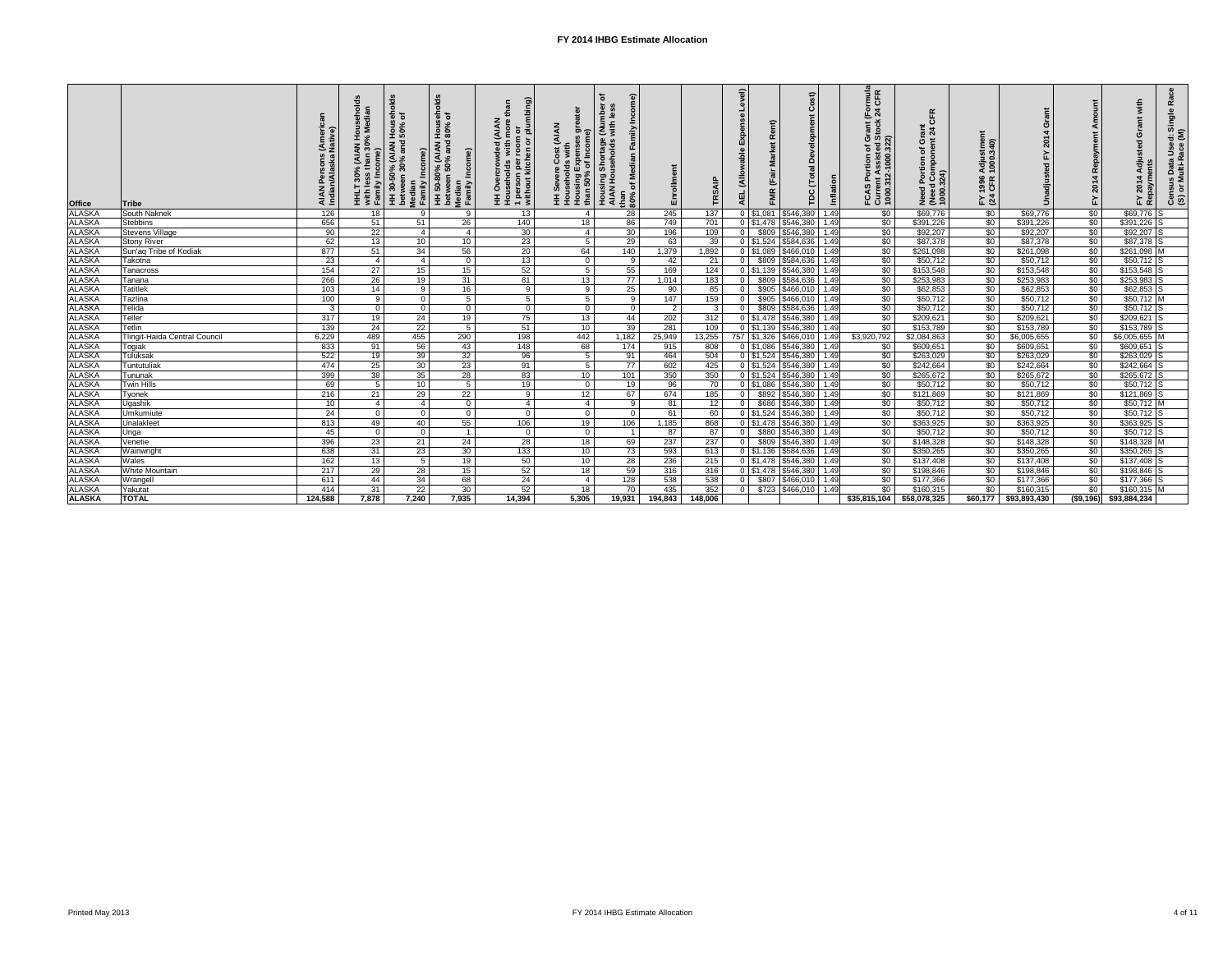| <b>Office</b>                    | Tribe                                                                       | AIAN<br>India  | with<br>Fami    | ਨ<br>ㅎ ㅎ<br>$\circ$<br>M<br>Median<br>Family<br>30<br>bet | ಕೆ<br>$\circ$<br>$\mathbf{I}$<br><sup>9%</sup> (AIAN<br>50% and<br>$\frac{5}{2}$<br>Median<br>Family<br>50-<br>王 | <b>AIAN</b><br>ၜႍ<br>$rac{1}{2}$<br>$\bar{a}$<br>roon<br>with<br>n per<br>kitch<br>1 person<br>without k | <b>AIAN</b><br>$\overline{a}$<br>$\frac{\overline{5}}{2}$<br>Housing<br>than 50% | Housing<br>AIAN Hou<br>than<br>80% | Enrollment                     |                 | $\widehat{\mathbf{e}}$<br>ਜ਼<br>$\alpha$<br>۵<br>$($ Tot<br>$\overline{4}$<br><u>ပ</u><br><b>AEL</b> | nflation     | rmula<br>CFR<br>$\overline{E}$<br>$\overline{24}$<br>rant (<br>tock<br>$\circ$<br>흐 흔<br>©<br>A<br>FCAS<br>Curre<br>1000. | $\circ$<br>24)<br>T000.<br>1000.<br><b>Bea</b><br>2<br>2 | ∄ ອີ<br>'ਰੂ 8<br>1996<br>CFR<br>$E \times 3$ |                                        | $\alpha$<br>$\blacktriangleleft$<br>201<br>े⊾<br>⊾ | ື້<br>$\Omega$<br>201<br><u>ငံ တ</u><br>$\alpha$          |
|----------------------------------|-----------------------------------------------------------------------------|----------------|-----------------|-----------------------------------------------------------|------------------------------------------------------------------------------------------------------------------|----------------------------------------------------------------------------------------------------------|----------------------------------------------------------------------------------|------------------------------------|--------------------------------|-----------------|------------------------------------------------------------------------------------------------------|--------------|---------------------------------------------------------------------------------------------------------------------------|----------------------------------------------------------|----------------------------------------------|----------------------------------------|----------------------------------------------------|-----------------------------------------------------------|
| <b>CHICAGO</b>                   | Aroostook Band of Micmac                                                    | 1,277          | 95              | 77                                                        | 112                                                                                                              | 25                                                                                                       | 57                                                                               | 203                                | 1,100                          | 999             | 193<br>\$632<br>\$310,080                                                                            | 1.49         | \$421,520                                                                                                                 | \$230,641                                                | \$0                                          | \$652,161                              | (\$15,292)                                         | \$636,869                                                 |
| <b>CHICAGO</b>                   | <b>Bad River Band</b>                                                       | 2,499<br>1,068 | 183             | 131                                                       | 277                                                                                                              | 98                                                                                                       | 88                                                                               | 420                                | 7,596                          | 2,338<br>1,216  | \$626<br>204<br>\$326,889                                                                            | 1.49         | \$1,005,326                                                                                                               | \$499,192                                                | \$0                                          | \$1,504,518                            | \$0                                                | \$1,504,518 M                                             |
| CHICAGO<br><b>CHICAGO</b>        | <b>Bay Mills Indian Community</b><br>Boise Forte Band of Minnesota Chippewa | 581            | 58<br>53        | 55<br>51                                                  | 89<br>35                                                                                                         | 19<br>30                                                                                                 | 37<br>10 <sup>°</sup>                                                            | 58<br>89                           | 1,646<br>2,988                 | 1,996           | \$635<br>194<br>\$283,191<br>\$716   \$347,543   1.49  <br>231                                       | 1.49         | \$622,073<br>\$890,689                                                                                                    | \$134,460<br>\$139,272                                   | \$0<br>\$7,472                               | \$756,534<br>\$1,029,961               | \$0<br>\$0                                         | \$756,534 M<br>$$1,029,961$ S                             |
| <b>CHICAGO</b>                   | Catawba Indian Nation                                                       | 5,640          | 407             | 347                                                       | 607                                                                                                              | 202                                                                                                      | 333                                                                              | 1,286                              | 2,820                          | 1,836           | \$751<br>$\frac{15249,814}{1.49}$<br>$\Omega$                                                        |              | \$319,233                                                                                                                 | \$1,213,263                                              | \$0                                          | \$1,532,496                            | $\sqrt[6]{30}$                                     | $$1,532,496$ S                                            |
| <b>CHICAGO</b>                   | Cayuga Nation                                                               | 950            | 103             | 77                                                        | 91                                                                                                               | 44                                                                                                       | 88                                                                               | 272                                | 475                            | 475             | \$736<br>$$364,491$ 1.49<br>$\overline{0}$                                                           |              | \$0                                                                                                                       | \$397,842                                                | \$0                                          | \$397,842                              | \$0                                                | $$397,842$ S                                              |
| CHICAGO                          | <b>Coharie State Tribe</b>                                                  | 2,409          | 193             | 229                                                       | 145                                                                                                              | 89                                                                                                       | 126                                                                              | 547                                | 1,600                          | 1,600           | \$661<br>170<br>\$266,236                                                                            | 1.49         | \$110,474                                                                                                                 | \$461,975                                                | \$0                                          | \$572,449                              | \$0                                                | \$572,449 M                                               |
| <b>CHICAGO</b><br><b>CHICAGO</b> | <b>Eastern Cherokee</b>                                                     | 7,894<br>6,684 | 452             | 375                                                       | 456                                                                                                              | 283<br>272                                                                                               | 144                                                                              | 900<br>1,152                       | 14,682                         | 13,562<br>3,379 | 219<br>\$686<br>\$255,678                                                                            | 1.49<br>1.49 | \$1,983,028<br>\$1,756,143                                                                                                | \$1,054,647<br>\$1,883,341                               | \$0                                          | \$3,037,676                            | \$0<br>\$0                                         | $$3,037,676$ S<br>$\sqrt{33,639,484}$                     |
| <b>CHICAGO</b>                   | Fond Du Lac Band of Minnesota Chippewa<br>Forest County Potawatami          | 785            | 576<br>12       | 421                                                       | 443<br>11                                                                                                        | 31                                                                                                       | 362<br>22                                                                        | $\Omega$                           | 3,902<br>1,295                 | 1,352           | 203<br>\$725<br>\$351,640<br>195<br>\$626 \$324,500                                                  | 1.49         | \$275,876                                                                                                                 | \$77,915                                                 | \$0<br>\$0                                   | \$3,639,484<br>\$353,791               | \$0                                                | \$353,791 M                                               |
| <b>CHICAGO</b>                   | Grand Portage Band of Minn. Chippewa                                        | 518            | $\overline{38}$ | 38                                                        | 66                                                                                                               | 22                                                                                                       | 41                                                                               | 121                                | 1,107                          | 477             | \$757 \$351,640<br>175                                                                               | 1.49         | \$218,319                                                                                                                 | \$154,437                                                | \$0                                          | \$372,757                              | $\sqrt{60}$                                        | $$372,757$ M                                              |
| <b>CHICAGO</b>                   | <b>Grand Traverse Band</b>                                                  | 4,696          | 226             | 214                                                       | 435                                                                                                              | 181                                                                                                      | 239                                                                              | 801                                | 4,101                          | 3,204           | $\sqrt{$745}$ $\sqrt{$295,652}$<br>175                                                               | 1.49         | \$414,415                                                                                                                 | \$856,494                                                | \$0                                          | \$1,270,910                            | \$0                                                | $$1,270,910$ M                                            |
| <b>CHICAGO</b>                   | Haliwa-Saponi State Tribe                                                   | 2,772          | 252             | 178                                                       | 150                                                                                                              | 95                                                                                                       | 122                                                                              | 549                                | 3,719                          | 3,604           | 170<br>\$610 \$254,895                                                                               | 1.49         | \$157,586                                                                                                                 | \$532,745                                                | \$0                                          | \$690,331                              | $\sqrt{50}$                                        | $$690,331$ S                                              |
| <b>CHICAGO</b><br><b>CHICAGO</b> | Hannahville Community                                                       | 424<br>14,756  | 21              | 18                                                        | 30                                                                                                               | 21                                                                                                       | 18                                                                               | 54                                 | 780                            | 611             | \$626<br>\$303,332                                                                                   | 1.49<br>1.49 | \$79,576                                                                                                                  | \$85,883<br>\$3,238,614                                  | \$0                                          | \$165,459                              | \$0                                                | $$165,459$ S                                              |
| <b>CHICAGO</b>                   | <b>Ho-Chunk Nation</b><br><b>Houlton Band of Maliseets</b>                  | 601            | 970<br>45       | 888<br>36                                                 | 1,506<br>53                                                                                                      | 492<br>12                                                                                                | 738<br>27                                                                        | 3,204<br>57                        | 7,378<br>864                   | 6,611<br>470    | 237<br>\$729<br>\$327,231<br>193<br>\$632<br>\$310,080                                               | 1.49         | \$1,103,383<br>\$426,536                                                                                                  | \$101,875                                                | \$0<br>$\sqrt{50}$                           | \$4,341,997<br>\$528,411               | \$0<br>$\sqrt{60}$                                 | $$4,341,997$ M<br>$$528,411$ M                            |
| <b>CHICAGO</b>                   | Keweenaw Bay Indian Community                                               | 2,484          | 136             | 128                                                       | 206                                                                                                              | 45                                                                                                       | 86                                                                               | 222                                | 3,315                          | 2,829           | 161<br>\$660<br>$ $310,161$   1.49                                                                   |              | \$1,467,269                                                                                                               | \$358,853                                                | $\sqrt{60}$                                  | \$1,826,123                            | $\overline{50}$                                    | $$1,826,123$ M                                            |
| <b>CHICAGO</b>                   | Lac Courte Oreilles                                                         | 3,083          | 257             | 174                                                       | 249                                                                                                              | 105                                                                                                      | 102                                                                              | 332                                | 6,230                          | 8,062           | 159<br>\$626<br>\$326,889                                                                            | 1.49         | \$2,048,187                                                                                                               | \$649,183                                                | \$0                                          | \$2,697,370                            | $\frac{1}{6}$                                      | $$2,697,370$ S                                            |
| <b>CHICAGO</b>                   | Lac Du Flambeau Band                                                        | 2,397          | 134             | 119                                                       | 180                                                                                                              | 50                                                                                                       | 53                                                                               | 246                                | 3,432                          | 2,178           | 160<br>\$701<br>5324,500                                                                             | 1.49         | \$1,167,335                                                                                                               | \$393,494                                                | \$0                                          | \$1,560,830                            | $\frac{1}{6}$                                      | $$1,560,830$ S                                            |
| CHICAGO                          | Lac Vieux Desert Band                                                       | 161            | 20              | 11                                                        | 14                                                                                                               | $\Omega$                                                                                                 | 20                                                                               | $\mathcal{D}$                      | 562                            | 310             | \$308,795<br>180<br>\$626                                                                            | 1.49         | \$229,690                                                                                                                 | \$48,644                                                 | \$0                                          | \$278,334                              | \$0                                                | $$278,334$ S                                              |
| <b>CHICAGC</b><br><b>CHICAGO</b> | Leech Lake Band of Minnesota Chippewa<br>Little River Band of Ottawa        | 7,625<br>1,286 | 706<br>98       | 426<br>85                                                 | 572<br>111                                                                                                       | 333<br>69                                                                                                | 309<br>70                                                                        | 1,330<br>294                       | 8,937<br>3,396                 | 8,875<br>1,540  | \$674<br>196<br>\$325,012<br>$$649$ $$295,652$<br>$\Omega$                                           | 1.49<br>1.49 | \$2,144,141<br>\$0                                                                                                        | \$1,879,980<br>\$285,643                                 | \$0<br>\$0                                   | \$4,024,121<br>\$285,643               | \$0<br>$\overline{50}$                             | $$4,024,121$ S<br>$$285,643$ M                            |
| <b>CHICAGO</b>                   | Little Traverse Bay Band                                                    | 3,419          | 164             | 156                                                       | 317                                                                                                              | 132                                                                                                      | 174                                                                              | 637                                | 4 0 7 3                        | 2,333           | $$697$ $$290,019$ 1.49<br>$\cap$                                                                     |              | .ፍስ                                                                                                                       | \$621,281                                                | SO <sub>1</sub>                              | \$621,281                              | \$0                                                | $$621,281$ M                                              |
| <b>CHICAGO</b>                   | Lower Sioux                                                                 | 854            | 49              | 52                                                        | 25                                                                                                               | 13                                                                                                       | 58                                                                               | 94                                 | 1,084                          | 729             | \$626<br>$$327,913$ 1.49<br>232                                                                      |              | \$201,206                                                                                                                 | \$188,052                                                | \$0                                          | \$389,258                              | \$0                                                | \$389,258                                                 |
| <b>CHICAGO</b>                   | Lumbee State Tribe                                                          | 68,772         | 4,545           | 3,031                                                     | 4,859                                                                                                            | 2,160                                                                                                    | 3,039                                                                            | 12,231                             | 43,312                         | 32,076          | 170<br>\$630 \$266,236                                                                               | 1.49         | \$1,090,545                                                                                                               | \$12,630,187                                             |                                              | $$0$ $$13,720,732$                     | \$0 <sub>1</sub>                                   | $$13,720,732$ S                                           |
| <b>CHICAGO</b>                   | <b>Mashantucket Pequot</b>                                                  | 279            |                 |                                                           |                                                                                                                  |                                                                                                          | 41                                                                               |                                    | 990                            | 796             | $0$ \$1,096<br>\$363,564                                                                             | 1.49         | \$0                                                                                                                       | \$75,247                                                 | \$0                                          | \$75,247                               | \$0                                                | $$75,247$ S                                               |
| <b>CHICAGO</b><br><b>CHICAGO</b> | Mashpee Wampanoag<br>Match-e-be-nash-she-wish Band of Potta                 | 2,704<br>750   | 174<br>49       | 134<br>48                                                 | 241<br>67                                                                                                        | 39<br>$\overline{21}$                                                                                    | 164<br>$\overline{37}$                                                           | 550<br>163                         | 1,553<br>375                   | $\Omega$<br>192 | $0 \mid $1,267$<br>$ $379,512$ 1.49<br>\$727<br>$$302,309$   1.49<br>$\Omega$                        |              | \$0<br>$\overline{50}$                                                                                                    | \$651,263<br>\$174,482                                   | \$0<br>$\sqrt{60}$                           | \$651,263<br>\$174,482                 | $\overline{50}$<br>$\overline{50}$                 | \$651,263<br>$$174,482$ S                                 |
| <b>CHICAGO</b>                   | Menominee Indian Tribe                                                      | 3,800          | 265             | 152                                                       | 214                                                                                                              | 142                                                                                                      | 67                                                                               | 350                                | 8,768                          | 5,291           | 159<br>\$683<br>\$333,888                                                                            | 1.49         | \$1,963,206                                                                                                               | \$653,928                                                | \$0                                          | \$2,617,134                            | $\overline{50}$                                    | $$2,617,134$ S                                            |
| <b>CHICAGO</b>                   | Miccosukee Tribe                                                            |                | $\overline{0}$  | $\Omega$                                                  | $\Omega$                                                                                                         | $\Omega$                                                                                                 | $\Omega$                                                                         | $\Omega$                           | 400                            | 589             | $0$ \$1,236<br>$$275,876$ 1.49                                                                       |              | \$0                                                                                                                       | \$50,712                                                 | $\sqrt{60}$                                  | \$50,712                               | $\overline{50}$                                    | $$50,712$ M                                               |
| <b>CHICAGO</b>                   | Mille Lacs Band of Minnesota Chippewa                                       | 4,050          | 251             | 273                                                       | 270                                                                                                              | 192                                                                                                      | 175                                                                              | 679                                | 3,800                          | 2,337           | 228<br>\$702   \$350,274                                                                             | 1.49         | \$727,255                                                                                                                 | \$893,179                                                | \$0                                          | \$1,620,434                            | \$0                                                | $$1,620,434$ M                                            |
| <b>CHICAGO</b>                   | Mississippi Choctaw Tribe                                                   | 11,151         | 478             | 379                                                       | 641                                                                                                              | 513                                                                                                      | 289                                                                              | 1,017                              | 9,483                          | 8,313           | 152<br>\$609<br>\$250,841                                                                            | 1.49         | \$1,997,352                                                                                                               | \$1,282,308                                              | \$0                                          | \$3,279,659                            | \$0                                                | $$3,279,659$ M                                            |
| <b>CHICAGO</b><br><b>CHICAGO</b> | <b>MOWA Band of Choctaw Indians</b><br>Narragansett Tribe                   | 1,473<br>2,479 | 80<br>169       | 59<br>161                                                 | 70<br>220                                                                                                        | 52<br>11                                                                                                 | 61<br>145                                                                        | 142<br>551                         | 3,011<br>2,732                 | 3,011<br>2,732  | 161<br>\$589<br>\$255,849<br>\$950<br>\$359,809<br>$\Omega$                                          | 1.49<br>1.49 | \$309,355<br>\$0                                                                                                          | \$223,434<br>\$562,830                                   | \$0<br>\$0                                   | \$532,789<br>\$562,830                 | \$0<br>\$0                                         | $$532,789$ S<br>\$562,830                                 |
| <b>CHICAGO</b>                   | Nottawaseppi Huron Band of Potawatomi                                       | 2,059          | 172             | 175                                                       | 251                                                                                                              | 51                                                                                                       | 134                                                                              | 598                                | 1,146                          | 372             | \$740   \$318,013   1.49<br>$\Omega$                                                                 |              | \$0                                                                                                                       | \$526,765                                                | \$0                                          | \$526,765                              | \$0                                                | \$526,765 M                                               |
| <b>CHICAGO</b>                   | Oneida Nation of New York                                                   | 2,000          | 183             | 113                                                       | 164                                                                                                              | 56                                                                                                       | 160                                                                              | 429                                | 1,000                          | 650             | 251<br>\$767 \$341,033                                                                               | 1.49         | \$200,238                                                                                                                 | \$632,710                                                | $\sqrt{60}$                                  | \$832,947                              | $\sqrt{60}$                                        | $$832,947$ S                                              |
| <b>CHICAGO</b>                   | Oneida Tribe                                                                | 12,918         | 774             | 600                                                       | 1,185                                                                                                            | 416                                                                                                      | 473                                                                              | 2,356                              | 16,761                         | 5,382           | 184<br>\$684<br>\$328,425                                                                            | 1.49         | \$1,234,912                                                                                                               | \$2,426,229                                              | \$0                                          | \$3,661,141                            | \$0                                                | $$3,661,141$ M                                            |
| <b>CHICAGO</b>                   | Onondaga Nation                                                             |                | - ೧             |                                                           |                                                                                                                  |                                                                                                          |                                                                                  |                                    |                                |                 | $\sqrt{$784}{$341,033}$                                                                              | 1.49         | \$0                                                                                                                       | \$50,712                                                 | \$0                                          | \$50,712                               | \$0                                                | \$50,712 M                                                |
| <b>CHICAGO</b><br><b>CHICAGO</b> | Passamaquoddy Indian Tribe<br>Penobscot Tribe                               | 692<br>2,233   | 60<br>228       | 54<br>172                                                 | 59<br>200                                                                                                        | 55                                                                                                       | 15<br>202                                                                        | 42<br>523                          | 1,364<br>2,367                 | 707<br>640      | \$683<br>\$311,478<br>\$678<br>\$311,478                                                             | 1.49<br>1.49 | \$863,701<br>\$407,326                                                                                                    | \$111,286<br>\$597,486                                   | \$0<br>\$0                                   | \$974,987<br>\$1,004,812               | $\sqrt{50}$<br>\$0                                 | $$974,987$ S<br>$$1,004,812$ M                            |
| <b>CHICAGO</b>                   | <b>Pleasant Point</b>                                                       | 1,386          | 137             | 90                                                        | 102                                                                                                              | 34                                                                                                       | 69                                                                               | 227                                | 2,014                          | 906             | \$683<br>$$311,478$ 1.49<br>181                                                                      |              | \$565,893                                                                                                                 | \$278,322                                                | $\sqrt{50}$                                  | \$844,215                              | $\overline{50}$                                    | $$844,215$ M                                              |
| <b>CHICAGO</b>                   | Poarch Band of Creek Indians                                                | 6,142          | 415             | 381                                                       | 502                                                                                                              | 137                                                                                                      | 321                                                                              | 1,168                              | 3,071                          | 1,567           | 157<br>\$740<br>$$255,849$ 1.49                                                                      |              | \$656,897                                                                                                                 | \$1,166,088                                              | $\sqrt{50}$                                  | \$1,822,985                            | $\sqrt{50}$                                        | $$1,822,985$ S                                            |
| <b>CHICAGO</b>                   | Pokagon Band of Potawatomi                                                  | 8,110          | 525             | 516                                                       | 721                                                                                                              | 232                                                                                                      | 400                                                                              | 1,747                              | 4,055                          | 1,712           | 238<br>\$341,570 1.49<br>\$700                                                                       |              | \$59,320                                                                                                                  | \$2,121,926                                              | \$0                                          | \$2,181,246                            | \$0                                                | $$2,181,246$ S                                            |
| <b>CHICAGO</b>                   | Red Cliff Band of Lake Superior Chippe                                      | 1,055<br>8,325 | 100<br>709      | 65<br>392                                                 | 110<br>389                                                                                                       | $\overline{27}$<br>397                                                                                   | 33<br>226                                                                        | 153<br>1,125                       | 5,414<br>11,262                | 2,504           | 144<br>\$626<br>\$326,889<br>\$648<br>\$325,012                                                      | 1.49<br>1.49 | \$892,541<br>\$2,027,378                                                                                                  | \$235,237<br>\$1,726,138                                 | \$0                                          | \$1,127,778<br>$\overline{33,753,516}$ | \$0                                                | $$1,127,778$ S<br>$$3,753,516$ S                          |
| <b>CHICAGO</b><br><b>CHICAGO</b> | Red Lake Band of Chippewa<br>Sac & Fox Tribe of the Mississippi, IA         | 837            | $\overline{57}$ | 66                                                        | 65                                                                                                               | 42                                                                                                       | $\overline{25}$                                                                  | 168                                | 1,334                          | 10,338<br>1,384 | 186<br>\$576<br>196<br>\$309,819                                                                     | 1.49         | \$119,430                                                                                                                 | \$192,171                                                | \$0<br>\$0                                   | \$311,601                              | \$0<br>\$0                                         | $$311,601$ S                                              |
| <b>CHICAGO</b>                   | Saginaw Chippewa                                                            | 6,554          | - 0             | $\Omega$                                                  | 34                                                                                                               | 228                                                                                                      | 374                                                                              |                                    | 3,277                          | 1,799           | 188<br>\$669<br>\$312,550                                                                            | 1.49         | \$304,292                                                                                                                 | \$755,917                                                | \$0                                          | \$1,060,209                            | $\overline{50}$                                    | $$1,060,209$ M                                            |
| <b>CHICAGO</b>                   | Saint Croix Chippewa                                                        | 678            | $\overline{36}$ | $\overline{22}$                                           | 64                                                                                                               | 14                                                                                                       | $\overline{22}$                                                                  |                                    | 1,054                          | 2,909           | \$685<br>\$326,889                                                                                   | 1.49         | \$1,145,827                                                                                                               | \$104,166                                                | \$0                                          | \$1,249,993                            | \$0                                                | \$1,249,993                                               |
| <b>CHICAGO</b>                   | Sault Ste. Marie Tribe                                                      | 14,414         | 788             | 741                                                       | ,198                                                                                                             | 260                                                                                                      | 499                                                                              | 2,289                              | 38,442                         | 16,415          | 238<br>\$631<br>\$298,895                                                                            | 1.49         | \$2,547,508                                                                                                               | \$2,184,947                                              | \$0                                          | \$4,732,455                            | \$0                                                | \$4,732,455 M                                             |
| <b>CHICAGO</b>                   | Seminole Tribe<br>Seneca Nation of New York                                 | 1,465<br>4,149 | 18              | -9                                                        | 31<br>302                                                                                                        | 92                                                                                                       | 57                                                                               | 57                                 | 3,991<br>7,680                 | 3,165           | 196<br>\$994<br>$\sqrt{3277,874}$<br>$\sqrt{$714}$ \ \$364,491                                       | 1.49<br>1.49 | \$0<br>\$1,485,297                                                                                                        | \$1,000,208                                              | \$797,859                                    | \$1,000,208<br>\$2,612,943             | \$0<br>\$0                                         | $$1,000,208$ S<br>$$2,612,943$ S                          |
| <b>CHICAGO</b><br><b>CHICAGO</b> | Shakopee Mdewakanton Sioux                                                  | 345            | 319<br>35       | 234                                                       | 37                                                                                                               | 121                                                                                                      | 233<br>44                                                                        | 613<br>79                          | 391                            | 3,794<br>655    | 159<br>232<br>\$920<br>$$372,977$   1.49                                                             |              | \$0                                                                                                                       | \$1,127,646<br>\$144,269                                 | \$0<br>\$0                                   | \$144,269                              | \$0                                                | $$144,269$ S                                              |
| <b>CHICAGO</b>                   | Shinnecock Indian Nation                                                    | 529            | 115             | 11                                                        | 17                                                                                                               | $\Omega$                                                                                                 | 69                                                                               | 144                                | 1,292                          | 368             | 0   \$1,583   \$379,064   1.49                                                                       |              | $\overline{50}$                                                                                                           | \$205,428                                                | $\sqrt{60}$                                  | \$205,428                              | $\overline{50}$                                    | $$205,428$ M                                              |
| <b>CHICAGO</b>                   | Sokaogon Chippewa Tribe                                                     | 740            | 54              | $\overline{27}$                                           | 34                                                                                                               | 29                                                                                                       | $\overline{21}$                                                                  | $\Omega$                           | 1,274                          | 1,274           | 205<br>\$626<br>\$324,500                                                                            | 1.49         | \$804,936                                                                                                                 | \$102,537                                                | \$0                                          | \$907,472                              | $\sqrt{60}$                                        | \$907,472 M                                               |
| <b>CHICAGO</b>                   | St. Regis Mohawk Tribe                                                      | 5,648          | 341             | $\overline{345}$                                          | 437                                                                                                              | 210                                                                                                      | 313                                                                              | 928                                | 11,703                         | 11,702          | 228<br>\$687<br>$$323,679$   1.49                                                                    |              | \$1,054,742                                                                                                               | \$1,179,750                                              | \$0                                          | \$2,234,492                            | $\overline{50}$                                    | $$2,234,492$ M                                            |
| <b>CHICAGO</b>                   | Stockbridge-Munsee Tribe                                                    | 972            | $\overline{29}$ | 62                                                        | 59<br>$\cap$                                                                                                     | 39                                                                                                       | 19                                                                               | 115                                | 1,569                          | 681             | 162<br>\$626<br>\$324,500                                                                            | 1.49         | \$354,309                                                                                                                 | \$165,652                                                | \$0                                          | \$519,961                              | $\sqrt{$0}$                                        | $$519,961$ S                                              |
| <b>CHICAGO</b><br><b>CHICAGO</b> | Tonawanda Band of Senecas<br><b>Tuscarora Nation</b>                        |                | - 0<br>- 0      |                                                           |                                                                                                                  | $\Omega$                                                                                                 | $\Omega$<br>$\Omega$                                                             | $\Omega$<br>$\Omega$               | $\mathbf{0}$<br>$\overline{0}$ | $\Omega$        | \$761<br>$\Omega$<br>\$364,491<br>\$736<br>\$359,801<br>$\Omega$                                     | 1.49<br>1.49 | \$0<br>$\overline{50}$                                                                                                    | \$50,712<br>\$50,712                                     | \$0<br>\$0                                   | \$50,712<br>\$50,712                   | $\sqrt{$0}$<br>$\overline{50}$                     | $$50,712$ M<br>$$50,712$ M                                |
| <b>CHICAGO</b>                   | <b>Upper Sioux Indian Community</b>                                         | 857            | $\overline{77}$ | 54                                                        | 69                                                                                                               | 26                                                                                                       | 31                                                                               | 185                                | 483                            | 439             | 232<br>\$626<br>\$360,686                                                                            | 1.49         | \$61,792                                                                                                                  | \$195,323                                                | \$0                                          | \$257,114                              | $\overline{50}$                                    | $$257,114$ M                                              |
| <b>CHICAGO</b>                   | Waccamaw Siouan State Tribe                                                 | 1,618          | $\overline{93}$ | $\overline{112}$                                          | 94                                                                                                               | 36                                                                                                       | 70                                                                               | 295                                | 1,450                          |                 | 1,450   170   \$610   \$266,236   1.49                                                               |              | \$15,775                                                                                                                  | \$288,649                                                | \$0                                          | \$304,424                              | \$0                                                | $$304,424$ S                                              |
| <b>CHICAGO</b>                   | Wampanoag Tribe of Gay Head                                                 | 438            | $\overline{17}$ | 22                                                        | 39                                                                                                               | $\overline{0}$                                                                                           | $\overline{26}$                                                                  | 45                                 | 1,065                          |                 | 304 644 \$1,400 \$473,800 1.49                                                                       |              | \$388,554                                                                                                                 | \$104,477                                                | \$0                                          | \$493,031                              | \$0                                                | $$493,031$ M                                              |
| <b>CHICAGO</b>                   | White Earth Band of Minnesota Chippewa                                      | 7,037          | 596             | 433                                                       | 570                                                                                                              | 295                                                                                                      | 244                                                                              | 1,310                              | 19,506                         | 7,926           | 195   \$648   \$321,426   1.49                                                                       |              | \$1,774,469                                                                                                               | \$1,422,720                                              | —\$0 ∣                                       |                                        |                                                    | $$3,197,190$ (\$108,946) \$3,088,244 M                    |
| <b>CHICAGO</b>                   | <b>TOTAL</b>                                                                | 261,524        | 17,135          | 13,228                                                    | 19,493                                                                                                           | 8,604                                                                                                    | 11,418                                                                           | 43,151                             | 304,471                        | 204,966         |                                                                                                      |              |                                                                                                                           | $$40,094,856$ $$51,833,478$                              |                                              |                                        |                                                    | $$805,331$   $$91,928,337$   $($124,238)$   $$91,804,099$ |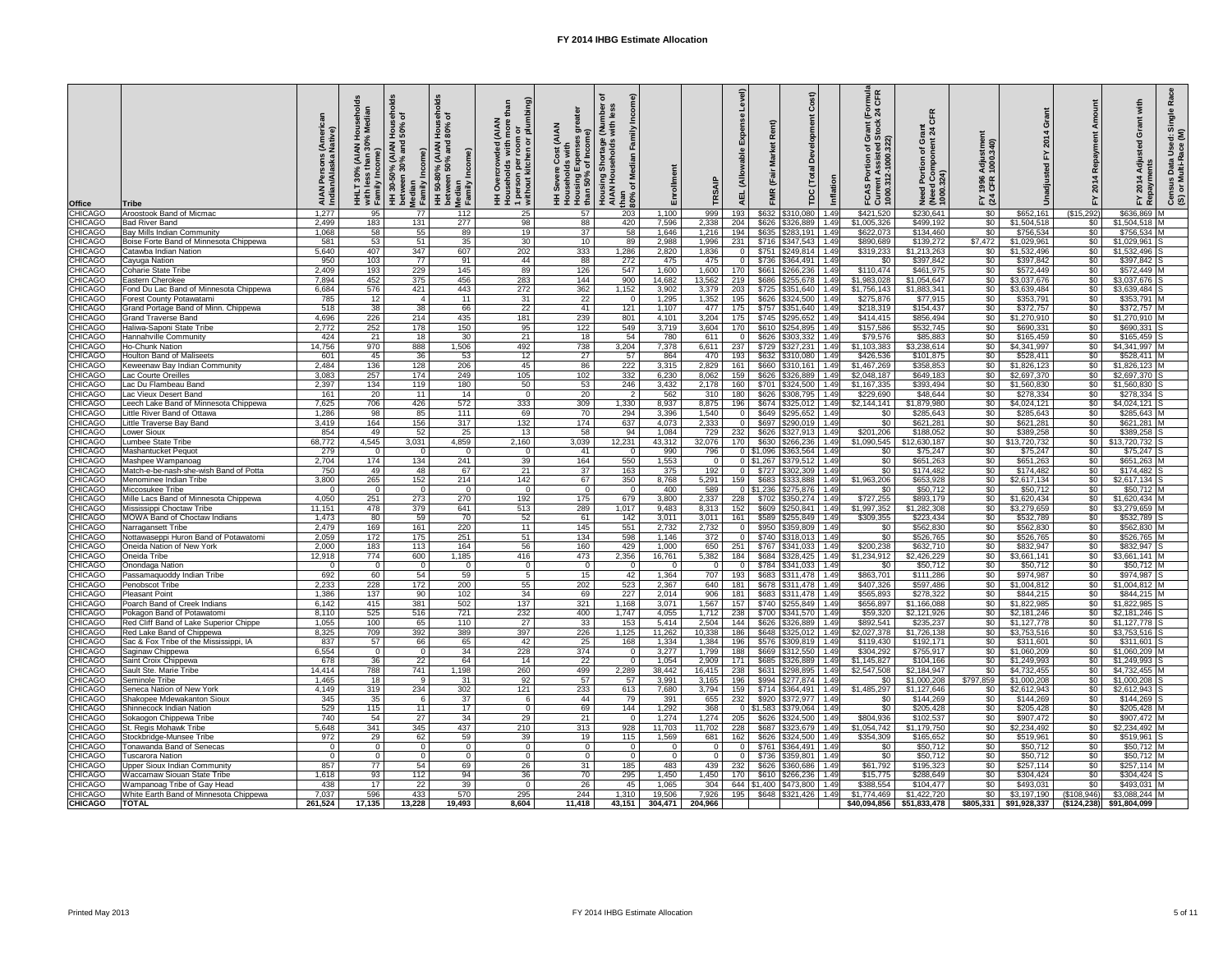| <b>Office</b> | Tribe                                  | <b>AIAN</b><br>Indian | $\%$<br>with les<br>Family | <b>UOH</b><br><b>AIAN</b><br>$\circ$<br>Median<br>Family<br>30<br>王<br>ق<br>م | $\epsilon$<br>AIAN)<br><sup>9%</sup> and<br><b>9% (A)</b><br>50%<br>50-80<br>$\epsilon$<br>Median<br>Family | <b>AIAN</b><br>g<br>ᄒᆯ<br>$\circ$<br>1 person per i<br>without kitch<br>0 | <b>AIAN</b><br><u>ම ල</u><br>Exper<br>of In<br>Housing <b>E</b><br>than 50%<br>오 | with<br>Housing S<br>AIAN Hous<br>than<br>$80\%$ | Enrollment |         | $\widehat{\mathbf{e}}$<br><b>AEL</b> | し                         | $\widehat{\mathbf{H}}$<br>ᄇ    | rmula<br>CFR<br>$\overline{C}$<br>$\overline{C}$<br>$\overline{C}$<br>rant (<br>tock<br>$5\overline{8}$<br>g<br>٠ë<br>FCAS<br>Curren<br>1000.31 | 또<br>$\mathbf C$<br>$\frac{2}{9}$ $\frac{2}{9}$<br>ပ<br>Need Port<br>(Need Cor<br>1000.324) | stme<br>.340)<br><b>Adju</b><br>1000<br>1996<br>CFR<br>$F \times 3$ |                                          | 201             | 201                                  | $\frac{5}{5}$<br>na<br>C<br><u> ၉၈</u> |
|---------------|----------------------------------------|-----------------------|----------------------------|-------------------------------------------------------------------------------|-------------------------------------------------------------------------------------------------------------|---------------------------------------------------------------------------|----------------------------------------------------------------------------------|--------------------------------------------------|------------|---------|--------------------------------------|---------------------------|--------------------------------|-------------------------------------------------------------------------------------------------------------------------------------------------|---------------------------------------------------------------------------------------------|---------------------------------------------------------------------|------------------------------------------|-----------------|--------------------------------------|----------------------------------------|
| <b>DENVER</b> | Assiniboine & Sioux Tribes of Ft. Peck | 8,129                 | 635                        | 499                                                                           | 448                                                                                                         | 332                                                                       | 294                                                                              | 885                                              | 12,096     | 7,023   | 145                                  | \$626                     | \$285,068<br>1.49              | \$3,501,115                                                                                                                                     | \$1,516,123                                                                                 | \$0                                                                 | \$5,017,238                              | $\sqrt{6}$      | $$5,017,238$ S                       |                                        |
| <b>DENVER</b> | <b>Blackfeet Tribe</b>                 | 10,339                | 773                        | 463                                                                           | 619                                                                                                         | 580                                                                       | 305                                                                              | 921                                              | 15,873     | 9,088   | 148                                  | \$626                     | \$295,480<br>1.49              | \$5,031,729                                                                                                                                     | \$1,928,211                                                                                 | \$0                                                                 | \$6,959,941                              | $\sqrt[6]{30}$  | \$6,959,941                          |                                        |
| <b>DENVER</b> | <b>Cheyenne River Sioux</b>            | 7,899                 | 683                        | 349                                                                           | 445                                                                                                         | 461                                                                       | 336                                                                              | 674                                              | 15,376     | 15,376  | 153                                  | \$614                     | \$264,073<br>1.49              | \$4,012,740                                                                                                                                     | \$1,475,349                                                                                 | \$0                                                                 | \$5,488,089                              | \$0             | \$5,488,089                          |                                        |
| <b>DENVER</b> | Chippewa Cree of the Rocky Boy's Res.  | 3,873                 | 480                        | 163                                                                           | 109                                                                                                         | 447                                                                       | 49                                                                               | 376                                              | 6,932      | 3,379   | 217                                  | \$626                     | \$282,337<br>1.49              | \$1,932,647                                                                                                                                     | \$832,595                                                                                   | \$0                                                                 | \$2,765,242                              | \$0             | \$2,765,242                          |                                        |
| <b>DENVER</b> | <b>Crow Creek Sioux</b>                | 2,581                 | 317                        | 92                                                                            | 91                                                                                                          | 176                                                                       | 64                                                                               | 268                                              | 3,507      | 3,002   | 158                                  | \$676                     | \$265,950<br>1.49              | \$1,212,733                                                                                                                                     | \$475,585                                                                                   | $\sqrt{60}$                                                         | \$1,688,318                              | \$0             | \$1,688,318                          |                                        |
| <b>DENVER</b> | Crow Tribe                             | 8,224                 | 390                        | 397                                                                           | 384                                                                                                         | 544                                                                       | 194                                                                              | 869                                              | 11,407     | 8,058   | 206                                  | \$629                     | \$294,456<br>1.49              | \$1,441,024                                                                                                                                     | \$1,449,674                                                                                 | $\sqrt{60}$                                                         | \$2,890,697                              | \$0             | \$2,890,697                          |                                        |
| <b>DENVER</b> | <b>Flandreau Santee Sioux</b>          | 1,446                 | 9                          | 14                                                                            | 14                                                                                                          | 9                                                                         | - 0                                                                              | $\Omega$                                         | 723        | 1,922   | 204                                  | \$614                     | $$271,071$ 1.49                | \$285,171                                                                                                                                       | \$49,317                                                                                    | \$0                                                                 | \$334,488                                | \$0             | $$334,488$ S                         |                                        |
| <b>DENVER</b> | Fort Belknap Indian Community          | 3,470                 | 270                        | 189                                                                           | 179                                                                                                         | 204                                                                       | 113                                                                              | $\overline{343}$                                 | 6,304      | 6,035   |                                      | \$626                     | \$282,337<br>1.49              | \$1,514,574                                                                                                                                     | \$655,484                                                                                   | \$0                                                                 | \$2,170,058                              | $($ \$571,757)  | $$1,598,301$ S                       |                                        |
| <b>DENVER</b> | <b>Goshute Reservation</b>             | 1,060                 | 63                         | 63                                                                            | 95                                                                                                          | 56                                                                        | 58                                                                               | 198                                              | 530        | 185     |                                      | \$745                     | \$281,313<br>1.49              | \$218,255                                                                                                                                       | \$210,095                                                                                   | \$0                                                                 | \$428,350                                | \$0             | $$428,350$ M                         |                                        |
| <b>DENVER</b> | Lower Brule Sioux                      | 1,643                 | 118                        | 89                                                                            | 85                                                                                                          | 149                                                                       | 54                                                                               | 93                                               | 3,036      | 1,496   |                                      | \$615 \$265,950           | 1.49                           | \$972,374                                                                                                                                       | \$313,220                                                                                   | \$0                                                                 | \$1,285,594                              | $\sqrt{6}$      | \$1,285,594                          |                                        |
| <b>DENVER</b> | Navajo Nation                          | 209,350               | 17,973                     | 9,171                                                                         | 9,642                                                                                                       | 32,568                                                                    | 4,364                                                                            | 31,698                                           | 277,840    | 192,067 | 293                                  | \$721                     | 1.49<br>\$296,164              | \$29,935,028                                                                                                                                    | \$56,092,829                                                                                | \$0                                                                 | \$86,027,857                             | \$0             | \$86,027,857                         |                                        |
| <b>DENVER</b> | Northern Arapahoe                      | 6,106                 | 521                        | 288                                                                           | 395                                                                                                         | 370                                                                       | 213                                                                              | 1,020                                            | 8,995      | 6,068   | 149                                  | \$709                     | \$268,170<br>1.49              | \$1,011,098                                                                                                                                     | \$1,222,296                                                                                 | \$0                                                                 | \$2,233,394                              | \$0             | \$2,233,394                          |                                        |
| <b>DENVER</b> | Northern Cheyenne                      | 5,513                 | 398                        | 265                                                                           | 254                                                                                                         | 478                                                                       | 196                                                                              | 582                                              | 10,496     | 4,986   | 148                                  | \$626   \$294,456         | 1.49                           | \$1,775,651                                                                                                                                     | \$1,205,762                                                                                 | \$0                                                                 | \$2,981,413                              | (\$160, 852)    | \$2,820,561                          |                                        |
| <b>DENVER</b> | NW Band of Shoshoni Nation             | 911                   | $\overline{25}$            | 35                                                                            | 76                                                                                                          | 58                                                                        | 25                                                                               | 121                                              | 466        | 357     |                                      | \$616                     | \$286,776<br>1.49              | \$82,227                                                                                                                                        | \$139,501                                                                                   | \$0                                                                 | \$221,728                                | \$0             | $$221,728$ M                         |                                        |
| <b>DENVER</b> | Oglala Lakota Sioux Tribe              | 33,935                | 1,866                      | 1,227                                                                         | 790                                                                                                         | 2,740                                                                     | 622                                                                              | 2,507                                            | 43,146     | 43,146  |                                      | \$614<br>\$271.071        | 1.49                           | \$6,882,449                                                                                                                                     | \$4,609,355                                                                                 |                                                                     | $\overline{30}$ $\overline{311,491,804}$ | \$0             | \$11,491,804                         |                                        |
| <b>DENVER</b> | Omaha Tribe                            | 3,088                 |                            |                                                                               | 160                                                                                                         |                                                                           |                                                                                  |                                                  |            |         | 151                                  | \$622                     |                                | \$992,108                                                                                                                                       | \$561,658                                                                                   | \$0                                                                 |                                          | ( \$30, 391)    | $$1,523,375$ S                       |                                        |
|               |                                        |                       | 166                        | 117                                                                           |                                                                                                             | 264                                                                       | 58                                                                               | 266                                              | 5,853      | 1,634   |                                      |                           | $$295,138$ 1.49                |                                                                                                                                                 |                                                                                             |                                                                     | \$1,553,766                              |                 |                                      |                                        |
| <b>DENVER</b> | Paiute Indian Tribe of Utah            | 1,682                 | 104                        | 69                                                                            | 93                                                                                                          | 160                                                                       | 54                                                                               | 104                                              | 841        | 841     | 218                                  | \$714                     | $$279,947$   1.49              | \$1,442,085                                                                                                                                     | \$331,281                                                                                   | $\sqrt{60}$                                                         | \$1,773,366                              | $\sqrt{50}$     | \$1,773,366 S                        |                                        |
| <b>DENVER</b> | Ponca Tribe of Nebraska                | 5,108                 | 451                        | 362                                                                           | 448                                                                                                         | 204                                                                       | 244                                                                              | 1,189                                            | 2,554      | 1,059   | 256                                  | \$745                     | $$295,138$ 1.49                | \$358,710                                                                                                                                       | \$1,269,829                                                                                 | \$0                                                                 | \$1,628,539                              | $\sqrt{6}$      | $$1,628,539$ S                       |                                        |
| <b>DENVER</b> | <b>Rosebud Sioux</b>                   | 11,860                | 1,419                      | 617                                                                           | 466                                                                                                         | 921                                                                       | 790                                                                              | 1,530                                            | 26,237     | 22,293  | 127                                  | \$614                     | $\frac{1}{2}$ \$265,950   1.49 | \$4,812,744                                                                                                                                     | \$2,962,169                                                                                 | \$0                                                                 | \$7,774,913                              | $\sqrt[6]{30}$  | $$7,774,913$ S                       |                                        |
| <b>DENVER</b> | Salish and Kootenai Tribes             | 8,796                 | 657                        | 435                                                                           | 636                                                                                                         | 303                                                                       | 287                                                                              | 1,295                                            | 7,881      | 9,924   | 211                                  | \$665                     | 1.49<br>\$287,970              | \$2,660,496                                                                                                                                     | \$1,634,308                                                                                 | \$0                                                                 | \$4,294,804                              | $\sqrt{6}$      | \$4,294,804                          |                                        |
| <b>DENVER</b> | <b>Santee Sioux Tribe</b>              | 703                   | 79                         | 35                                                                            | 55                                                                                                          | 20                                                                        | 15                                                                               | 61                                               | 2,766      | 732     | 169                                  | \$622                     | \$294,114<br>1.49              | \$817,198                                                                                                                                       | \$132,512                                                                                   | \$67,413                                                            | \$949,710                                | $\overline{50}$ | \$949,710 S                          |                                        |
| <b>DENVER</b> | Shoshone Tribe of the Wind River Reser | 3,273                 | 279                        | 154                                                                           | 212                                                                                                         | 199                                                                       | 114                                                                              | 447                                              | 3,994      | 4,036   | 149                                  | \$709                     | $$268,170$ 1.49                | \$976,129                                                                                                                                       | \$636,604                                                                                   | \$0                                                                 | \$1,612,733                              | $($ \$67,392)   | \$1,545,341                          |                                        |
| <b>DENVER</b> | Sisseton-Wahpeton Oyate                | 4,705                 | 375                        | 275                                                                           | 230                                                                                                         | 226                                                                       | 124                                                                              | 355                                              | 11,763     | 11,763  | 133                                  | \$614<br>\$262,707        | 1.49                           | \$2,663,823                                                                                                                                     | \$739,787                                                                                   | \$0                                                                 | \$3,403,609                              | \$0             | $$3,403,609$ S                       |                                        |
| <b>DENVER</b> | Skull Valley Band of Goshute           | 39                    | - 0                        | $\overline{0}$                                                                | $\overline{0}$                                                                                              | 0 <sup>1</sup>                                                            | $\Omega$                                                                         | 0 I                                              | 118        | 26      | $\overline{0}$                       | $$758$ $$282,679$   1.49  |                                | \$0                                                                                                                                             | \$50,712                                                                                    | \$0                                                                 | \$50,712                                 | \$0             | $$50,712$ S                          |                                        |
| <b>DENVER</b> | Southern Ute Tribe                     | 2,039                 | 137                        | 113                                                                           | 166                                                                                                         | 67                                                                        | 73                                                                               | 280                                              | 1,420      | 2,780   | 160                                  | $$924$ $$285,238$ 1.49    |                                | \$911,547                                                                                                                                       | \$323,404                                                                                   | $\frac{6}{3}$                                                       | \$1,234,951                              | $\sqrt{50}$     | $$1,234,951$ M                       |                                        |
| <b>DENVER</b> | Spirit Lake Sioux Tribe                | 4,679                 | 302                        | 219                                                                           | 217                                                                                                         | 371                                                                       | 87                                                                               | 356                                              | 5,927      | 5,759   | 166                                  | $$573$ $$271,071$ 1.49    |                                | \$1,864,137                                                                                                                                     | \$776,062                                                                                   | \$0                                                                 | \$2,640,199                              | \$0             | $$2,640,199$ S                       |                                        |
| <b>DENVER</b> | <b>Standing Rock Sioux</b>             | 7,563                 | 507                        | 306                                                                           | 403                                                                                                         | 487                                                                       | 122                                                                              | 435                                              | 14,170     | 11,054  | 164                                  | $$591$ $$280,631$   1.49  |                                | \$3,786,104                                                                                                                                     | \$1,165,741                                                                                 | $\sqrt{60}$                                                         | \$4,951,845                              | $\overline{60}$ | $$4,951,845$ S                       |                                        |
| <b>DENVER</b> | Three Affiliated Tribes Fort Berthold  | 4,875                 | 339                        | 219                                                                           | 346                                                                                                         | 249                                                                       | 106                                                                              | 347                                              | 12,001     | 8,773   | 159                                  | \$595   \$295,482   1.49] |                                | \$2,770,565                                                                                                                                     | \$824,082                                                                                   | \$0                                                                 | \$3,594,647                              | $\frac{1}{3}$   | $$3,594,647$ S                       |                                        |
| <b>DENVER</b> | Turtle Mountain Band of Chippewa       | 14,035                | 1,236                      | 643                                                                           | 816                                                                                                         | 577                                                                       | 538                                                                              | 1,800                                            | 29,852     | 34,398  | 188                                  | $$578$ $$286,094$ 1.49    |                                | \$4,569,691                                                                                                                                     | \$2,724,872                                                                                 | \$0                                                                 | \$7,294,563                              | $\frac{1}{6}$   | \$7,294,563 S                        |                                        |
| <b>DENVER</b> | Ute Indian Tribe Uintah & Ouray Res    | 3,526                 | 381                        | 198                                                                           | 223                                                                                                         | 214                                                                       | 129                                                                              | 652                                              | 3,174      | 3,174   | 136                                  | $$760$ $$282,679$ 1.49    |                                | \$852,354                                                                                                                                       | \$805,337                                                                                   | $\sqrt{60}$                                                         | \$1,657,691                              | $\frac{1}{3}$   | $$1,657,691$ S                       |                                        |
| <b>DENVER</b> | <b>Ute Mountain Tribe</b>              | 2,007                 | 203                        | 142                                                                           | 118                                                                                                         | 122                                                                       | $\overline{37}$                                                                  | 291                                              | 2,070      | 1,855   | 167                                  | $$624$ $$292,749$ 1.49    |                                | \$918,885                                                                                                                                       | \$412,055                                                                                   | $\sqrt{60}$                                                         | \$1,330,939                              | $\sqrt{50}$     | $$1,330,939$ S                       |                                        |
| <b>DENVER</b> | Winnebago Tribe                        | 2,353                 | 150                        | 129                                                                           | 143                                                                                                         | 172                                                                       | 35                                                                               | 204                                              | 4,321      | 1,490   | 140                                  | $$622$ $$295,138$   1.49  |                                | \$1,150,187                                                                                                                                     | \$419,506                                                                                   | \$0                                                                 | \$1,569,693                              | $\sqrt{50}$     | $$1,569,693$ S                       |                                        |
| <b>DENVER</b> | <b>Yankton Sioux</b>                   | 3,447                 | 293                        | 168                                                                           | 227                                                                                                         | 240                                                                       | 145                                                                              | 400                                              | 8,300      | 2,800   | 189                                  | $$614$ $$267,316$ 1.49    |                                | \$1,446,228                                                                                                                                     | \$707,423                                                                                   | \$0                                                                 | \$2,153,651                              | $\frac{1}{20}$  | $$2,153,651$ S                       |                                        |
| <b>DENVER</b> | <b>TOTAL</b>                           | 388,259               | 31,599                     | 17,503                                                                        | 18,585                                                                                                      | 43,970                                                                    | 9,848                                                                            | 50,566                                           | 559,969    | 426,579 |                                      |                           |                                | \$92,801,804                                                                                                                                    | \$88,652,738                                                                                |                                                                     | $$67,413$ $$181,454,542$                 |                 | $($ \$830,392) $ $ \$180,624,150 $ $ |                                        |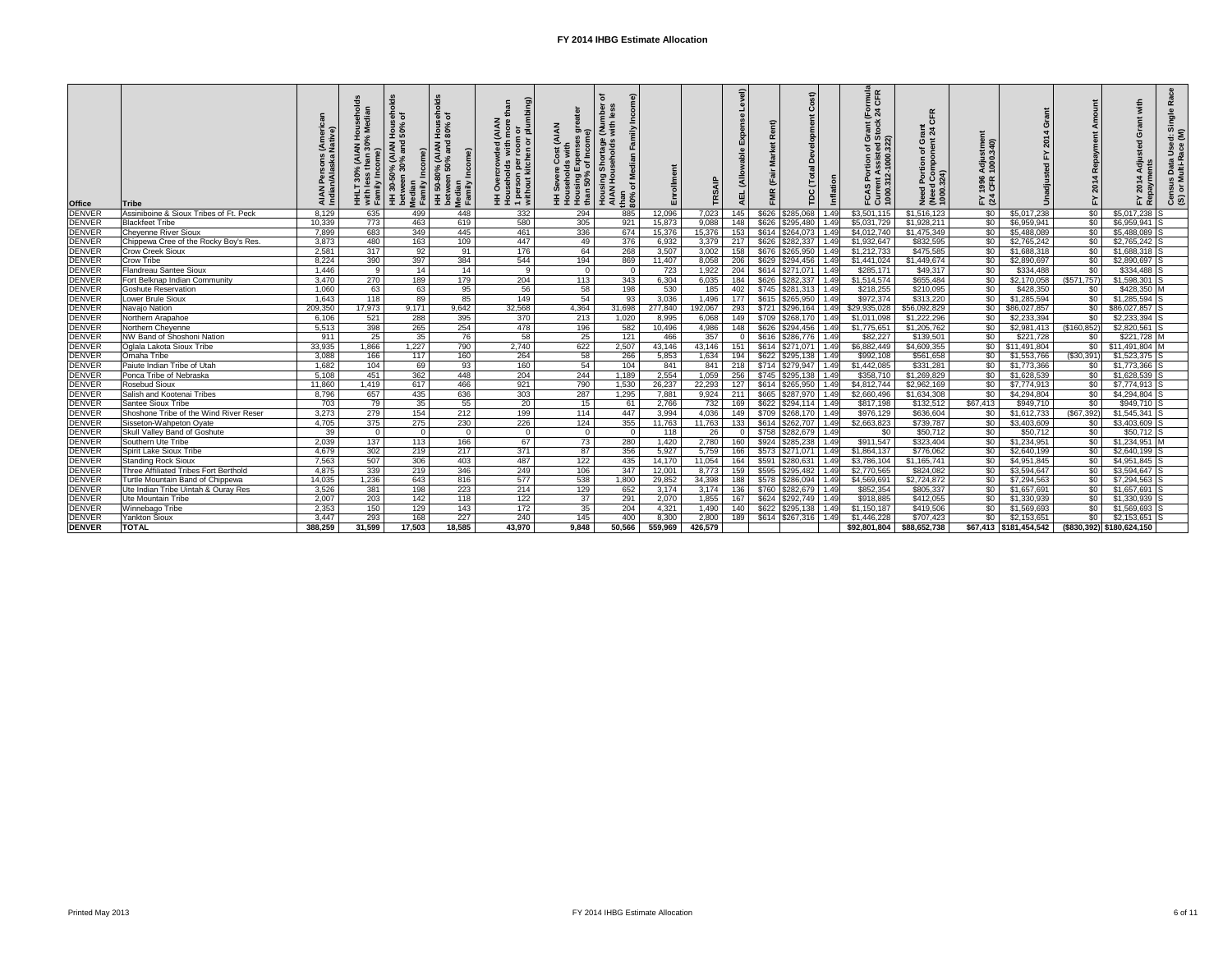| <b>Office</b>                      | <b>Tribe</b>                            | <b>AIAN</b><br>Indiar | $\aleph$        | $\circ \circ$<br>)% (AIAN<br>30% an<br>30-50<br>Median<br>Family<br>$E$ is | ಕ<br>X <sub>80</sub><br>Hou<br>% (AIAN<br>50% and<br>50-80<br>$\epsilon$<br>Median<br>Family<br>$\boldsymbol{\ddot{\pm}}$ | ÷<br>ء<br>(AlA<br>$\overline{\sigma}$<br>$\bar{a}$<br>room<br>$\overline{\mathsf{o}}$<br>n per<br>kitch<br>1 person<br>without k<br>生立 | <b>ZAIAN</b><br>$\bar{a}$<br>e<br>50%<br>e<br>Housin<br>than 5<br>than 5 | <b>Z</b><br>Sith<br>ortage<br>holds<br>Housing<br>AIAN Hou<br>than<br>80% | Enrollment   |         | $\widehat{e}$<br>디<br>4 |       | £<br>≏                    | <b>oilation</b> | rmula<br>CFR<br>$\overline{FQ}$<br>Grant (<br>Stock<br>$\overline{5}$ $\overline{8}$<br>$\bullet$<br>8<br>$\frac{1}{2}$<br>$\rho$ =<br><b>FCAS F<br/>Curren:<br/>1000.31</b> | $\frac{1}{6}$ $\frac{4}{1}$<br>Need Port<br>(Need Cor)<br>1000.324) | stme<br>.340)<br><b>Adju</b><br>1000<br>1996<br>CFR<br>$E \times 2$ |                                    | $\overline{a}$<br>े⊾<br>⊾ | ທ.<br>Use<br>$\overline{A}$<br>i⊭i<br>G<br>201<br><u>ငံ (၁</u><br>⊥ ≃ |
|------------------------------------|-----------------------------------------|-----------------------|-----------------|----------------------------------------------------------------------------|---------------------------------------------------------------------------------------------------------------------------|----------------------------------------------------------------------------------------------------------------------------------------|--------------------------------------------------------------------------|---------------------------------------------------------------------------|--------------|---------|-------------------------|-------|---------------------------|-----------------|------------------------------------------------------------------------------------------------------------------------------------------------------------------------------|---------------------------------------------------------------------|---------------------------------------------------------------------|------------------------------------|---------------------------|-----------------------------------------------------------------------|
| <b>OKLAHOMA</b>                    | Absentee-Shawnee                        | 6,058                 | 272             | 317                                                                        | 500                                                                                                                       | 172                                                                                                                                    | 256                                                                      | 626                                                                       | 3,029        | 25,583  | 138                     | \$726 | \$242,352                 | 1.49            | \$1,896,133                                                                                                                                                                  | \$894,977                                                           | \$0                                                                 | \$2,791,110                        | \$0                       | $$2,791,110$ S                                                        |
| <b>OKLAHOMA</b>                    | Alabama-Coushatta                       | 510                   | $\overline{29}$ | 24                                                                         | 48                                                                                                                        | 18                                                                                                                                     | 15                                                                       | 51                                                                        | 1,113        | 511     |                         | \$626 | 1.49<br>\$240,932         |                 | \$145,427                                                                                                                                                                    | \$72,780                                                            | $\sqrt{60}$                                                         | \$218,207                          | $\overline{50}$           | $$218,207$ S                                                          |
| <b>OKLAHOMA</b>                    | Alabama-Quassarte Tribal Town           | 672                   | 32              | 37                                                                         | 59                                                                                                                        | 20                                                                                                                                     | 22                                                                       | 128                                                                       | 336          | 988     |                         | \$721 | 1.49<br>\$233,667         |                 | \$0                                                                                                                                                                          | \$101,537                                                           | $\overline{50}$                                                     | \$101,537                          | \$0                       | $$101,537$ S                                                          |
| <b>OKLAHOMA</b>                    | Apache Tribe                            | 2,041                 | 121             | 90                                                                         | 144                                                                                                                       | $\overline{71}$                                                                                                                        | 76                                                                       | 224                                                                       | 1,860        | 2,978   |                         | \$591 | \$237,774                 | 1.49            | \$681,512                                                                                                                                                                    | \$465,300                                                           | \$520,569                                                           | \$1,146,812                        | $\sqrt{60}$               | $$1,146,812$ M                                                        |
| <b>OKLAHOMA</b>                    | <b>Caddo Tribe</b>                      | 3,366                 | 200             | 148                                                                        | 237                                                                                                                       | 118                                                                                                                                    | 125                                                                      | 564                                                                       | 4,911        | 4,911   | 143                     | \$593 | \$237,774                 | 1.49            | \$101,178                                                                                                                                                                    | \$443,908                                                           | \$0                                                                 | \$545,086                          | $\sqrt{60}$               | \$545,086 M                                                           |
| OKLAHOMA                           | <b>Cherokee Nation</b>                  | 124,588               | 6,878           | 6,554                                                                      | 9,665                                                                                                                     | 3,449                                                                                                                                  | 4,837                                                                    | 21,355                                                                    | 317,858      | 197,684 | 163                     | \$637 | \$233,667                 | 1.49            | \$13,496,367                                                                                                                                                                 | \$16,065,011                                                        | \$0                                                                 | \$29,561,378                       | \$0                       | \$29,561,378 M                                                        |
| <b>OKLAHOMA</b>                    | Cheyenne-Arapaho Tribes                 | 15,777                | 816             | 662                                                                        | 1,149                                                                                                                     | 587                                                                                                                                    | 656                                                                      | 2,413                                                                     | 12,125       | 7,440   |                         |       | \$672 \$246,537<br>1.49   |                 | \$643,807                                                                                                                                                                    | \$2,171,066                                                         | \$0                                                                 | \$2,814,873                        | \$0                       | \$2,814,873 M                                                         |
| <b>OKLAHOMA</b>                    | Chickasaw                               | 40,829                | 2,234           | 2,274                                                                      | 3,591                                                                                                                     | 1,014                                                                                                                                  | 1,606                                                                    | 6,986                                                                     | 38,740       | 38,740  |                         |       | \$612 \$232,562<br>1.49   |                 | \$6,949,002                                                                                                                                                                  | \$5,276,904                                                         |                                                                     | $$0 \mid $12,225,907$              | $\sqrt{50}$               | \$12,225,907 M                                                        |
| <b>OKLAHOMA</b>                    | Chitimacha Tribe                        | 453                   | 15              | 10                                                                         | 42                                                                                                                        | 10 <sup>°</sup>                                                                                                                        |                                                                          | 50                                                                        | 1,102        | 565     |                         | \$656 | $$252,578$ 1.49           |                 | \$52,162                                                                                                                                                                     | \$50,712                                                            | \$0                                                                 | \$102,874                          | \$0                       | $$102,874$ S                                                          |
| <b>OKLAHOMA</b>                    | <b>Choctaw Nation</b>                   | 50,868                | 3,111           | 3,091                                                                      | 4,222                                                                                                                     | 1,476                                                                                                                                  | 2,046                                                                    | 9,716                                                                     | 209,225      | 99,371  |                         |       | \$602 \$244,090           | 1.49            | \$4,125,030                                                                                                                                                                  | \$7,336,907                                                         |                                                                     | $\overline{\$0 \quad $11,461,937}$ | \$0                       | \$11,461,937 M                                                        |
| <b>OKLAHOMA</b>                    | Citizen Potawatomi Nation               | 14,741                | 647             | 784                                                                        | 1,253                                                                                                                     | 400                                                                                                                                    | 605                                                                      | 2,659                                                                     | 25,980       | 24,786  |                         | \$748 | $\sqrt{242,352}$<br>1.49  |                 | \$141,066                                                                                                                                                                    | \$1,981,911                                                         | \$0                                                                 | \$2,122,977                        | \$0                       | \$2,122,977 M                                                         |
| <b>OKLAHOMA</b>                    | <b>Comanche Nation</b>                  | 10,494                | 623             | 461                                                                        | 738                                                                                                                       | 367                                                                                                                                    | 389                                                                      | 1,548                                                                     | 12,514       | 15,312  |                         | \$591 | \$239,511                 | 1.49            | \$1,076,866                                                                                                                                                                  | \$1,364,264                                                         | \$0                                                                 | \$2,441,130                        | (\$146,726)               | \$2,294,404 M                                                         |
| <b>OKLAHOMA</b>                    | <b>Coushatta Tribe</b>                  | 29                    | - 6             | $\Omega$                                                                   | 15                                                                                                                        | $\Omega$                                                                                                                               | $\Omega$                                                                 | - 0                                                                       | 914          | 805     |                         | \$620 | $$252,578$ 1.49           |                 | \$91,002                                                                                                                                                                     | \$50,712                                                            | \$0                                                                 | \$141,714                          | \$0                       | $$141,714$ S                                                          |
| <b>OKLAHOMA</b>                    | Delaware Nation of West Oklahoma        | 195                   |                 | -91                                                                        | 14                                                                                                                        |                                                                                                                                        |                                                                          | 21                                                                        | 1,374        | 284     |                         | \$591 | $$237,774$ 1.49           |                 | \$37,215                                                                                                                                                                     | \$50,712                                                            | $\sqrt{60}$                                                         | \$87,927                           | $\sqrt{50}$               | \$87,927 M                                                            |
|                                    |                                         | 170                   | 12              |                                                                            |                                                                                                                           |                                                                                                                                        |                                                                          | 13                                                                        |              | 644     |                         | \$595 | \$257,789 1.49            |                 | \$36,712                                                                                                                                                                     | \$50,712                                                            |                                                                     | \$87,424                           | \$0                       |                                                                       |
| <b>OKLAHOMA</b><br><b>OKLAHOMA</b> | Eastern Shawnee Tribe                   |                       | 15              |                                                                            |                                                                                                                           |                                                                                                                                        | 15 <sup>1</sup>                                                          |                                                                           | 2,367<br>610 | 610     |                         |       |                           |                 | \$42,621                                                                                                                                                                     | \$53,767                                                            | \$0                                                                 |                                    | $\overline{50}$           | \$87,424 M                                                            |
| <b>OKLAHOMA</b>                    | Fort Sill Apache Tribe                  | 418                   | 25              | 18                                                                         | 29                                                                                                                        | 15 <sub>1</sub>                                                                                                                        | 15 <sup>1</sup>                                                          | 58                                                                        |              |         |                         | \$591 | $$237,774$ 1.49           |                 |                                                                                                                                                                              |                                                                     | $\sqrt{60}$                                                         | \$96,388                           | $\overline{50}$           | \$96,388 M                                                            |
|                                    | Iowa Tribe of Kansas and Nebraska       | 906                   | 43              | 68                                                                         | 75                                                                                                                        | 19                                                                                                                                     | 33                                                                       | 130                                                                       | 4,220        | 2,729   | 170                     | \$606 | $$291,385$ 1.49           |                 | \$286,156                                                                                                                                                                    | \$139,164                                                           | $\sqrt{60}$                                                         | \$425,320                          |                           | $$425,320$ M                                                          |
| <b>OKLAHOMA</b>                    | Iowa Tribe of Oklahoma                  | 615                   | 43              | 24                                                                         | 64                                                                                                                        | 33                                                                                                                                     | 19 <sup>°</sup>                                                          | 128                                                                       | 748          | 2,824   | 131                     | \$626 | \$244,090<br>$\vert$ 1.49 |                 | \$5,871                                                                                                                                                                      | \$95,600                                                            | \$0                                                                 | \$101,471                          | (\$3,248)                 | $$98,223$ M                                                           |
| <b>OKLAHOMA</b>                    | Jena Band of Choctaw                    | 486                   | 23              | 45                                                                         | 36                                                                                                                        | 20                                                                                                                                     | 18                                                                       | 104                                                                       | 243          | 133     | $\Omega$                | \$649 | $$235,207$ 1.49           |                 | \$0                                                                                                                                                                          | \$72,297                                                            | \$0                                                                 | \$72,297                           | \$0                       | $$72,297$ M                                                           |
| <b>OKLAHOMA</b>                    | <b>Kaw Nation</b>                       | 3,294                 | 217             | 184                                                                        | 309                                                                                                                       | 94                                                                                                                                     | 132                                                                      | 650                                                                       | 3,239        | 4,295   |                         | \$633 | \$246,537<br>1.49         |                 | \$362,324                                                                                                                                                                    | \$491,455                                                           | \$0                                                                 | \$853,779                          | \$0                       | \$853,779 M                                                           |
| <b>OKLAHOMA</b>                    | Kialegee Tribal Town                    | 426                   | 21              | 24                                                                         | 37                                                                                                                        | 11                                                                                                                                     | 16                                                                       | 82                                                                        | 356          | 350     |                         | \$721 | \$242,352                 | 1.49            | \$0                                                                                                                                                                          | \$57,859                                                            | \$0                                                                 | \$57,859                           | \$0                       | \$57,859 M                                                            |
| <b>OKLAHOMA</b>                    | Kickapoo Traditional Tribe of Texas     | 818                   | 164             | 45                                                                         | 11                                                                                                                        | 99                                                                                                                                     | 21                                                                       | 200                                                                       | 459          | 366     | 180                     | \$626 | $\sqrt{$227,351}$         | 1.49            | \$99,270                                                                                                                                                                     | \$172,105                                                           | \$0                                                                 | \$271,375                          | \$0                       | \$271,375 M                                                           |
| <b>OKLAHOMA</b>                    | Kickapoo Tribe of Kansas                | 868                   | 58              | 35                                                                         | 64                                                                                                                        | 27                                                                                                                                     | 17                                                                       | 91                                                                        | 1,654        | 1,178   | 128                     | \$580 | \$254,906                 | 1.49            | \$719,677                                                                                                                                                                    | \$117,592                                                           | \$0                                                                 | \$837,269                          | \$0                       | $$837,269$ S                                                          |
|                                    | OKLAHOMA Kickapoo Tribe of Oklahoma     | 2,922                 | 187             | 168                                                                        | 255                                                                                                                       | 75                                                                                                                                     | 128                                                                      | 593                                                                       | 2,675        | 2,675   |                         |       | $$621$ $$238,681$ 1.49    |                 | \$90,782                                                                                                                                                                     | \$422,776                                                           | \$0 <sub>1</sub>                                                    | \$513,558                          | \$0                       | \$513,558 M                                                           |
| OKLAHOMA Kiowa Tribe               |                                         | 7,489                 | 445             | 329                                                                        | 527                                                                                                                       | 262                                                                                                                                    | 278                                                                      | 1,213                                                                     | 11,000       | 10,927  | $\Omega$                |       | $$636$ $$237,774$ 1.49    |                 | \$300,502                                                                                                                                                                    | \$980,335                                                           | \$0                                                                 | \$1,280,837                        | \$0 <sub>1</sub>          | $$1,280,837$ M                                                        |
| <b>OKLAHOMA</b> Miami Tribe        |                                         | 467                   | 17              | 18                                                                         | 40                                                                                                                        |                                                                                                                                        | 17                                                                       | 75                                                                        | 4,099        | 575     | $\cap$                  |       | \$595   \$257,789   1.49  |                 | \$0                                                                                                                                                                          | \$56,340                                                            | \$0                                                                 | \$56,340                           | \$0                       | \$56,340 M                                                            |
| OKLAHOMA   Modoc Tribe             |                                         | 90                    | -5              | $\Omega$                                                                   |                                                                                                                           | $\Omega$                                                                                                                               | $\Omega$                                                                 |                                                                           | 181          | 181     | 152                     |       | \$595   \$257,789   1.49  |                 | \$77,238                                                                                                                                                                     | \$50,712                                                            | \$0                                                                 | \$127,950                          | $\sqrt{50}$               | $$127,950$ M                                                          |
|                                    | OKLAHOMA Muscogee (Creek) Nation        | 67,963                | 3,380           | 3,783                                                                      | 5,944                                                                                                                     | 1,803                                                                                                                                  | 2,476                                                                    | 12,517                                                                    | 72,169       | 55,817  | 144                     |       | $$687$ $$233,667$ 1.49    |                 | \$2,477,187                                                                                                                                                                  | \$8,756,802                                                         |                                                                     | $$0 \mid $11,233,990$              | $\sqrt{60}$               | $$11,233,990$ M                                                       |
|                                    | OKLAHOMA   Osage Nation                 | 11,011                | 644             | 707                                                                        | 939                                                                                                                       | 201                                                                                                                                    | 291                                                                      | 2,148                                                                     | 19,929       | 11,960  |                         |       | $$721$ $$239,195$ 1.49    |                 | \$424,723                                                                                                                                                                    | \$1,364,698                                                         | \$0                                                                 | \$1,789,422                        | \$0                       | \$1,789,422 M                                                         |
|                                    | OKLAHOMA Otoe-Missouria Tribe           | 456                   | 44              | 34                                                                         | 41                                                                                                                        | 15                                                                                                                                     | 17                                                                       | 71                                                                        | 2,779        | 1,903   | 146                     |       | $$591$ $$246,537$ 1.49    |                 | \$279,466                                                                                                                                                                    | \$83,301                                                            | $\sqrt{60}$                                                         | \$362,767                          | $\sqrt{$0}$               | $$362,767$ S                                                          |
| OKLAHOMA Ottawa Tribe              |                                         | 1,502                 | 100             | 141                                                                        | 116                                                                                                                       | 37                                                                                                                                     | 82                                                                       | 357                                                                       | 2,536        | 911     | $\Omega$                |       | $$595$ $$257,789$ 1.49    |                 | \$0                                                                                                                                                                          | \$267,836                                                           | \$0                                                                 | \$267,836                          | $\sqrt{$0}$               | \$267,836 M                                                           |
|                                    | OKLAHOMA   Pawnee Nation                | 3,165                 | 158             | 156                                                                        | 213                                                                                                                       | 99                                                                                                                                     | 126                                                                      | 501                                                                       | 3,248        | 1,361   | 138                     |       | \$591   \$246,537   1.49  |                 | \$160,622                                                                                                                                                                    | \$422,449                                                           | \$0                                                                 | \$583,071                          | \$0                       | \$583,071 M                                                           |
| OKLAHOMA Peoria Tribe              |                                         | 2,244                 | 82              | 88                                                                         | 191                                                                                                                       | 27                                                                                                                                     | 80                                                                       | 125                                                                       | 2,761        | 2,761   | 137                     |       | \$595   \$257,789   1.49  |                 | \$1,211,762                                                                                                                                                                  | \$232,311                                                           | \$0                                                                 | \$1,444,073                        | \$0                       | $$1,444,073$ M                                                        |
| <b>OKLAHOMA</b> Ponca Tribe        |                                         | 2,413                 | 159             | $\overline{135}$                                                           | 227                                                                                                                       | 69                                                                                                                                     | 97                                                                       | 470                                                                       | 3,195        | 3,146   | 129                     |       | \$631   \$246,537   1.49  |                 | \$590,059                                                                                                                                                                    | \$357,371                                                           | \$0                                                                 | \$947,430                          | \$0                       | \$947,430 M                                                           |
|                                    | OKLAHOMA Prairie Band Potawatomi Nation | 620                   | 10 <sup>°</sup> | 42                                                                         | 28                                                                                                                        | 53                                                                                                                                     | 10                                                                       | 66                                                                        | 4,841        | 2,622   | 166                     |       | \$692   \$254,906   1.49  |                 | \$108,906                                                                                                                                                                    | \$140,524                                                           | \$83,999                                                            | \$249,430                          | \$0                       | $$249,430$ S                                                          |
|                                    | OKLAHOMA Quapaw Tribe                   | 2,100                 | 119             | 143                                                                        | 198                                                                                                                       | 49                                                                                                                                     | 68                                                                       | 460                                                                       | 4,103        | 1,765   | $\overline{0}$          |       | $$595$ $$257,789$ 1.49    |                 | \$0                                                                                                                                                                          | \$310,328                                                           | \$0                                                                 | \$310,328                          | $\sqrt{30}$               | $$310,328$ M                                                          |
|                                    | OKLAHOMA Sac and Fox Nation of Missouri | 62                    | - 5             | $\overline{0}$                                                             |                                                                                                                           | $\Omega$                                                                                                                               | $\Omega$                                                                 | $\Omega$                                                                  | 443          | 442     | 163                     |       | \$585   \$254,906   1.49  |                 | \$211,214                                                                                                                                                                    | \$3,523                                                             | \$0                                                                 | \$214,737                          | \$0                       | \$214,737 M                                                           |
|                                    | OKLAHOMA Sac and Fox Nation, Oklahoma   | 7,898                 | 543             | 586                                                                        | 591                                                                                                                       | 213                                                                                                                                    | 327                                                                      | 1,599                                                                     | 3,949        | 9,277   | 131                     |       | \$622   \$242,352   1.49] |                 | \$514,997                                                                                                                                                                    | \$1,174,682                                                         | \$0                                                                 | \$1,689,679                        | \$0                       | \$1,689,679 M                                                         |
|                                    | <b>OKLAHOMA</b> Seminole Nation         | 6,108                 | 354             | 346                                                                        | 462                                                                                                                       | 214                                                                                                                                    | 172                                                                      | 1,095                                                                     | 15,123       | 4,504   | 157                     |       | \$591   \$238,681   1.49  |                 | \$921,959                                                                                                                                                                    | \$789,517                                                           | \$0                                                                 | \$1,711,476                        | \$0                       | \$1,711,476 M                                                         |
|                                    | OKLAHOMA Seneca-Cayuga                  | 829                   | 29              | 51                                                                         | 88                                                                                                                        | 29                                                                                                                                     | 29                                                                       | 168                                                                       | 4,262        | 1,290   | $\Omega$                |       | \$592   \$257,789   1.49  |                 | \$0                                                                                                                                                                          | \$124,038                                                           | \$0                                                                 | \$124,038                          | \$0                       | $$124,038$ M                                                          |
| OKLAHOMA Shawnee                   |                                         |                       | - 0             | $\Omega$                                                                   |                                                                                                                           | $\Omega$                                                                                                                               | $\Omega$                                                                 |                                                                           | 2,113        | 912     | $\overline{0}$          |       | $$261,460$ 1.49           |                 | $\sqrt{50}$                                                                                                                                                                  | \$50,712                                                            | $rac{1}{\sqrt{2}}$                                                  | \$50,712                           | $\sqrt[6]{30}$            | $$50,712$ M                                                           |
|                                    | OKLAHOMA   Thlopthlocco Tribal Town     | 1,668                 | 80              | 92                                                                         | 146                                                                                                                       | 49                                                                                                                                     | 55                                                                       | 319                                                                       | 834          | 25,097  | $\overline{0}$          |       | $$721$ $$242,352$   1.49  |                 | \$0 <sub>1</sub>                                                                                                                                                             | \$260,546                                                           | \$0                                                                 | \$260,546                          | $\sqrt{$0}$               | $$260,546$ S                                                          |
| <b>OKLAHOMA</b>                    | Tonkawa Tribe                           | 671                   | 75              | 27                                                                         | 42                                                                                                                        | 22                                                                                                                                     | 35                                                                       | 62                                                                        | 576          | 959     | 169                     |       | $$633$ $$246,537$ 1.49    |                 | \$443,964                                                                                                                                                                    | \$102,264                                                           | \$0                                                                 | \$546,228                          | \$0                       | \$546,228 M                                                           |
| <b>OKLAHOMA</b>                    | Tunica-Biloxi Tribe                     | 1,826                 | 171             | 35                                                                         | 131                                                                                                                       | 57                                                                                                                                     | 127                                                                      | 337                                                                       | 1,040        | 332     | $\overline{0}$          |       | $$640$ $$235,207$ 1.49    |                 | \$0                                                                                                                                                                          | \$299,142                                                           | \$0                                                                 | \$299,142                          | \$0                       | $$299,142$ M                                                          |
| <b>OKLAHOMA</b>                    | United Keetoowah                        | 6,649                 | 367             | 350                                                                        | 516                                                                                                                       | 184                                                                                                                                    | 258                                                                      | 1,233                                                                     | 14,500       | 10,550  | $\Omega$                |       | \$591   \$233,667   1.49  |                 | \$0                                                                                                                                                                          | \$870,010                                                           | \$0                                                                 | \$870,010                          | \$0                       | \$870,010 M                                                           |
| OKLAHOMA Wichita Tribe             |                                         | 1,175                 | 70              | 52                                                                         | 83                                                                                                                        | 41                                                                                                                                     | 44                                                                       | 108                                                                       | 2,586        | 1,715   | $\Omega$                |       | \$591   \$237,774   1.49  |                 | \$355,188                                                                                                                                                                    | \$142,414                                                           | \$0                                                                 | \$497,602                          | \$0                       | \$497,602 M                                                           |
|                                    | OKLAHOMA Wyandotte Nation               | 3,079                 | 195             | 143                                                                        | 279                                                                                                                       | 93                                                                                                                                     | 192                                                                      | 603                                                                       | 4,279        | 2,179   | $\overline{0}$          |       | $$595$ $$257,789$ 1.49    |                 | \$45,548                                                                                                                                                                     | \$533,149                                                           | \$0                                                                 | \$578,697                          | \$0                       | \$578,697 M                                                           |
| <b>OKLAHOMA  TOTAL</b>             |                                         | 411,032               | 22,841          | 22,337                                                                     | 33,367                                                                                                                    | 11,628                                                                                                                                 | 15,838                                                                   | 71,915                                                                    | 828,198      | 586,948 |                         |       |                           |                 | \$39,203,518                                                                                                                                                                 | \$55,373,029                                                        | \$604,568                                                           | \$94,576,550                       |                           |                                                                       |
|                                    |                                         |                       |                 |                                                                            |                                                                                                                           |                                                                                                                                        |                                                                          |                                                                           |              |         |                         |       |                           |                 |                                                                                                                                                                              |                                                                     |                                                                     |                                    |                           |                                                                       |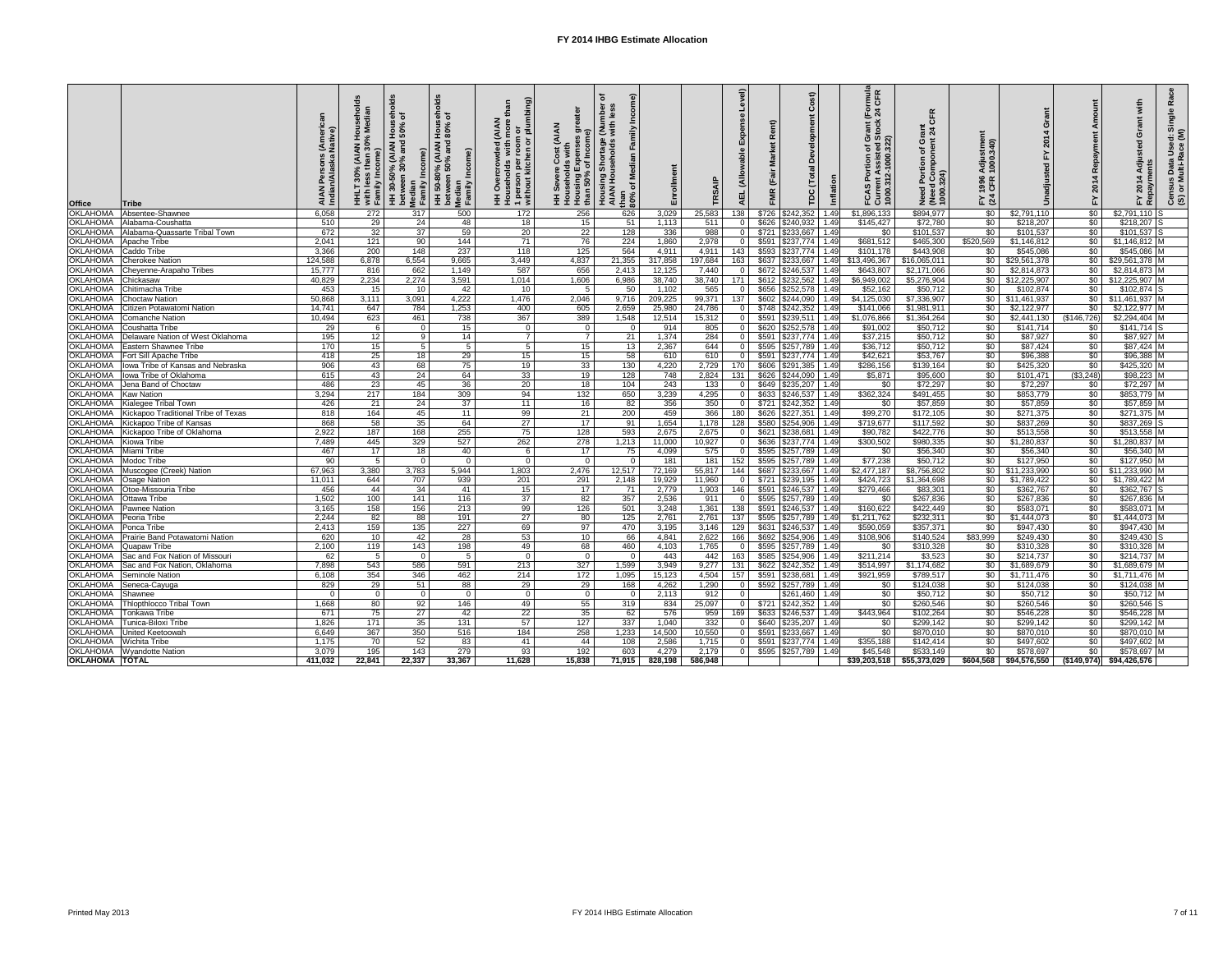| <b>Office</b><br><b>PHOENIX</b>  | <b>Tribe</b>                                                    | aiai<br>Indi            | $\mathcal{S}_{\mathbf{c}}$<br>$\circ$<br>with le:<br>Family | ಕ<br>ㅎㅎ<br><b>AIAN</b><br>Median<br>Family<br>$30^{\circ}$<br>$\overline{\mathbf{H}}$ | ಕೆ<br>ā<br>Ι.<br>AIAN)<br>% (A<br>50%<br>အို<br>between<br>Median<br>Family In<br>50 <sup>°</sup><br>$\boldsymbol{\ddot{\pm}}$ | ස<br>$\mathbf{a}$<br><b>AIAN</b><br>ᅙᅙ<br>$\circ$<br>n per<br>kitch<br>1 persor<br>without<br>O<br>$\circ$ | <b>AIAN</b><br><del>ာ်</del> ခ<br>유<br>25<br>פֵּי<br>ှိန္တိ<br>Housir<br>than 5 | င်္တ<br>몰로<br><b>Housi</b><br>AIAN<br>than<br>$80\%$ | Enrollment                |                          | $\widehat{e}$<br>ā<br>$\tilde{a}$<br>핒 | $\widehat{\mathbf{r}}$<br>$\alpha$<br>$\circ$<br>۵<br>$\vec{\mathsf{C}}$<br>し<br><b>MR</b><br><b>PC</b> | Inflation    | <b>rmula</b><br>CFR<br>$\overline{E}$ 24<br>Grant (<br>Stock<br>$\overline{\sigma}$<br>৳<br>$\epsilon$<br>ធ្លី ខ្លី<br>$\overline{5}$<br>FCAS F<br>Curren<br>1000.31 | $\frac{2}{9}$ $\frac{2}{9}$<br>ပ<br>$\tilde{\epsilon}$<br>Need Port<br>(Need Con<br>1000.324) | stme<br>.340)<br><b>Adjus</b><br>1000<br>1996<br>CFR<br>$E \times 3$ |                            | $\alpha$<br>201<br>े⊾<br>⊾         | $\frac{5}{5}$<br>Ädji<br>$\Omega$<br>$\blacktriangleleft$<br>ulƙec<br><u>ក្ត</u><br><u>ีรี อี</u><br><u>င်္ဗ</u><br>(၁<br>≻<br>$\tilde{\alpha}$ |
|----------------------------------|-----------------------------------------------------------------|-------------------------|-------------------------------------------------------------|---------------------------------------------------------------------------------------|--------------------------------------------------------------------------------------------------------------------------------|------------------------------------------------------------------------------------------------------------|---------------------------------------------------------------------------------|------------------------------------------------------|---------------------------|--------------------------|----------------------------------------|---------------------------------------------------------------------------------------------------------|--------------|----------------------------------------------------------------------------------------------------------------------------------------------------------------------|-----------------------------------------------------------------------------------------------|----------------------------------------------------------------------|----------------------------|------------------------------------|-------------------------------------------------------------------------------------------------------------------------------------------------|
| <b>PHOENIX</b>                   | Acoma Pueblo<br>Agua Caliente Band of Cahuilla                  | 3,235<br>335            | 124<br>40                                                   | 83<br>19                                                                              | 176<br>33                                                                                                                      | 238<br>19                                                                                                  | 76<br>40                                                                        | 290<br>92                                            | 4,819<br>418              | 4,762<br>418             | 278                                    | \$626<br>\$282,337<br>$0$   \$1,116   \$329,756                                                         | 1.49<br>1.49 | \$560,368<br>\$0                                                                                                                                                     | \$524,683<br>\$119,886                                                                        | \$0<br>\$0                                                           | \$1,085,051<br>\$119,886   | \$0<br>$\overline{50}$             | \$1,085,051<br>\$119,886                                                                                                                        |
| <b>PHOENIX</b>                   | Ak-Chin                                                         | 823                     | 61                                                          | 44                                                                                    | 76                                                                                                                             | 73                                                                                                         | - 0                                                                             | 149                                                  | 730                       | 984                      | 329                                    | \$925 \$288,824                                                                                         | 1.49         | \$222,739                                                                                                                                                            | \$163,475                                                                                     | \$0                                                                  | \$386,215                  | $\overline{50}$                    | $$386,215$ S                                                                                                                                    |
| PHOENIX<br>PHOENIX               | Alturas Rancheria<br><b>Augustine Band of Cahuilla</b>          | 2<br>$\Omega$           | $\overline{0}$<br>$\Omega$                                  | - റ<br>- 0                                                                            | $\Omega$<br>$\Omega$                                                                                                           | -0<br>-0                                                                                                   | - 0<br>$\Omega$                                                                 | $\Omega$<br>$\Omega$                                 | 11<br>8                   | 11<br>8                  | $\overline{0}$                         | \$626 \$370,929<br>$0$   \$1,116   \$329,756                                                            | 1.49<br>1.49 | \$0<br>\$0                                                                                                                                                           | \$50,712<br>\$50,712                                                                          | \$0<br>\$0                                                           | \$50,712<br>\$50,712       | $\overline{50}$<br>$\sqrt{60}$     | $$50,712$ S<br>$$50,712$ M                                                                                                                      |
| PHOENIX                          | Barona Group of Capitan Grande                                  | 406                     | $\overline{0}$                                              | - റ                                                                                   | $\Omega$                                                                                                                       | 19                                                                                                         | 16                                                                              | $\Omega$                                             | 470                       | 550                      |                                        | 395   \$1,382   \$322,098                                                                               | 1.49         | \$86,363                                                                                                                                                             | \$90,465                                                                                      | \$76,785                                                             | \$176,828                  | \$0                                | \$176,828                                                                                                                                       |
| PHOENIX                          | Bear River Band Rohnerville Rancheria                           | 117                     | 26                                                          | - 8                                                                                   | 10                                                                                                                             | 12                                                                                                         | 11                                                                              | 44                                                   | 291                       | 231                      |                                        | \$973<br>\$385,098                                                                                      | 1.49         | \$0                                                                                                                                                                  | \$68,193                                                                                      | \$0                                                                  | \$68,193                   | \$0                                | $$68,193$ S                                                                                                                                     |
| <b>PHOENIX</b>                   | Berry Creek Rancheria                                           | 1,252                   | 95                                                          | 84                                                                                    | 123                                                                                                                            | 61                                                                                                         | 106                                                                             | 275                                                  | 626                       | 427                      | 380                                    | \$878 \$372,807                                                                                         | 1.49         | \$222,924                                                                                                                                                            | \$398,859                                                                                     | $\sqrt{50}$                                                          | \$621,784                  | \$0                                | \$621,784 M                                                                                                                                     |
| PHOENIX<br><b>PHOENIX</b>        | Big Lagoon Rancheria<br><b>Big Pine Paiute Tribe</b>            | 23<br>339               | 10<br>$\overline{37}$                                       | 10<br>17                                                                              | 0<br>24                                                                                                                        | -9                                                                                                         | 10<br>18                                                                        | 20<br>52                                             | 17<br>627                 | 17<br>414                | $\Omega$<br>233                        | \$973<br>$\frac{1}{2}$ \$385,098<br>\$836 \$357,786                                                     | 1.49<br>1.49 | \$0<br>\$293,421                                                                                                                                                     | \$50,712<br>\$93,300                                                                          | $\sqrt{60}$<br>$\sqrt[6]{30}$                                        | \$50,712<br>\$386,721      | \$0<br>\$0                         | $$50,712$ S<br>$$386,721$ S                                                                                                                     |
| PHOENIX                          | <b>Big Sandy Rancheria</b>                                      | 988                     | 69                                                          | 48                                                                                    | 67                                                                                                                             | 86                                                                                                         | 64                                                                              | 184                                                  | 494                       | 405                      | $\Omega$                               | \$781<br>\$376,392                                                                                      | 1.49         | \$0                                                                                                                                                                  | \$352,075                                                                                     | \$0                                                                  | \$352,075                  | $\sqrt[6]{30}$                     | $$352,075$ S                                                                                                                                    |
| <b>PHOENIX</b>                   | Big Valley Band of Pomo Indians                                 | 1,624                   | 99                                                          | 98                                                                                    | 127                                                                                                                            | 81                                                                                                         | 110                                                                             | 324                                                  | 812                       | 382                      | $\Omega$                               | \$879<br>\$387,828                                                                                      | 1.49         | \$0                                                                                                                                                                  | \$468,017                                                                                     | \$0                                                                  | \$468,017                  | \$0                                | \$468,017                                                                                                                                       |
| <b>PHOENIX</b>                   | <b>Bishop Paiute Tribe</b>                                      | 1,541                   | 488                                                         | 230                                                                                   | 259                                                                                                                            | 142                                                                                                        | 142                                                                             | 891                                                  | 1,760                     | 1,651                    | 233                                    | \$836<br>\$357,786                                                                                      | 1.49         | \$750,723                                                                                                                                                            | \$1,050,126                                                                                   | \$0                                                                  | \$1,800,849                | (\$25,267)                         | $$1,775,582$ S                                                                                                                                  |
| <b>PHOENIX</b><br>PHOENIX        | <b>Blue Lake Rancheria</b><br>Bridgeport Paiute Indian Colony   | -41<br>25               | 10<br>13                                                    | - 0<br>- 4                                                                            | - 0                                                                                                                            | - 0<br>-0                                                                                                  | - 0<br>-9                                                                       | 10                                                   | 51<br>131                 | 84<br>85                 | $\overline{0}$                         | \$973 \$385,098<br>233   \$1,203   \$357,786                                                            | 1.49<br>1.49 | \$0<br>\$185,583                                                                                                                                                     | \$50,712<br>\$50,712                                                                          | \$0<br>\$0                                                           | \$50,712<br>\$236,295      | \$0<br>\$0                         | $$50,712$ S<br>$$236,295$ S                                                                                                                     |
| PHOENIX                          | <b>Buena Vista Rancheria</b>                                    | 15                      | $\overline{0}$                                              |                                                                                       |                                                                                                                                |                                                                                                            | - 0                                                                             | 2                                                    | 8                         | -8                       |                                        | $0$   \$1,082   \$372,807                                                                               | 1.49         | \$0                                                                                                                                                                  | \$50,712                                                                                      | $\sqrt[6]{30}$                                                       | \$50,712                   | $\sqrt[6]{30}$                     | $$50,712$ M                                                                                                                                     |
| PHOENIX                          | Cabazon Band                                                    | 21                      | $\overline{0}$                                              | - 0                                                                                   | $\Omega$                                                                                                                       | - 0                                                                                                        | - 0                                                                             | $\Omega$                                             | 30                        | 46                       |                                        | \$329,756<br>$0$   \$1,116                                                                              | 1.49         | $\overline{50}$                                                                                                                                                      | \$50,712                                                                                      | $\sqrt{60}$                                                          | \$50,712                   | $\overline{50}$                    | $$50,712$ M                                                                                                                                     |
| <b>PHOENIX</b>                   | Cahto Tribe (Laytonville)                                       | $\overline{242}$        | 15                                                          | 15                                                                                    | 18                                                                                                                             | 13                                                                                                         | 15                                                                              | 16                                                   | 121                       | 293                      | 380                                    | \$989<br>\$387,828                                                                                      | 1.49         | \$291,377                                                                                                                                                            | \$73,154                                                                                      | $\sqrt{60}$                                                          | \$364,531                  | $\overline{50}$                    | $$364,531$ S                                                                                                                                    |
| PHOENIX<br>PHOENIX               | Cahuilla Band<br>California Valley Miwok Tribe                  | 125<br>$\Omega$         | 5<br>$\overline{0}$                                         | - 9<br>- 0                                                                            | 5<br>$\Omega$                                                                                                                  | 19<br>- 0                                                                                                  | -5<br>- റ                                                                       | -9<br>$\Omega$                                       | 307<br>10                 | 293                      | 395 \$1,116                            | \$329,756<br>\$923<br>\$372,807                                                                         | 1.49<br>1.49 | \$43,289<br>\$0                                                                                                                                                      | \$50,712<br>\$50,712                                                                          | $\sqrt{30}$<br>\$0                                                   | \$94,001<br>\$50,712       | $\overline{50}$<br>$\overline{50}$ | \$94,001<br>\$50,712 M                                                                                                                          |
| PHOENIX                          | Campo Band                                                      | 278                     | 40                                                          | 31                                                                                    | 16                                                                                                                             | 25                                                                                                         | 23                                                                              | 44                                                   | 302                       | 304                      |                                        | 391   \$1,382   \$322,098                                                                               | 1.49         | \$525,677                                                                                                                                                            | \$142,578                                                                                     | \$172,149                                                            | \$668,255                  | \$0                                | $$668,255$ S                                                                                                                                    |
| <b>PHOENIX</b>                   | Cedarville Rancheria                                            | $\overline{23}$         | - റ                                                         |                                                                                       | 4                                                                                                                              | $\overline{4}$                                                                                             | - 0                                                                             | 13                                                   | 33                        | 37                       |                                        | \$626   \$370,929                                                                                       | 1.49         | \$0                                                                                                                                                                  | \$50,712                                                                                      | \$0                                                                  | \$50,712                   | $\sqrt{6}$                         | $$50,712$ S                                                                                                                                     |
| <b>PHOENIX</b>                   | Chemehuevi                                                      | 166                     | 30                                                          | ۰q                                                                                    | 21                                                                                                                             | <b>Q</b>                                                                                                   | 4                                                                               | $\Omega$                                             | 928                       | 226                      |                                        | 374   \$1,116   \$328,019                                                                               | 1.49         | \$816,951                                                                                                                                                            | $\overline{$}46,338$                                                                          | \$79,199                                                             | \$863,289                  | $\overline{50}$                    | $$863,289$ S                                                                                                                                    |
| <b>PHOENIX</b><br><b>PHOENIX</b> | Cher-ae Heights (Trinidad Rancheria)<br>Chicken Ranch Rancheria | 73<br>$\Omega$          | $\Omega$                                                    |                                                                                       | 10<br>$\Omega$                                                                                                                 |                                                                                                            | 15<br>- റ                                                                       | 20<br>$\Omega$                                       | 214<br>25                 | 186<br>25                |                                        | \$385,098<br>\$973<br>$0 \mid $1,007$<br>\$370,929                                                      | 1.49<br>1.49 | \$0<br>\$13,645                                                                                                                                                      | \$50,712<br>\$50,712                                                                          | \$0<br>\$0                                                           | \$50,712<br>\$64,357       | \$0<br>$\sqrt{50}$                 | \$50,712<br>\$64,357                                                                                                                            |
| PHOENIX                          | Cloverdale Rancheria                                            | 872                     | 55                                                          | 55                                                                                    | 65                                                                                                                             | 49                                                                                                         | 54                                                                              | 175                                                  | 436                       | 436                      |                                        | \$390,559<br>0   \$1,332                                                                                | 1.49         | \$0                                                                                                                                                                  | \$297,411                                                                                     | \$0                                                                  | \$297,411                  | \$0                                | \$297,411                                                                                                                                       |
| PHOENIX                          | Cochiti Pueblo                                                  | 841                     | $\overline{28}$                                             | 52                                                                                    | 52                                                                                                                             | 44                                                                                                         | 17                                                                              | 92                                                   | 1,180                     | 641                      | 300                                    | \$282,337<br>\$780                                                                                      | 1.49         | \$177,767                                                                                                                                                            | \$131,436                                                                                     | \$0                                                                  | \$309,203                  | $\overline{50}$                    | \$309,203                                                                                                                                       |
| PHOENIX                          | Cocopah Tribe                                                   | 653                     | 64                                                          | 54                                                                                    | 36                                                                                                                             | 57                                                                                                         |                                                                                 | 80<br>ົາ                                             | 940                       | 1,081                    | 376                                    | \$780 \$292,579                                                                                         | 1.49         | \$726,706                                                                                                                                                            | \$135,501                                                                                     | $\sqrt{60}$                                                          | \$862,207                  | $\overline{50}$                    | \$862,207                                                                                                                                       |
| PHOENIX<br>PHOENIX               | Cold Springs Rancheria<br><b>Colorado River Indian Tribes</b>   | 205<br>2,722            | $\overline{14}$<br>188                                      | 12<br>124                                                                             | 21<br>157                                                                                                                      | - 9<br>89                                                                                                  | -5<br>75                                                                        | 112                                                  | 213<br>3,705              | 213<br>2,304             | 378                                    | \$878 \$376,392<br>\$686<br>\$328,019                                                                   | 1.49<br>1.49 | \$334,333<br>\$1,894,989                                                                                                                                             | \$42,799<br>\$460,077                                                                         | \$0<br>\$0                                                           | \$377,132<br>\$2,355,066   | $\overline{50}$<br>\$0             | $$377,132$ S<br>\$2,355,066                                                                                                                     |
| PHOENIX                          | Colusa - Cachil DeHe Band                                       | 75                      | 14                                                          |                                                                                       |                                                                                                                                |                                                                                                            | - C                                                                             | 23                                                   | 69                        | 109                      |                                        | \$766<br>\$372,807                                                                                      | 1.49         | \$0                                                                                                                                                                  | \$50,712                                                                                      | \$0                                                                  | \$50,712                   | \$0                                | \$50,712                                                                                                                                        |
| PHOENIX                          | Cortina Rancheria of Wintun Indians                             | 304                     | 18                                                          | 22                                                                                    | 21                                                                                                                             | 12                                                                                                         | 24                                                                              | 61                                                   | 152                       | 164                      |                                        | \$780<br>\$372,807                                                                                      | 1.49         | \$0                                                                                                                                                                  | \$102,169                                                                                     | \$0                                                                  | \$102,169                  | $\overline{50}$                    | \$102,169                                                                                                                                       |
| <b>PHOENIX</b>                   | Coyote Valley Band                                              | 715                     | 45                                                          | 45                                                                                    | 53                                                                                                                             | 40                                                                                                         | 45                                                                              | 114                                                  | $\overline{373}$          | 320                      | 222                                    | \$992 \$387,828                                                                                         | 1.49         | \$243,998                                                                                                                                                            | \$234,273                                                                                     | $\sqrt{60}$                                                          | \$478,271                  | $\overline{50}$                    | \$478,271                                                                                                                                       |
| PHOENIX<br>PHOENIX               | Death Valley Timba-sha Shoshone<br>Dry Creek Rancheria          | 662<br>2,082            | 85<br>127                                                   | 42<br>125                                                                             | 61<br>163                                                                                                                      | 13<br>104                                                                                                  | 44<br>141                                                                       | 188<br>415                                           | $\overline{331}$<br>1,041 | 273<br>591               | $\Omega$                               | \$836<br>\$357,786<br>380   \$1,332   \$390,559                                                         | 1.49<br>1.49 | \$0<br>\$0                                                                                                                                                           | \$192,410<br>\$604,076                                                                        | \$0<br>\$0                                                           | \$192,410<br>\$604,076     | \$0<br>$\overline{50}$             | \$192,410 M<br>\$604,076 M                                                                                                                      |
| <b>PHOENIX</b>                   | Duck Valley Shoshone-Paiute                                     | 4,060                   | 239                                                         | 266                                                                                   | 373                                                                                                                            | 240                                                                                                        | 205                                                                             | 785                                                  | 2,030                     | 1,427                    | 377                                    | \$786<br>$\frac{1}{3}318,867$                                                                           | 1.49         | \$1,039,820                                                                                                                                                          | \$1,080,623                                                                                   | \$0                                                                  | \$2,120,443                | $\overline{50}$                    | $$2,120,443$ S                                                                                                                                  |
| PHOENIX                          | Duckwater Shoshone                                              | 774                     | 46                                                          | 46                                                                                    | 69                                                                                                                             | 41                                                                                                         | 43                                                                              | 143                                                  | 387                       | 114                      | 402                                    | \$826<br>\$334,058                                                                                      | 1.49         | \$339,048                                                                                                                                                            | \$182,211                                                                                     | \$0                                                                  | \$521,259                  | \$0                                | \$521,259                                                                                                                                       |
| PHOENIX                          | Elem (Sulphur Bank Rancheria)                                   | 238                     | 15                                                          | 15                                                                                    | 18                                                                                                                             | 13                                                                                                         | 15                                                                              | 48                                                   | 119                       | 246                      | $\Omega$                               | \$879<br>\$387,828                                                                                      | 1.49         | \$0                                                                                                                                                                  | \$81,001                                                                                      | \$0                                                                  | \$81,001                   | $\overline{60}$                    | \$81,001                                                                                                                                        |
| <b>PHOENIX</b><br><b>PHOENIX</b> | <b>Elk Valley Rancheria</b><br><b>Ely Shoshone</b>              | 50<br>,198              | $\overline{0}$<br>70                                        | 15<br>$\overline{78}$                                                                 | 10<br>110                                                                                                                      | 71                                                                                                         | - 0<br>60                                                                       | $\overline{25}$<br>224                               | 93<br>599                 | $\overline{48}$<br>300   | $\Omega$<br>402                        | \$856<br>$\frac{1}{2}$ \$372,807<br>\$731<br>\$326,547                                                  | 1.49<br>1.49 | $\overline{50}$<br>\$335,095                                                                                                                                         | \$50,712<br>\$325,160                                                                         | $\sqrt{60}$<br>\$0                                                   | \$50,712<br>\$660,254      | $\overline{50}$<br>$\sqrt{6}$      | $$50,712$ S<br>\$660,254                                                                                                                        |
| PHOENIX                          | <b>Enterprise Rancheria</b>                                     | 1,660                   | 126                                                         | 111                                                                                   | 164                                                                                                                            | 81                                                                                                         | 140                                                                             | 385                                                  | 889                       | 438                      |                                        | \$878 \$372,807                                                                                         | 1.49         | \$70,532                                                                                                                                                             | \$532,438                                                                                     | $\sqrt{60}$                                                          | \$602,970                  | $\overline{50}$                    | \$602,970 M                                                                                                                                     |
| <b>PHOENIX</b>                   | Ewiiaapaayp Band of Kumeyaay                                    | - 0                     | - 0                                                         |                                                                                       |                                                                                                                                |                                                                                                            | - 0                                                                             |                                                      |                           | 14                       |                                        | $0$   \$1,382   \$322,098                                                                               | 1.49         | \$0                                                                                                                                                                  | \$50,712                                                                                      | $\sqrt{30}$                                                          | \$50,712                   | $\overline{50}$                    | $$50,712$ M                                                                                                                                     |
| PHOENIX                          | <b>Fallon Paiute-Shoshone</b>                                   | 762                     | 64                                                          | 68                                                                                    | 55                                                                                                                             | 24                                                                                                         | 14                                                                              | 66                                                   | 1,002                     | 1,692                    | 336                                    | \$822<br>\$314,428                                                                                      | 1.49         | \$825,147                                                                                                                                                            | \$152,900                                                                                     | \$75,473                                                             | \$978,047                  | $\overline{50}$                    | \$978,047                                                                                                                                       |
| PHOENIX<br>PHOENIX               | <b>Fort Bidwell</b><br>Fort Independence                        | 255<br>48               | $\overline{17}$<br>-9                                       | 16<br>- റ                                                                             | 24                                                                                                                             | 11<br>- 0                                                                                                  | 18                                                                              | 32<br>14                                             | 316<br>101                | 306<br>90                | 387<br>233                             | \$366,832<br>\$626<br>\$836<br>\$357,786                                                                | 1.49<br>1.49 | \$250,073<br>\$36,201                                                                                                                                                | \$67,111<br>\$50,712                                                                          | \$0<br>\$0                                                           | \$317,184<br>\$86,913      | $\overline{50}$<br>(\$27,843)      | \$317,184<br>$$59,070$ S                                                                                                                        |
| PHOENIX                          | Fort McDermitt Paiute and Shoshone                              | 2,058                   | 121                                                         | 135                                                                                   | 189                                                                                                                            | 122                                                                                                        | 104                                                                             | 445                                                  | ,029                      | 846                      |                                        | \$673<br>\$321,768                                                                                      | 1.49         | \$0                                                                                                                                                                  | \$562,537                                                                                     | \$0                                                                  | \$562,537                  | \$0                                | \$562,537                                                                                                                                       |
| PHOENIX                          | Fort McDowell Yavapai Nation                                    | 1,039                   | $\overline{0}$                                              | - 0                                                                                   |                                                                                                                                | 62                                                                                                         | $\overline{21}$                                                                 |                                                      | 927                       | 1,120                    | 315                                    | \$925<br>\$288,824                                                                                      | 1.49         | $\overline{50}$                                                                                                                                                      | \$99,544                                                                                      | $\sqrt{60}$                                                          | \$99,544                   | \$0                                | \$99,544                                                                                                                                        |
| PHOENIX<br>PHOENIX               | Fort Mojave Tribe<br><b>Gila River</b>                          | 668<br>21,971           | 41<br>1,485                                                 | 49<br>607                                                                             | 42<br>559                                                                                                                      | 19<br>1,352                                                                                                | 19<br>267                                                                       | 22<br>1,920                                          | 1,196<br>20,479           | 1,102<br>14,966          | 359<br>187                             | \$890<br>\$312,894<br>\$925<br>\$292,579                                                                | 1.49<br>1.49 | \$1,251,604<br>\$4,918,151                                                                                                                                           | \$110,007<br>\$3,276,784                                                                      | $\sqrt{60}$<br>\$0                                                   | \$1,361,610<br>\$8,194,935 | $\overline{50}$<br>\$0             | $$1,361,610$ S<br>\$8,194,935 S                                                                                                                 |
| <b>PHOENIX</b>                   | Graton Rancheria                                                | 1,967                   | 120                                                         | 118                                                                                   | 154                                                                                                                            | 98                                                                                                         | 133                                                                             | 392                                                  | 1,083                     | 445                      |                                        | $0$ \ \$1,795<br>\$412,580                                                                              | 1.49         | \$0                                                                                                                                                                  | \$602,836                                                                                     | \$0                                                                  | \$602,836                  | $\overline{50}$                    | \$602,836                                                                                                                                       |
| PHOENIX                          | Greenville Rancheria                                            | 288                     | $\overline{25}$                                             | 19                                                                                    | 24                                                                                                                             | 17                                                                                                         | 25                                                                              | 68                                                   | 144                       | 103                      |                                        | \$830<br>\$372,807                                                                                      | 1.49         | \$0                                                                                                                                                                  | \$114,019                                                                                     | \$0                                                                  | \$114,019                  | \$0                                | \$114,019                                                                                                                                       |
| PHOENIX                          | Grindstone Rancheria                                            | 274                     | $\overline{24}$                                             | 29                                                                                    | 23                                                                                                                             | 31                                                                                                         | 12                                                                              | 44                                                   | 137                       | 168                      | 387                                    | \$776 \$368,710                                                                                         | 1.49         | \$283,664                                                                                                                                                            | \$101,624                                                                                     | \$0                                                                  | \$385,288                  | $\overline{50}$                    | \$385,288                                                                                                                                       |
| PHOENIX<br>PHOENIX               | Guidiville Rancheria<br>Habematolel Pomo Upper Lake Rancheria   | 142<br>454              | $\overline{22}$<br>$\overline{28}$                          | 43<br>$\overline{27}$                                                                 | 14<br>36                                                                                                                       | 20<br>23                                                                                                   | $\overline{20}$<br>31                                                           | 60<br>91                                             | 114<br>227                | 114<br>151               | 380                                    | \$989 \$387,828<br>\$879 \$387,828                                                                      | 1.49<br>1.49 | \$167,280<br>\$0                                                                                                                                                     | \$111,956<br>\$131,227                                                                        | $\sqrt{60}$<br>\$0                                                   | \$279,236<br>\$131,227     | $\overline{50}$<br>$\overline{50}$ | \$279,236<br>\$131,227                                                                                                                          |
| PHOENIX                          | Havasupai                                                       | 568                     | 69                                                          | 30                                                                                    | 23                                                                                                                             | 114                                                                                                        | 10                                                                              | 122                                                  | 679                       | 679                      |                                        | $0$ \$1,066<br>$\frac{1}{503,479}$                                                                      | 1.49         | \$0                                                                                                                                                                  | \$318,000                                                                                     | \$0                                                                  | \$318,000                  | \$0                                | $$318,000$ S                                                                                                                                    |
| PHOENIX                          | Hoopa Valley                                                    | 2,748                   | 191                                                         | 158                                                                                   | 189                                                                                                                            | 143                                                                                                        | 94                                                                              | 342                                                  | ,893                      | 1,983                    | 381                                    | \$973<br>\$385,098                                                                                      | 1.49         | \$1,139,930                                                                                                                                                          | \$718,646                                                                                     | \$0                                                                  | \$1,858,576                | \$0                                | $$1,858,576$ S                                                                                                                                  |
| PHOENIX<br><b>PHOENIX</b>        | Hopi                                                            | 24,891                  | 1,541                                                       | 1,021                                                                                 | 1,382                                                                                                                          | 2,373                                                                                                      | 802                                                                             | 3,767                                                | 13,720<br>879             | 8,160                    | 311                                    | \$720<br>\$296,164                                                                                      | 1.49         | \$769,034                                                                                                                                                            | \$5,647,113                                                                                   | \$0<br>$\sqrt{60}$                                                   | \$6,416,147                | \$0<br>$\overline{50}$             | \$6,416,147                                                                                                                                     |
| <b>PHOENIX</b>                   | <b>Hopland Band of Pomo Indians</b><br>Hualapai                 | 1,758<br>1,641          | 107<br>222                                                  | 106<br>72                                                                             | 138<br>66                                                                                                                      | 87<br>$\overline{352}$                                                                                     | 119<br>49                                                                       | 331<br>175                                           | 2,133                     | 521<br>1,504             | 380<br>358                             | \$990<br>\$387,828<br>\$769 \$281,997                                                                   | 1.49<br>1.49 | \$176,250<br>\$1,202,177                                                                                                                                             | \$502,351<br>\$527,153                                                                        | \$0                                                                  | \$678,601<br>\$1,729,329   | \$0                                | $\overline{$678,601}$<br>$$1,729,329$ S                                                                                                         |
|                                  | PHOENIX lipay Nation of Santa Ysabel                            | 256                     | 25                                                          | $\overline{20}$                                                                       | 32                                                                                                                             | 30                                                                                                         | $\overline{0}$                                                                  | 77                                                   | 768                       | 768                      |                                        | $0$ \$1,382 \$322,098 1.49                                                                              |              | \$0                                                                                                                                                                  | \$77,214                                                                                      | $\sqrt{50}$                                                          | \$77,214                   | \$0                                | $$77,214$ S                                                                                                                                     |
| <b>PHOENIX</b>                   | Inaja Band                                                      | $\overline{0}$          | $\overline{0}$                                              | - 0                                                                                   | $\Omega$                                                                                                                       | - 0                                                                                                        | - 0                                                                             | $\overline{0}$                                       | 19                        | 20 <sub>1</sub>          |                                        | $0$ \$1,382 \$322,098 1.49                                                                              |              | \$0                                                                                                                                                                  | \$50,712                                                                                      | \$0                                                                  | \$50,712                   | \$0                                | $$50,712$ M                                                                                                                                     |
| <b>PHOENIX</b><br><b>PHOENIX</b> | Ione Band of Miwok Indians                                      | 1,261<br>3,453          | 27                                                          | 47                                                                                    | 53                                                                                                                             | -41                                                                                                        | 34                                                                              | 127                                                  | 768                       | 652                      |                                        | $0$ \$1,082 \$372,807 1.49<br>0 \$780 \$280,971 1.49                                                    |              | \$0<br>\$369,416                                                                                                                                                     | \$187,606                                                                                     | \$0                                                                  | \$187,606<br>\$963,294     | $\sqrt[6]{30}$                     | \$187,606 M<br>$$963,294$ S                                                                                                                     |
| <b>PHOENIX</b>                   | Isleta Pueblo<br>Jackson Rancheria                              | $\overline{0}$          | 232<br>$\overline{0}$                                       | 213<br>- 0                                                                            | 285<br>$\Omega$                                                                                                                | 101                                                                                                        | 63<br>- 0                                                                       | 676<br>$\overline{0}$                                | 3,980<br>30 <sup>°</sup>  | 3,980<br>30 <sup>1</sup> |                                        | $0$ \$1,082 \$372,807 1.49                                                                              |              | \$0                                                                                                                                                                  | \$593,878<br>\$50,712                                                                         | \$0<br>\$0                                                           | \$50,712                   | \$0<br>$\frac{1}{20}$              | \$50,712 M                                                                                                                                      |
| <b>PHOENIX</b>                   | Jamul Indian Village                                            | $\overline{\mathbf{1}}$ | $\overline{0}$                                              | - 0                                                                                   | $\overline{0}$                                                                                                                 |                                                                                                            | $\overline{0}$                                                                  | $\overline{0}$                                       | 63                        | 63                       |                                        | $0$   \$1,382   \$322,098   1.49                                                                        |              | \$0                                                                                                                                                                  | \$50,712                                                                                      | \$0                                                                  | \$50,712                   | \$0                                | $$50,712$ S                                                                                                                                     |
| <b>PHOENIX</b>                   | Jemez Pueblo                                                    | 2,348                   | 131                                                         | 85                                                                                    | $\overline{135}$                                                                                                               | 179                                                                                                        | 47                                                                              | 323                                                  | 3,628                     | 3,776                    |                                        | $0$ \$780 \$282,337 1.49                                                                                |              | \$161,774                                                                                                                                                            | \$424,042                                                                                     | \$0                                                                  | \$585,816                  | \$0                                | $$585,816$ S                                                                                                                                    |
| <b>PHOENIX</b><br><b>PHOENIX</b> | Jicarilla Apache Nation<br>Kaibab Band of Paiute                | 2,980<br>390            | 172<br>24                                                   | 81<br>16                                                                              | 164<br>22                                                                                                                      | 143<br>37                                                                                                  | 51<br>13                                                                        | 270<br>12                                            | 3,578<br>288              | 3,578<br>128             | 346                                    | 225   \$718   \$282,337   1.49<br>\$719   \$296,164   1.49                                              |              | \$951,172<br>\$331,211                                                                                                                                               | \$427,775<br>\$79,012                                                                         | \$0<br>\$0                                                           | \$1,378,947<br>\$410,223   | \$0<br>\$0                         | $$1,378,947$ S<br>$$410,223$ S                                                                                                                  |
| <b>PHOENIX</b>                   | Karuk                                                           | 7,276                   | 497                                                         | 465                                                                                   | 692                                                                                                                            | 302                                                                                                        | 509                                                                             | 1,480                                                | 3,638                     |                          |                                        | 13,197 380 \$832 \$385,098 1.49 \$1,547,549                                                             |              |                                                                                                                                                                      | \$2,122,350                                                                                   | $$0$                                                                 | \$3,669,899                |                                    | $$0$ $$3,669,899$ M                                                                                                                             |
|                                  |                                                                 |                         |                                                             |                                                                                       |                                                                                                                                |                                                                                                            |                                                                                 |                                                      |                           |                          |                                        |                                                                                                         |              |                                                                                                                                                                      |                                                                                               |                                                                      |                            |                                    |                                                                                                                                                 |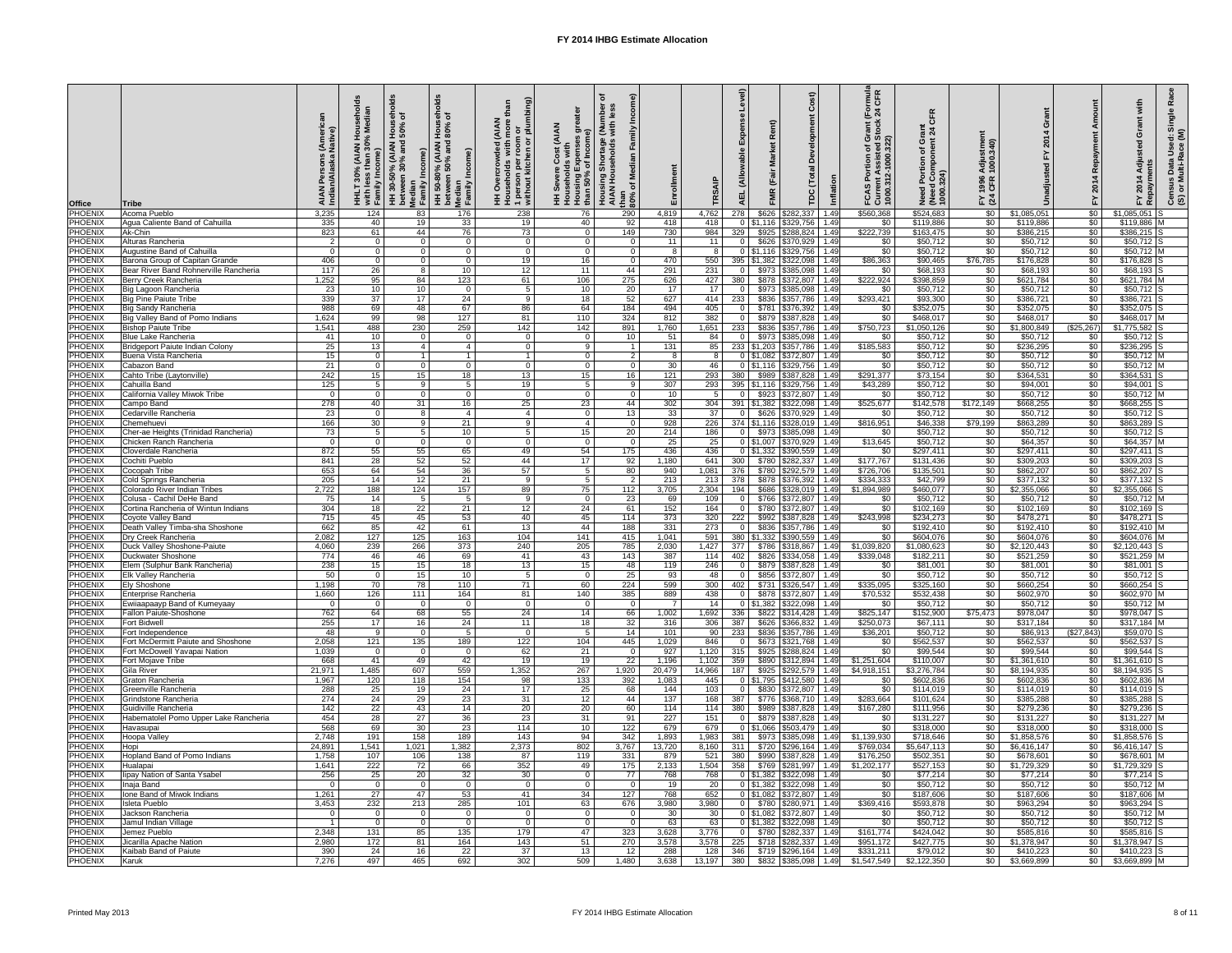| <b>Office</b>                    | <b>Tribe</b>                                          | <b>AIAN<br/>India</b>     | $\mathcal{S}_{\mathbf{c}}$<br>with<br>Fami | ಕ<br>등 호<br>$\frac{30\%}{50\%}$<br>(AIAN<br>and<br>$\epsilon$<br><u>ទ</u><br>betwee<br>Median<br>Family<br>HH 30- | ಕೆ<br>$\overline{P}$<br><b>AIAN</b><br>MAIA)<br><b>1% (A)</b><br>50%<br>$\circ$<br>$\frac{c}{2}$<br>50-80<br>ween<br>Median<br>Family<br>$\equiv \frac{1}{2}$ | ි<br>mbii<br>÷<br>ၜႍ<br><b>ZAIAN</b><br>or<br>plu<br>room<br>$\circ$<br>$\epsilon$<br>1 person per l<br>without kitche<br>ਹ<br>0 | <b>AIAN</b><br>ັັ <del>ດ</del><br>$\overline{5}$<br>nl fo<br>St<br>Dr<br>$\overline{\mathsf{Q}}$<br>Househol<br>Housing<br>than 50% | Housing Shortage<br>AIAN Households<br>င်္တ<br>than<br>$\frac{80\%}{1}$ | Enrollment       |                        | $\widehat{e}$<br><b>AEL</b>        | air<br>し<br>MR                     | Δ<br>Inflation<br><b>TDC</b>                               | (Formula)<br>< 24 CFR<br>Grant (<br>Stock<br>$\overline{5}$ $\overline{8}$<br>non.<br>1000<br>$\mathbf{\tilde{N}}$<br>흐 흔<br><b>FCASP</b><br>Current<br>1000.31 | $\frac{1}{2}$ $\frac{1}{2}$<br>ပ<br>pdui<br>Need Portion<br>(Need Compo<br>1000.324) | stment<br>.340)<br><b>Adjus</b><br>1000<br>1996<br>CFR<br>$F \times 3$ |                            | œ<br>201                           | $\frac{2}{3}$<br>$\overline{a}$ =<br>uƙec<br><u>20</u> 1<br><u>ទី ទី</u><br>၉ီ (၁<br>≻ |
|----------------------------------|-------------------------------------------------------|---------------------------|--------------------------------------------|-------------------------------------------------------------------------------------------------------------------|---------------------------------------------------------------------------------------------------------------------------------------------------------------|----------------------------------------------------------------------------------------------------------------------------------|-------------------------------------------------------------------------------------------------------------------------------------|-------------------------------------------------------------------------|------------------|------------------------|------------------------------------|------------------------------------|------------------------------------------------------------|-----------------------------------------------------------------------------------------------------------------------------------------------------------------|--------------------------------------------------------------------------------------|------------------------------------------------------------------------|----------------------------|------------------------------------|----------------------------------------------------------------------------------------|
| PHOENIX                          | La Jolla Band                                         | 334<br>$\overline{17}$    | 14                                         | 14                                                                                                                | 33                                                                                                                                                            | 25                                                                                                                               | -9                                                                                                                                  | 36                                                                      | 604              | 293<br>$\overline{34}$ | 395                                | \$1,382                            | 1.49<br>\$322,098                                          | \$174,269                                                                                                                                                       | \$72,117                                                                             | \$0                                                                    | \$246,386                  | $\sqrt{6}$                         | \$246,386                                                                              |
| PHOENIX<br>PHOENIX               | La Posta Band<br>Laguna Pueblo                        | 4,469                     | - 9<br>192                                 | - 0<br>293                                                                                                        | 443                                                                                                                                                           | 520                                                                                                                              | $\Omega$<br>54                                                                                                                      | 14<br>843                                                               | 16<br>8,092      | 4,289                  | 203                                | $0$ \$1,382<br>\$627               | \$323,835<br>1.49<br>\$280,971<br>1.49                     | \$0<br>\$514,842                                                                                                                                                | \$50,712<br>\$995,279                                                                | $\sqrt{60}$<br>\$174,000                                               | \$50,712<br>\$1,510,121    | $\sqrt{6}$<br>$\sqrt{6}$           | $$50,712$ S<br>\$1,510,121                                                             |
| PHOENIX                          | Las Vegas Tribe of Paiute Indians                     | 108                       | - 9                                        | -9                                                                                                                | 9                                                                                                                                                             |                                                                                                                                  | -4                                                                                                                                  | 26                                                                      | 54               | 1,810                  |                                    | $0$ \$1,064                        | $$334,058$ 1.49                                            | \$0                                                                                                                                                             | \$50,712                                                                             | \$0                                                                    | \$50,712                   | $\sqrt{$0}$                        | $$50,712$ S                                                                            |
| PHOENIX                          | Lone Pine Paiute-Shoshone                             | 543                       | 32                                         | 34                                                                                                                | 26                                                                                                                                                            | 9                                                                                                                                | 14                                                                                                                                  | 42                                                                      | 295              | 350                    |                                    |                                    | 233 \$1,095 \$353,689 1.49                                 | \$398,483                                                                                                                                                       | \$79,900                                                                             | $\sqrt{60}$                                                            | \$478,383                  | $\overline{50}$                    | $$478,383$ M                                                                           |
| PHOENIX<br>PHOENIX               | Los Coyotes Band of Cahuilla<br>Lovelock Paiute Tribe | 64<br>564                 | 14<br>33                                   | 5<br>37                                                                                                           | $5^{\circ}$<br>52                                                                                                                                             | 33                                                                                                                               | -5                                                                                                                                  | 23<br>122                                                               | 288<br>282       | 288<br>268             | $\Omega$                           | $0$ \$1,382<br>\$641               | $$322,098$ 1.49<br>$ $317,159$   1.49                      | \$0<br>\$0                                                                                                                                                      | \$50,712<br>\$152,351                                                                | $\sqrt{60}$<br>\$0                                                     | \$50,712<br>\$152,351      | $\overline{60}$<br>$\overline{50}$ | $$50,712$ S<br>$$152,351$ S                                                            |
| PHOENIX                          | Lower Lake Rancheria                                  |                           | - 0                                        | - 0                                                                                                               | $\Omega$                                                                                                                                                      | $\Omega$                                                                                                                         | 28<br>0                                                                                                                             | $\Omega$                                                                | $\overline{0}$   | $\Omega$               |                                    |                                    | $0$ \$1,332 \$390,559 1.49                                 | \$0                                                                                                                                                             | \$50,712                                                                             | $\sqrt{60}$                                                            | \$50,712                   | $\overline{50}$                    | $$50,712$ M                                                                            |
| PHOENIX                          | Lytton Rancheria of California                        | 546                       | 35                                         | 34                                                                                                                | 41                                                                                                                                                            | 30                                                                                                                               | 34                                                                                                                                  | 110                                                                     | 273              | 273                    |                                    |                                    | 0   \$1,332   \$390,559   1.49                             | \$0                                                                                                                                                             | \$186,425                                                                            | \$0                                                                    | \$186,425                  | $\sqrt{6}$                         | $$186,425$ S                                                                           |
| <b>PHOENIX</b>                   | Manchester Point Arena Rancheria                      | 2,064                     | 131                                        | 130                                                                                                               | 154                                                                                                                                                           | 115                                                                                                                              | 128                                                                                                                                 | 377                                                                     | 1,074            | 923                    | 380                                |                                    | $$989$ $$387,828$ 1.49                                     | \$335,044                                                                                                                                                       | \$688,381                                                                            | $\sqrt{60}$                                                            | \$1,023,425                | \$0                                | $$1,023,425$ S                                                                         |
| PHOENIX<br>PHOENIX               | Manzanita Band<br>Mechoopda Tribe of Chico Rancheria  | 87<br>1,008               | 16<br>77                                   | 68                                                                                                                | 9<br>99                                                                                                                                                       | $\Omega$<br>49                                                                                                                   | 0<br>85                                                                                                                             | 30<br>244                                                               | 105<br>504       | 105<br>442             | $\overline{0}$                     | \$878                              | $0$ \$1,382 \$322,098 1.49<br>$$372,807$ 1.49              | \$0<br>$\sqrt{60}$                                                                                                                                              | \$50,712<br>\$325,761                                                                | $\overline{50}$<br>$\sqrt{60}$                                         | \$50,712<br>\$325,761      | \$0<br>\$0                         | $$50,712$ M<br>\$325,761                                                               |
| PHOENIX                          | Mesa Grande Band                                      | 68                        | $\overline{14}$                            | -5                                                                                                                | 9                                                                                                                                                             | -9                                                                                                                               | -5                                                                                                                                  | 5                                                                       | 690              | 117                    |                                    | 391 \$1,382 \$322,098              | 1.49                                                       | \$203,353                                                                                                                                                       | \$27,793                                                                             | \$0                                                                    | \$231,146                  | $\overline{50}$                    | $$231,146$ S                                                                           |
| <b>PHOENIX</b>                   | Mescalero Apache Tribe                                | 3,707                     | 257                                        | 118                                                                                                               | 191                                                                                                                                                           | 209                                                                                                                              | 56                                                                                                                                  | 258                                                                     | 4,309            | 4,447                  | 287                                | \$626                              | \$275,509<br>1.49                                          | \$2,009,439                                                                                                                                                     | \$538,133                                                                            | \$0                                                                    | \$2,547,573                | $\overline{50}$                    | $$2,547,573$ S                                                                         |
| PHOENIX                          | Middletown Rancheria                                  | 182                       | 12                                         | 11                                                                                                                | 14                                                                                                                                                            | 10                                                                                                                               | 11                                                                                                                                  | 37                                                                      | 91               | 163                    | $\Omega$                           | \$879                              | \$387,828<br>1.49                                          | \$0                                                                                                                                                             | \$62,069                                                                             | \$0                                                                    | \$62,069                   | \$0                                | $$62,069$ S                                                                            |
| PHOENIX<br><b>PHOENIX</b>        | Moapa Band of Paiute<br>Mooretown Rancheria           | $\overline{217}$<br>2,282 | $\overline{26}$<br>173                     | 11<br>153                                                                                                         | 13<br>225                                                                                                                                                     | 112                                                                                                                              | 11<br>193                                                                                                                           | Q<br>517                                                                | 311<br>1,141     | 313<br>1,002           | 380                                | 388 \$1,064 \$334,058<br>\$878     | 1.49<br>$$372,807$ 1.49                                    | \$336,058<br>\$290,889                                                                                                                                          | \$48,737<br>\$730,162                                                                | \$0<br>\$0                                                             | \$384,795<br>\$1,021,051   | $\sqrt[6]{30}$<br>$\sqrt[6]{30}$   | $$384,795$ S<br>\$1,021,051                                                            |
| <b>PHOENIX</b>                   | Morongo Band of Mission Indians                       | 642                       | $\overline{0}$                             | 0                                                                                                                 | $\Omega$                                                                                                                                                      | 26                                                                                                                               | 28                                                                                                                                  | $\Omega$                                                                | 1,015            | 2,443                  |                                    | $395$ \\$1,116                     | \$328,730 1.49                                             | \$33,781                                                                                                                                                        | \$325,025                                                                            | \$267,056                                                              | \$358,806                  | $\overline{50}$                    | \$358,806                                                                              |
| <b>PHOENIX</b>                   | Nambe Pueblo                                          | 544                       | 93                                         | 51                                                                                                                | 56                                                                                                                                                            | 29                                                                                                                               | 51                                                                                                                                  | 102                                                                     | 643              | 448                    | 300                                | \$976                              | $$292,409$ 1.49                                            | \$439,447                                                                                                                                                       | \$193,036                                                                            | \$0                                                                    | \$632,483                  | $\overline{50}$                    | \$632,483                                                                              |
| <b>PHOENIX</b>                   | North Fork Rancheria                                  | 3,560                     | 250                                        | 172                                                                                                               | 240                                                                                                                                                           | 309                                                                                                                              | 232                                                                                                                                 | 662                                                                     | 1,780            | 1,377                  |                                    | \$864                              | \$370,929 1.49                                             | \$0                                                                                                                                                             | \$1,248,821                                                                          | \$0                                                                    | \$1,248,821                | \$0                                | \$1,248,821                                                                            |
| <b>PHOENIX</b><br><b>PHOENIX</b> | Ohkay Owingeh (was San Juan Pueblo)<br>Pala Band      | 2,505<br>788              | 72<br>74                                   | 124<br>$\overline{26}$                                                                                            | 94<br>59                                                                                                                                                      | 104<br>44                                                                                                                        | 70<br>38                                                                                                                            | 250<br>129                                                              | 2,791<br>906     | 2,721<br>1,049         |                                    | \$718<br>395   \$1,382   \$322,098 | $$284,215$ 1.49<br>1.49                                    | \$407,268<br>\$410,756                                                                                                                                          | \$314,989<br>\$202,401                                                               | \$0<br>$\sqrt{60}$                                                     | \$722,258<br>\$613,158     | \$0<br>\$0                         | \$722,258 M<br>$$613,158$ S                                                            |
| <b>PHOENIX</b>                   | Pascua Yaqui Tribe                                    | 8,917                     | 607                                        | 380                                                                                                               | 497                                                                                                                                                           | 562                                                                                                                              | 399                                                                                                                                 | 1.107                                                                   | 17,790           | 14,787                 | 356                                | \$895                              | $$288,312$   1.49                                          | \$2,828,930                                                                                                                                                     | \$1,616,054                                                                          | \$0                                                                    | \$4,444,984                | $\sqrt{$0}$                        | \$4,444,984 M                                                                          |
| <b>PHOENIX</b>                   | Paskenta Band of Nomlaki Indian                       | 540                       | 47                                         | 36                                                                                                                | 45                                                                                                                                                            | 31                                                                                                                               | 47                                                                                                                                  | 128                                                                     | 270              | 206                    | $\Omega$                           | \$826                              | \$372,807 1.49                                             | \$0                                                                                                                                                             | \$213,313                                                                            | \$0                                                                    | \$213,313                  | \$0                                | \$213,313                                                                              |
| <b>PHOENIX</b>                   | Pauma Band                                            | 180                       | - 9                                        | -9                                                                                                                | 11                                                                                                                                                            | Q                                                                                                                                |                                                                                                                                     | 24                                                                      | 189              | 132                    |                                    | 395   \$1,382                      | \$322,098<br>1.49                                          | \$26,651                                                                                                                                                        | \$50,712                                                                             | \$0                                                                    | \$77,363                   | $\overline{50}$                    | $$77,363$ S                                                                            |
| PHOENIX<br>PHOENIX               | Pechanga Band<br>Picayune Rancheria                   | 409<br>2,468              | 37<br>174                                  | 19<br>119                                                                                                         | 17<br>166                                                                                                                                                     | 35<br>215                                                                                                                        | 14<br>161                                                                                                                           | 72<br>438                                                               | 1,342<br>1,234   | 1,032<br>798           | 378                                | 0 \$1.116                          | \$329,756<br>1.49<br>\$873   \$370,929<br>1.49             | \$0<br>\$157,074                                                                                                                                                | \$109,048<br>\$860,834                                                               | \$0<br>\$0                                                             | \$109,048<br>\$1,017,908   | \$0<br>$\sqrt{6}$                  | \$109,048<br>\$1,017,908                                                               |
| <b>PHOENIX</b>                   | <b>Picuris Pueblo</b>                                 | 190                       | $\overline{18}$                            | 25                                                                                                                | 14                                                                                                                                                            | 18                                                                                                                               | -9                                                                                                                                  | 57                                                                      | 302              | 309                    |                                    |                                    | \$832   \$284,215   1.49                                   | \$0                                                                                                                                                             | \$83,947                                                                             | \$23,090                                                               | \$83,947                   | $\overline{50}$                    | \$83,947                                                                               |
| PHOENIX                          | Pinoleville Rancheria                                 | 474                       | $\overline{30}$                            | 30                                                                                                                | 35                                                                                                                                                            | 26                                                                                                                               | 30                                                                                                                                  | 90                                                                      | $\overline{237}$ | 237                    | 380                                | \$989                              | $$387,828$ 1.49                                            | \$44,021                                                                                                                                                        | \$159,359                                                                            | \$0                                                                    | \$203,380                  | $\overline{50}$                    | \$203,380                                                                              |
| PHOENIX<br><b>PHOENIX</b>        | <b>Pit River Tribe</b><br>Pojoaque Pueblo             | 4,762<br>315              | 294<br>47                                  | 296<br>32                                                                                                         | 406<br>35                                                                                                                                                     | 258<br>19                                                                                                                        | 340<br>14                                                                                                                           | 996<br>84                                                               | 2,381<br>367     | 5,634<br>376           |                                    | \$645<br>\$976                     | $$382,367$ 1.49<br>$$292,409$ 1.49                         | \$0<br>\$112,544                                                                                                                                                | \$1,421,791<br>\$97,244                                                              | \$0<br>\$0                                                             | \$1,421,791<br>\$209,789   | $\overline{50}$<br>$($ \$6,372)    | \$1,421,791<br>$$203,417$ S                                                            |
| <b>PHOENIX</b>                   | Potter Valley Rancheria                               | 12                        |                                            |                                                                                                                   |                                                                                                                                                               |                                                                                                                                  |                                                                                                                                     |                                                                         |                  |                        |                                    | \$989                              | \$387,828 1.49                                             | \$0                                                                                                                                                             | \$50,712                                                                             | \$0                                                                    | \$50,712                   | \$0                                | $$50,712$ S                                                                            |
| PHOENIX                          | <b>Pyramid Lake Paiute</b>                            | 4,322                     | 254                                        | 283                                                                                                               | 397                                                                                                                                                           | 256                                                                                                                              | 218                                                                                                                                 | 790                                                                     | 2,263            | 1,054                  | 379                                |                                    | $$952$ $$321,256$ 1.49                                     | \$790,073                                                                                                                                                       | \$1,149,521                                                                          | $\sqrt{60}$                                                            | \$1,939,594                | $\overline{50}$                    | \$1,939,594                                                                            |
| PHOENIX                          | <b>Quartz Valley Reservation</b>                      | 87                        | - 6                                        |                                                                                                                   |                                                                                                                                                               |                                                                                                                                  |                                                                                                                                     |                                                                         | 282              | 104                    | 387                                | \$803                              | 1.49<br>\$385,098                                          | \$210,366                                                                                                                                                       | \$21,318                                                                             | \$0                                                                    | \$231,684                  | $\overline{50}$                    | \$231,684                                                                              |
| PHOENIX<br><b>PHOENIX</b>        | Quechan Tribe<br>Ramona Band                          | 5,038                     | 293<br>- 0                                 | 211<br>$\Omega$                                                                                                   | 370<br>$\Omega$                                                                                                                                               | 354<br>$\Omega$                                                                                                                  | 204<br>$\Omega$                                                                                                                     | 714<br>$\Omega$                                                         | 3,388<br>11      | 2,668                  | 389                                | \$793                              | 1.49<br>\$321,387<br>0   \$1,116   \$329,756   1.49        | \$1,088,944<br>\$0                                                                                                                                              | \$1,035,415<br>\$50,712                                                              | \$0<br>\$0                                                             | \$2,124,360<br>\$50,712    | \$0<br>$\overline{50}$             | $$2,124,360$ M<br>$$50,712$ M                                                          |
| PHOENIX                          | <b>Redding Rancheria</b>                              | 466                       | 32                                         | 24                                                                                                                | 34                                                                                                                                                            | 28                                                                                                                               | 30                                                                                                                                  | 91                                                                      | 233              | 5,689                  | $\Omega$                           | \$949                              | 1.49<br>\$382,367                                          | \$0                                                                                                                                                             | \$157,910                                                                            | \$0                                                                    | \$157,910                  | \$0                                | $$157,910$ S                                                                           |
| PHOENIX                          | Redwood Valley Rancheria                              | 324                       | 21                                         | 20                                                                                                                | 24                                                                                                                                                            | 18                                                                                                                               | 20                                                                                                                                  | 56                                                                      | 162              | 162                    | 380                                | \$991                              | 1.49<br>\$387,828                                          | \$79,508                                                                                                                                                        | \$107,874                                                                            | \$0                                                                    | \$187,382                  | \$0                                | \$187,382                                                                              |
| <b>PHOENIX</b>                   | <b>Reno-Sparks Colony</b>                             | 2,172                     | 128                                        | 142                                                                                                               | 199                                                                                                                                                           | 129                                                                                                                              | 110                                                                                                                                 | 303                                                                     | 1,086            | 985                    | 260                                | \$951                              | \$321,256<br>1.49                                          | \$922,525                                                                                                                                                       | \$554,762                                                                            | \$0                                                                    | \$1,477,288                | $\overline{30}$                    | \$1,477,288                                                                            |
| PHOENIX<br>PHOENIX               | Resighini Rancheria<br><b>Rincon Band</b>             | -45<br>467                | - 0<br>61                                  | -3<br>$\overline{22}$                                                                                             | -8<br>31                                                                                                                                                      | $\Omega$<br>31                                                                                                                   | - 0<br>16                                                                                                                           | 12<br>70                                                                | 133<br>575       | 89<br>574              | $\Omega$                           | \$856<br>395   \$1,382   \$322,098 | $$372,807$ 1.49<br>1.49                                    | \$0<br>\$268,044                                                                                                                                                | \$50,712<br>\$122,389                                                                | \$0<br>$\sqrt{60}$                                                     | \$50,712<br>\$390,432      | \$0<br>$\overline{50}$             | \$50,712 M<br>$$390,432$ S                                                             |
| PHOENIX                          | Robinson Rancheria                                    | 866                       | 55                                         | 55                                                                                                                | 65                                                                                                                                                            | 48                                                                                                                               | 54                                                                                                                                  | 163                                                                     | 433              | 433                    | 380                                | \$879                              | $$387,828$ 1.49                                            | \$97,099                                                                                                                                                        | \$290,926                                                                            | \$0                                                                    | \$388,025                  | \$0                                | $$388,025$ S                                                                           |
| PHOENIX                          | <b>Round Valley Indian Tribe</b>                      | 7,570                     | 461                                        | 456                                                                                                               | 594                                                                                                                                                           | 377                                                                                                                              | 511                                                                                                                                 | 1,400                                                                   | 3,785            | 2,777                  | 222                                | \$989                              | \$387,828<br>1.49                                          | \$693,709                                                                                                                                                       | \$2,155,410                                                                          | \$0                                                                    | \$2,849,119                | \$0                                | \$2,849,119 M                                                                          |
| <b>PHOENIX</b><br><b>PHOENIX</b> | Salt River PIma-Maricopa<br>San Carlos Apache         | 4,634<br>12,467           | 317<br>911                                 | 217<br>487                                                                                                        | 211<br>614                                                                                                                                                    | 319<br>1,212                                                                                                                     | 83<br>$\overline{346}$                                                                                                              | 416<br>1,481                                                            | 9,220<br>14,654  | 7,313<br>10,709        | 333<br>368                         | \$925<br>\$699                     | \$292,579<br>1.49<br>\$273,803<br>1.49                     | \$1,845,266<br>\$3,582,885                                                                                                                                      | \$806,351<br>\$2,519,891                                                             | \$0<br>$\overline{50}$                                                 | \$2,651,616<br>\$6,102,776 | \$0<br>$\overline{50}$             | $$2,651,616$ S<br>\$6,102,776                                                          |
| <b>PHOENIX</b>                   | San Felipe Pueblo                                     | 2,981                     | 185                                        | 118                                                                                                               | $\overline{72}$                                                                                                                                               | 272                                                                                                                              | 57                                                                                                                                  | 375                                                                     | 3,377            | 3,377                  |                                    | \$780                              | $$282,337$ 1.49                                            | \$16,066                                                                                                                                                        | \$548,285                                                                            | \$0                                                                    | \$564,351                  | $\overline{50}$                    | $$564,351$ S                                                                           |
| <b>PHOENIX</b>                   | San Ildefonso Pueblo                                  | 631                       | 66                                         | 50                                                                                                                | 56                                                                                                                                                            | 19                                                                                                                               | 14                                                                                                                                  | 113                                                                     | 672              | 773                    | $\Omega$                           | \$976                              | $$282,337$ 1.49                                            | \$284,320                                                                                                                                                       | \$125,355                                                                            | $\sqrt{60}$                                                            | \$409,675                  | \$0                                | $$409,675$ S                                                                           |
| <b>PHOENIX</b>                   | San Juan Southern Paiute Tribe<br>San Manuel Band     | 416<br>46                 | $\overline{26}$<br>$\overline{4}$          | 17                                                                                                                | $\overline{23}$                                                                                                                                               | 40                                                                                                                               | 13                                                                                                                                  | 66                                                                      | 208<br>178       | 208<br>156             |                                    | $0$ \$1,066<br>$0$ \$1,116         | $$296,164$ 1.49<br>1.49                                    | \$0<br>\$0                                                                                                                                                      | \$95,432<br>\$50,712                                                                 | $\sqrt{60}$                                                            | \$95,432<br>\$50,712       | $\sqrt{50}$<br>\$0                 | $$95,432$ S<br>$$50,712$ S                                                             |
| PHOENIX<br><b>PHOENIX</b>        | San Pasqual Band                                      | 388                       | $\overline{35}$                            | 16                                                                                                                | 39                                                                                                                                                            | 14                                                                                                                               | 11                                                                                                                                  | 13<br>31                                                                | 429              | 294                    |                                    | 395   \$1,382                      | \$328,019<br>1.49<br>\$322,098                             | \$362,699                                                                                                                                                       | \$77,712                                                                             | \$0<br>\$0                                                             | \$440,412                  | $\overline{50}$                    | $$440,412$ S                                                                           |
| PHOENIX                          | Sandia Pueblo                                         | 605                       | $\overline{38}$                            | 34                                                                                                                | 63                                                                                                                                                            | 19                                                                                                                               | 28                                                                                                                                  | 112                                                                     | 487              | 413                    |                                    | \$780                              | 1.49<br>\$280,971                                          | \$147,629                                                                                                                                                       | \$126,532                                                                            | \$0                                                                    | \$274,161                  | $\overline{50}$                    | \$274,161                                                                              |
| PHOENIX                          | Santa Ana Pueblo                                      | 572                       | 19                                         | 17                                                                                                                | 40                                                                                                                                                            | 45                                                                                                                               | 10                                                                                                                                  | $\overline{70}$                                                         | 765              | 681                    | $\Omega$                           | \$780                              | \$282,337<br>1.49                                          | \$104,292                                                                                                                                                       | \$96,040                                                                             | \$0                                                                    | \$200,332                  | $\overline{30}$                    | \$200,332                                                                              |
| PHOENIX<br>PHOENIX               | Santa Clara Pueblo<br>Santa Rosa Band of Cahuilla     | 1,600<br>63               | $\overline{123}$<br>5                      | 90                                                                                                                | 123                                                                                                                                                           | 75<br>$\mathbf{Q}$                                                                                                               | 59<br>$\Omega$                                                                                                                      | 240<br>10                                                               | 2,200<br>141     | 2,764<br>141           | 300                                | \$731                              | 1.49<br>\$282,337<br>395   \$1,116   \$329,756   1.49      | \$548,582<br>\$17,316                                                                                                                                           | \$322,185<br>\$50,712                                                                | $\sqrt{60}$<br>\$0                                                     | \$870,767<br>\$68,028      | $\overline{50}$<br>$\overline{50}$ | \$870,767<br>$$68,028$ S                                                               |
| PHOENIX                          | Santa Rosa Rancheria                                  | 512                       | 34                                         | 17                                                                                                                | 23                                                                                                                                                            | 43                                                                                                                               | 10 <sup>°</sup>                                                                                                                     | 29                                                                      | 738              | 701                    | 378                                |                                    | \$778   \$351,470   1.49                                   | \$367,572                                                                                                                                                       | \$107,804                                                                            | \$0                                                                    | \$475,376                  | $\overline{50}$                    | $$475,376$ S                                                                           |
| <b>PHOENIX</b>                   | Santa Ynez Band of Chumash                            | 90                        | - 0                                        |                                                                                                                   |                                                                                                                                                               |                                                                                                                                  |                                                                                                                                     |                                                                         | 154              | 400                    |                                    | 395 \$1,426                        | \$368,882 1.49                                             | \$0                                                                                                                                                             | \$259,497                                                                            | \$208,785                                                              | \$259,497                  | $\overline{50}$                    | \$259,497                                                                              |
| PHOENIX                          | Santo Domingo Pueblo                                  | 3,731                     | 198                                        | 156                                                                                                               | 175                                                                                                                                                           | 335                                                                                                                              | 23                                                                                                                                  | 457                                                                     | 4,492            | 4,807                  | 278                                | \$780                              | \$282,337<br>1.49                                          | \$349,262                                                                                                                                                       | \$625,865                                                                            | \$0                                                                    | \$975,126                  | \$0                                | $$975,126$ S                                                                           |
| PHOENIX<br>PHOENIX               | Scotts Valley (Pomo)<br>Sherwood Valley Rancheria     | 456<br>932                | 29<br>59                                   | 29<br>59                                                                                                          | $\overline{34}$<br>70                                                                                                                                         | 25<br>52                                                                                                                         | $\overline{28}$<br>58                                                                                                               | 92<br>154                                                               | 228<br>466       | 294<br>644             | 380                                |                                    | 0 \ \ \$1,293 \ \$387,828 \ 1.49<br>$$990$ $$387,828$ 1.49 | \$0<br>\$275,012                                                                                                                                                | \$154,699<br>\$306,713                                                               | $\sqrt{60}$<br>$\sqrt{60}$                                             | \$154,699<br>\$581,724     | \$0<br>$\overline{50}$             | $$154,699$ S<br>$$581,724$ S                                                           |
|                                  | PHOENIX Shingle Springs Band of Miwok Indians         | 898                       | 63                                         | 60                                                                                                                | 91                                                                                                                                                            | 36                                                                                                                               | 118                                                                                                                                 | 213                                                                     | 449              | 1,688                  |                                    |                                    | 0 \$1,073 \$372,807 1.49                                   | $\sqrt{60}$                                                                                                                                                     | \$401,542                                                                            | \$0                                                                    | \$401,542                  | $\frac{1}{2}$                      | $$401,542$ S                                                                           |
| <b>PHOENIX</b>                   | Smith River Rancheria                                 | 2,656                     | 181                                        | 170                                                                                                               | 253                                                                                                                                                           | 110                                                                                                                              | 186                                                                                                                                 | 604                                                                     | 1,498            | 3,191                  |                                    |                                    | $0$ \$851 \$372,807   1.49                                 | \$0 <sub>1</sub>                                                                                                                                                | \$763,650                                                                            | \$0                                                                    | \$763,650                  | \$0                                | \$763,650 M                                                                            |
| <b>PHOENIX</b>                   | Soboba Band                                           | 512                       | 21                                         | 14                                                                                                                | 18                                                                                                                                                            | 17                                                                                                                               | 26                                                                                                                                  | $\overline{37}$                                                         | 963              | 963                    |                                    |                                    | 395   \$1,116   \$329,756   1.49                           | \$170,792                                                                                                                                                       | \$148,585                                                                            | \$111,729                                                              | \$319,377                  | \$0                                | $$319,377$ S                                                                           |
| PHOENIX<br><b>PHOENIX</b>        | Stewarts Point Rancheria<br>Summit Lake Paiute Tribe  | 1,716<br>13               | 104<br>$\overline{\mathbf{0}}$             | 103<br>- 0                                                                                                        | 135<br>$\overline{0}$                                                                                                                                         | 85                                                                                                                               | 116<br>- 0                                                                                                                          | 342<br>$\overline{0}$                                                   | 858<br>106       | 565<br>133             |                                    |                                    | 380 \$1,332 \$390,559 1.49<br>$0$ \$668 \ \$317,159 \ 1.49 | \$0 <sub>1</sub><br>$\sqrt{$0}$                                                                                                                                 | \$497,979<br>\$50,712                                                                | \$0<br>$\frac{6}{3}$                                                   | \$497,979<br>\$50,712      | \$0<br>$\sqrt{50}$                 | \$497,979 M<br>$$50,712$ S                                                             |
| <b>PHOENIX</b>                   | Susanville Rancheria                                  | 1,804                     | 87                                         | 236                                                                                                               | 139                                                                                                                                                           | 64                                                                                                                               | 83                                                                                                                                  | 424                                                                     | 1,018            | 1,757                  |                                    |                                    | 387   \$1,001   \$366,832   1.49                           | \$464,841                                                                                                                                                       | \$462,197                                                                            | \$0                                                                    | \$927,038                  | (\$36,337)                         | \$890,701 M                                                                            |
| <b>PHOENIX</b>                   | Sycuan Band of Kumeyaay Nation                        | 24                        | - 5                                        |                                                                                                                   | 0 <sup>1</sup>                                                                                                                                                |                                                                                                                                  |                                                                                                                                     |                                                                         | 73               | 153                    |                                    |                                    | 395   \$1,382   \$322,098   1.49                           | \$0                                                                                                                                                             | \$50,712                                                                             | \$0                                                                    | \$50,712                   | \$0                                | $$50,712$ S                                                                            |
| <b>PHOENIX</b><br><b>PHOENIX</b> | Table Mountain Rancheria<br>Taos Pueblo               | 1,526                     | - 0<br>131                                 | 89                                                                                                                | $\overline{0}$<br>105                                                                                                                                         | $\overline{0}$<br>122                                                                                                            | $\overline{0}$<br>38                                                                                                                | $\Omega$<br>303                                                         | 115<br>2,543     | 115<br>2,410           | $\overline{0}$ 1<br>$\overline{0}$ |                                    | $$878$ $$376,392$   1.49<br>$$832$ $$284,215$ 1.49         | $\sqrt{50}$<br>\$93,393                                                                                                                                         | \$50,712<br>\$394,749                                                                | \$0<br>\$62,141                                                        | \$50,712<br>\$488,142      | \$0<br>(\$38,744)                  | $$50,712$ S<br>$$449,398$ S                                                            |
| PHOENIX                          | Tejon Indian Tribe                                    | - 0                       | - 0                                        | 0 <sup>1</sup>                                                                                                    | $\overline{0}$                                                                                                                                                | $\overline{0}$                                                                                                                   | $\overline{0}$                                                                                                                      | $\overline{0}$                                                          | $\overline{0}$   | $\overline{0}$         | $\overline{0}$                     |                                    | $$804$ $$328,019$ 1.49                                     | \$0 <sub>1</sub>                                                                                                                                                | \$50,712                                                                             | \$0                                                                    | \$50,712                   | \$0                                | $$50,712$ M                                                                            |
|                                  |                                                       |                           |                                            |                                                                                                                   |                                                                                                                                                               |                                                                                                                                  |                                                                                                                                     |                                                                         |                  |                        |                                    |                                    |                                                            |                                                                                                                                                                 |                                                                                      |                                                                        |                            |                                    |                                                                                        |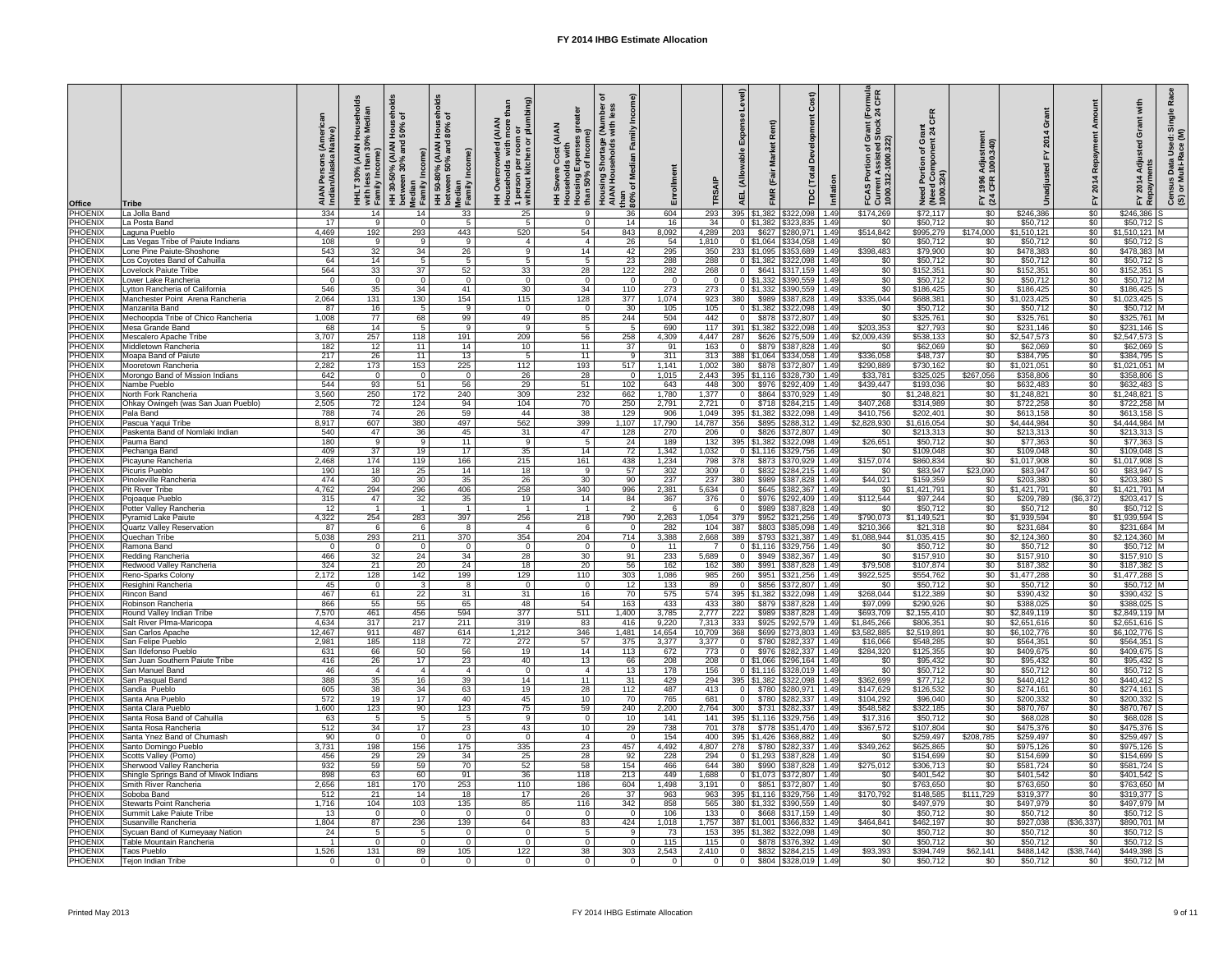| <b>Office</b>  | <b>Tribe</b>                            | AIA<br>Indi    | Õ<br>ei <del>o</del><br>30%<br>30%<br>with less<br>Family In<br>로<br>도 | $\overline{\mathbf{c}}$<br>$\frac{1}{9}$ $\frac{1}{9}$<br>Hous<br>50%<br>AIAN)<br><sub>1%</sub> and<br>30-50<br>$\epsilon$<br>betwee<br>Median<br>Family<br>E | ್ದೆ<br>Hou<br>)% (AIAN<br>50% and<br>50-80<br>$M$ een<br>betwee<br>Median<br>Family<br>$\boldsymbol{\ddot{\pm}}$ | ි<br>an<br>or<br>plumbing<br><b>AIAN</b><br>ō<br>roor<br>1 person per i<br>without kitch<br>ಕ<br>Ò | en<br>G<br>(AIAN<br>Expen:<br>of Inc<br>Housing<br>than 50% | with<br>i<br>seholds<br>စ်<br>Housing<br>AIAN Hou<br>ঁত<br>Hou:<br>than<br>$80\%$ | Enrollment |                | evel)<br><b>Se</b><br>Exper<br>able<br>(Allo<br>AEL | $\alpha$<br>iis<br><b>FMR</b> | $\widehat{a}$<br>ر<br>$\circ$<br>മ്<br>(Total<br><b>PC</b> | Inflation | rmula<br>CFR<br>$\overline{6}$ $\overline{4}$<br>Grant (<br>Stock<br>៍<br>Assist<br>2-1000.<br>$\epsilon$ .<br>₫<br><b>FCASP</b><br>Current<br>1000.31 | 丘<br><u>ह</u> ैं २<br>व<br><b>Θ Έ</b><br>Ⴆ<br>Need Port<br>(Need Con<br>1000.324) | stme<br>340)<br>Adjus<br>1000.<br>1996<br>CFR<br>$F \times 3$ |             | $\ddot{\mathbf{g}}$<br>Amo<br>4 Repayment<br>201<br>$\mathbf{r}$ | with<br>201                | $\alpha$<br>Single<br>ਚ<br>Use<br>Data<br>ulti-R<br>Census<br>(S) or M |
|----------------|-----------------------------------------|----------------|------------------------------------------------------------------------|---------------------------------------------------------------------------------------------------------------------------------------------------------------|------------------------------------------------------------------------------------------------------------------|----------------------------------------------------------------------------------------------------|-------------------------------------------------------------|-----------------------------------------------------------------------------------|------------|----------------|-----------------------------------------------------|-------------------------------|------------------------------------------------------------|-----------|--------------------------------------------------------------------------------------------------------------------------------------------------------|-----------------------------------------------------------------------------------|---------------------------------------------------------------|-------------|------------------------------------------------------------------|----------------------------|------------------------------------------------------------------------|
| <b>PHOENIX</b> | Te-Moak                                 | 1,072          | 110                                                                    | 86                                                                                                                                                            | 107                                                                                                              | 24                                                                                                 | $\overline{38}$                                             | 167                                                                               | 2,597      | 2,597          | 418                                                 | \$788                         | \$318,867                                                  | 1.49      | \$1,052,386                                                                                                                                            | \$271,734                                                                         | \$105,346                                                     | \$1,324,120 | \$0                                                              | $$1,324,120$ S             |                                                                        |
| <b>PHOENIX</b> | Tesuque Pueblo                          | 424            | 32                                                                     | $\overline{27}$                                                                                                                                               | 42                                                                                                               | $\overline{26}$                                                                                    | - 5                                                         | 89                                                                                | 481        | 435            | $\Omega$                                            | \$976                         | \$292,409                                                  | 1.49      | \$48,868                                                                                                                                               | \$88,399                                                                          | \$0                                                           | \$137,268   | $\sqrt{50}$                                                      | $$137,268$ S               |                                                                        |
| <b>PHOENIX</b> | Tohono O'Odham Nation                   | 15,246         | 1,253                                                                  | $\overline{571}$                                                                                                                                              | 480                                                                                                              | 1,541                                                                                              | 315                                                         | 1,909                                                                             | 26,673     | 26,673         | 170                                                 | \$881                         | \$292,579                                                  | 1.49      | \$1,818,479                                                                                                                                            | \$3,201,215                                                                       | \$0                                                           | \$5,019,694 | $\sqrt{50}$                                                      | $$5,019,694$ S             |                                                                        |
| <b>PHOENIX</b> | <b>Tonto Apache of Arizona</b>          | 152            | 11                                                                     | - 5                                                                                                                                                           | 16                                                                                                               | 21                                                                                                 | - 0                                                         | 32                                                                                | 125        | 131            | $\Omega$                                            | \$729                         | \$279,265                                                  | 1.49      | \$0                                                                                                                                                    | \$50,712                                                                          | \$0                                                           | \$50,712    | $\overline{50}$                                                  | $$50,712$ S                |                                                                        |
| <b>PHOENIX</b> | <b>Torres-Martinez Band of Cahuilla</b> | 231            | 31                                                                     | 14                                                                                                                                                            | 34                                                                                                               | 35                                                                                                 | 12                                                          | 68                                                                                | 573        | 321            |                                                     | $395$ \ \$1,113               | \$328,730                                                  | 1.49      | \$93,279                                                                                                                                               | \$100,289                                                                         | $\overline{50}$                                               | \$193,568   | $\overline{50}$                                                  | $$193,568$ S               |                                                                        |
| PHOENIX        | Tule River Indian Tribe                 | 3,202          | 193                                                                    | 158                                                                                                                                                           | 204                                                                                                              | 232                                                                                                | 205                                                         | 472                                                                               | 1,601      | 1,205          | 373                                                 | \$768                         | \$365,126                                                  | 1.49      | \$619,945                                                                                                                                              | \$1,006,654                                                                       | \$0                                                           | \$1,626,599 | \$0                                                              | $$1,626,599$ S             |                                                                        |
| <b>PHOENIX</b> | Tuolumne Band of Me-Wuk Indians         | 726            | 48                                                                     | 75                                                                                                                                                            | 54                                                                                                               | 41                                                                                                 | $\overline{43}$                                             | 146                                                                               | 363        | 2,812          |                                                     | 378 \$1,007                   | \$370,929                                                  | 1.49      | \$179,780                                                                                                                                              | \$244,936                                                                         | $\sqrt{60}$                                                   | \$424,715   | $\overline{50}$                                                  | $$424,715$ S               |                                                                        |
| PHOENIX        | <b>Twenty Nine Palms Band</b>           | $\overline{0}$ | $\overline{0}$                                                         | $\overline{0}$                                                                                                                                                | $\overline{0}$                                                                                                   | $\Omega$                                                                                           | $\overline{0}$                                              | - 0                                                                               | 13         | 13             |                                                     | $0$ \$1,116                   | \$328,019                                                  | 1.49      | \$0                                                                                                                                                    | \$50,712                                                                          | $\sqrt{60}$                                                   | \$50,712    | $\sqrt[6]{30}$                                                   | $$50,712$ M                |                                                                        |
| <b>PHOENIX</b> | United Auburn Indian Community          | 526            | 28                                                                     | 14                                                                                                                                                            | 26                                                                                                               | 19                                                                                                 | $\overline{37}$                                             | 68                                                                                | 263        | 214            |                                                     | $0 \,$ \$1,073                | \$372,807                                                  | 1.49      | \$0                                                                                                                                                    | \$143,623                                                                         | \$0                                                           | \$143,623   | \$0                                                              | $$143,623$ S               |                                                                        |
| <b>PHOENIX</b> | Utu Utu Gwaiti Paiute                   | 44             | $\overline{13}$                                                        | 9                                                                                                                                                             | -4                                                                                                               | -9                                                                                                 | $\overline{4}$                                              | $\overline{27}$                                                                   | 136        | 67             |                                                     | $0$   \$1,203                 | \$357,786                                                  | 1.49      | $\overline{50}$                                                                                                                                        | \$50,712                                                                          | $\sqrt{60}$                                                   | \$50,712    | $\overline{50}$                                                  | $$50,712$ S                |                                                                        |
| <b>PHOENIX</b> | Viejas Group of Capitan Grande          | 166            | $\overline{14}$                                                        | - 9                                                                                                                                                           | 20                                                                                                               | $\overline{25}$                                                                                    | $\overline{2}$                                              | $\overline{39}$                                                                   | 268        | 224            |                                                     | 395 \$1,382                   | \$322,098                                                  | 1.49      | \$70,549                                                                                                                                               | \$117,295                                                                         | \$101,763                                                     | \$187,844   | \$0                                                              | $$187,844$ S               |                                                                        |
| PHOENIX        | <b>Walker River Paiute Tribe</b>        | 6,016          | 353                                                                    | 394                                                                                                                                                           | 552                                                                                                              | 356                                                                                                | 304                                                         | 1,158                                                                             | 3,008      | 1,740          | 349                                                 | \$641                         | \$317,159                                                  | 1.49      | \$821,095                                                                                                                                              | \$1,590,958                                                                       | \$0                                                           | \$2,412,054 | \$0                                                              | $$2,412,054$ S             |                                                                        |
| PHOENIX        | Washoe Tribe                            | 3,164          | 186                                                                    | 207                                                                                                                                                           | 290                                                                                                              | 187                                                                                                | 160                                                         | 567                                                                               | 1,582      | 1,580          |                                                     | $385$ \, \$1,000              | \$317,159                                                  | 1.49      | \$806,466                                                                                                                                              | \$826,629                                                                         | \$0                                                           | \$1,633,095 | \$0                                                              | $$1,633,095$ S             |                                                                        |
| PHOENIX        | White Mountain Apache (Fort Apache)     | 14,317         | 1,170                                                                  | 597                                                                                                                                                           | 657                                                                                                              | 1,609                                                                                              | 341                                                         | 1,611                                                                             | 13,230     | 12,213         | 163                                                 | \$684                         | \$273,803                                                  | 1.49      | \$3,974,462                                                                                                                                            | \$3,010,843                                                                       | $\sqrt{6}$                                                    | \$6,985,304 | \$0                                                              | $\sqrt{$6,985,304}$ S      |                                                                        |
| <b>PHOENIX</b> | <b>Wilton Rancheria</b>                 |                | $\overline{0}$                                                         | - 0                                                                                                                                                           | - 0                                                                                                              | -C                                                                                                 | - 0                                                         | - 0                                                                               | 658        | $\overline{0}$ |                                                     | $0$ \$1,073                   | \$319,102                                                  | 1.49      | \$0                                                                                                                                                    | \$50,712                                                                          | $\sqrt{60}$                                                   | \$50,712    | $\sqrt{50}$                                                      | $$50,712$ M                |                                                                        |
| <b>PHOENIX</b> | Winnemucca Colony                       | 51             | - 9                                                                    | - 5                                                                                                                                                           | - ೧                                                                                                              | -9                                                                                                 | -5                                                          | 14                                                                                | 77         | 66             | $\overline{0}$                                      | \$668                         | \$317,159                                                  | 1.49      | $\sqrt{$0}$                                                                                                                                            | \$50,712                                                                          | \$0                                                           | \$50,712    | $\sqrt{60}$                                                      | $$50,712$ S                |                                                                        |
| PHOENIX        | Wiyot Tribe (Table Bluff)               | 85             | 15                                                                     | 10                                                                                                                                                            | -5                                                                                                               | 10                                                                                                 | $\overline{5}$                                              | $\overline{30}$                                                                   | 526        | 96             | $\overline{0}$                                      | \$973                         | \$385,098                                                  | 1.49      | $\overline{60}$                                                                                                                                        | \$50,712                                                                          | $\overline{50}$                                               | \$50,712    | \$0                                                              | $$50,712$ S                |                                                                        |
| <b>PHOENIX</b> | Yavapai-Apache (Camp Verde)             | 890            | 105                                                                    | 45                                                                                                                                                            | 48                                                                                                               | 192                                                                                                | 45                                                          | 121                                                                               | 2,134      | 2,011          | 356                                                 | \$819                         | $\sqrt{$281,997}$                                          | 1.49      | \$928,692                                                                                                                                              | \$313,909                                                                         | $\sqrt{60}$                                                   | \$1,242,601 | $\overline{50}$                                                  | $$1,242,601$ S             |                                                                        |
| <b>PHOENIX</b> | Yavapai-Prescott                        | 145            | $\overline{0}$                                                         | $\overline{0}$                                                                                                                                                | - 0                                                                                                              | - 5                                                                                                | $5\overline{)}$                                             | - 0                                                                               | 167        | 272            | $\Omega$                                            | \$819                         | \$281,997                                                  | 1.49      | \$0                                                                                                                                                    | \$50,712                                                                          | $\sqrt{60}$                                                   | \$50,712    | $\sqrt{50}$                                                      | $$50,712$ S                |                                                                        |
| <b>PHOENIX</b> | <b>Yerington Paiute Tribe</b>           | 1,915          | 112                                                                    | $\overline{125}$                                                                                                                                              | 176                                                                                                              | 113                                                                                                | 97                                                          | 387                                                                               | 1,026      | 467            | 335                                                 | \$758                         | \$317,159                                                  | 1.49      | \$297,717                                                                                                                                              | \$511,180                                                                         | $\sqrt{60}$                                                   | \$808,896   | $\overline{50}$                                                  | \$808,896 S                |                                                                        |
| PHOENIX        | Yocha Dehe Wintun (Rumsey Rancheria)    | 88             | 5                                                                      | - 6                                                                                                                                                           | - 6                                                                                                              | $\overline{4}$                                                                                     | $\overline{7}$                                              | 18                                                                                | 44         | 44             | 380                                                 | \$1,082                       | \$372,807                                                  | 1.49      | \$0                                                                                                                                                    | \$50,712                                                                          | $\sqrt{60}$                                                   | \$50,712    | $\sqrt{50}$                                                      | $$50,712$ S                |                                                                        |
| <b>PHOENIX</b> | Yomba Shoshone Tribe                    | 378            | $\overline{22}$                                                        | $\overline{25}$                                                                                                                                               | 35                                                                                                               | $\overline{22}$                                                                                    | 19                                                          | 60                                                                                | 189        | 116            | 382                                                 | \$832                         | \$334,058                                                  | 1.49      | \$183,158                                                                                                                                              | \$102,499                                                                         | $\sqrt{60}$                                                   | \$285,656   | $\sqrt{50}$                                                      | $$285,656$ S               |                                                                        |
| <b>PHOENIX</b> | Ysleta Del Sur                          | 3,288          | 195                                                                    | 134                                                                                                                                                           | $\overline{221}$                                                                                                 | 239                                                                                                | 137                                                         | 526                                                                               | 1,644      | 901            | $\overline{0}$                                      | \$705                         | \$263,219                                                  | 1.49      | \$455,322                                                                                                                                              | \$658,013                                                                         | $\sqrt{60}$                                                   | \$1,113,335 | $\overline{50}$                                                  | $$1,113,335$ S             |                                                                        |
| PHOENIX        | <b>Yurok Tribe</b>                      | 11,458         | 782                                                                    | 733                                                                                                                                                           | 1,090                                                                                                            | 475                                                                                                | 801                                                         | 2,531                                                                             | 5,729      | 21,961         | 380                                                 | \$956                         | \$385,098                                                  | 1.49      | \$534,284                                                                                                                                              | \$3,384,171                                                                       | \$0                                                           | \$3,918,454 | \$0                                                              | $$3,918,454$ M             |                                                                        |
| PHOENIX        | Zia Pueblo                              | 780            | 24                                                                     | 36                                                                                                                                                            | 40                                                                                                               | 48                                                                                                 | - 5                                                         | 79                                                                                | 832        | 865            | $\Omega$                                            | \$780                         | \$282,337                                                  | 1.49      | \$118,930                                                                                                                                              | \$107,191                                                                         | $\sqrt{50}$                                                   | \$226,121   | $\overline{50}$                                                  | $$226,121$ S               |                                                                        |
| <b>PHOENIX</b> | Zuni Tribe                              | 8,823          | 451                                                                    | 392                                                                                                                                                           | 457                                                                                                              | 541                                                                                                | 213                                                         | 1,069                                                                             | 10,258     | 10,369         | 278                                                 | \$626                         | \$280,971                                                  | 1.49      | \$1,383,074                                                                                                                                            | \$1,499,762                                                                       | \$0                                                           | \$2,882,836 | \$0                                                              | $$2,882,836$ S             |                                                                        |
| <b>PHOENIX</b> | <b>TOTAL</b>                            | 284,687        | 19,402                                                                 | 14,358                                                                                                                                                        | 18,244                                                                                                           | 20,149                                                                                             | 11,363                                                      | 43,371                                                                            | 270,588    | 273,970        |                                                     |                               |                                                            |           | \$58,445,509                                                                                                                                           | $$69,447,181$ $$1,457,516$ $$127,892,691$                                         |                                                               |             |                                                                  | $(134, 563)$ \$127,758,128 |                                                                        |